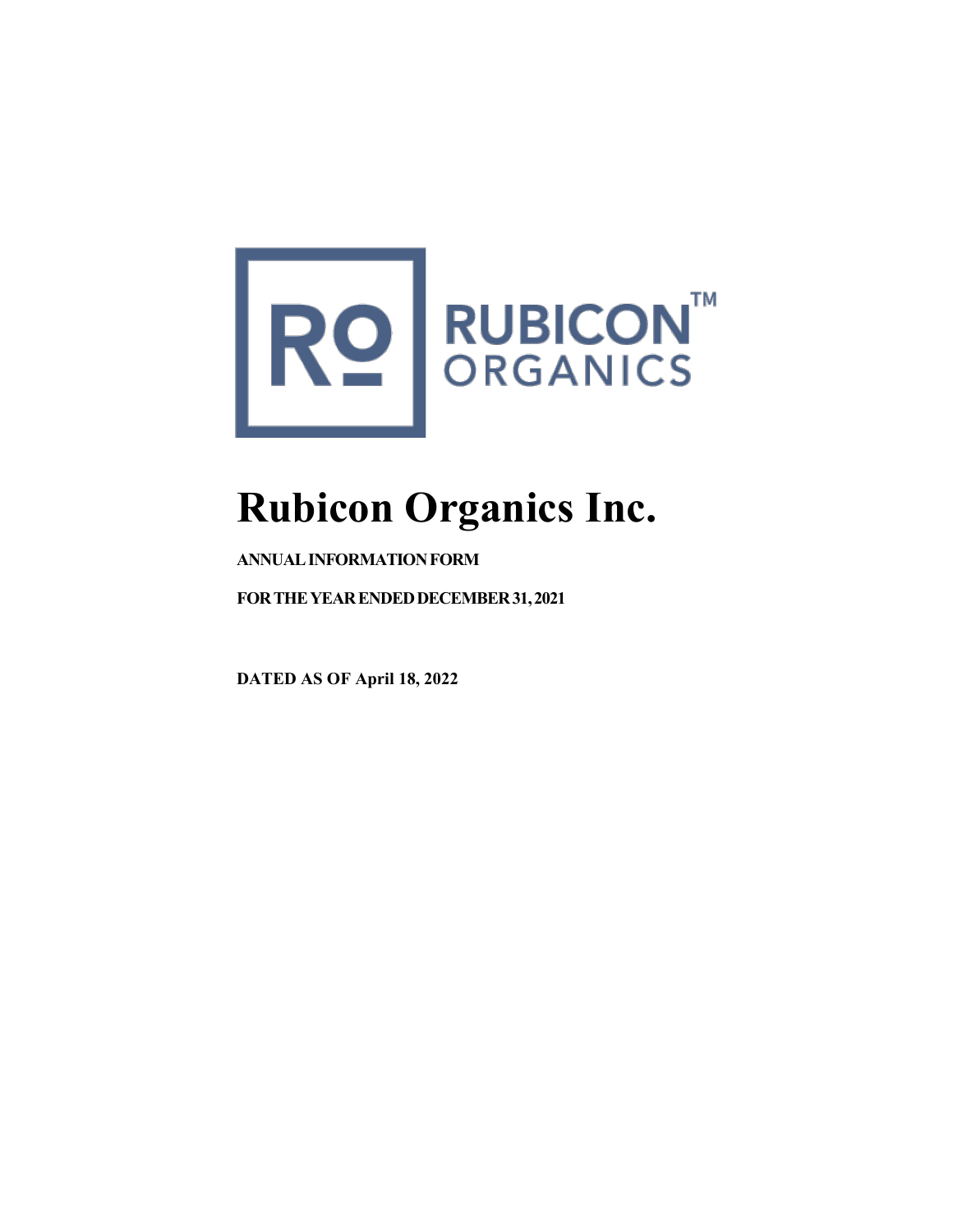# **Table of Contents**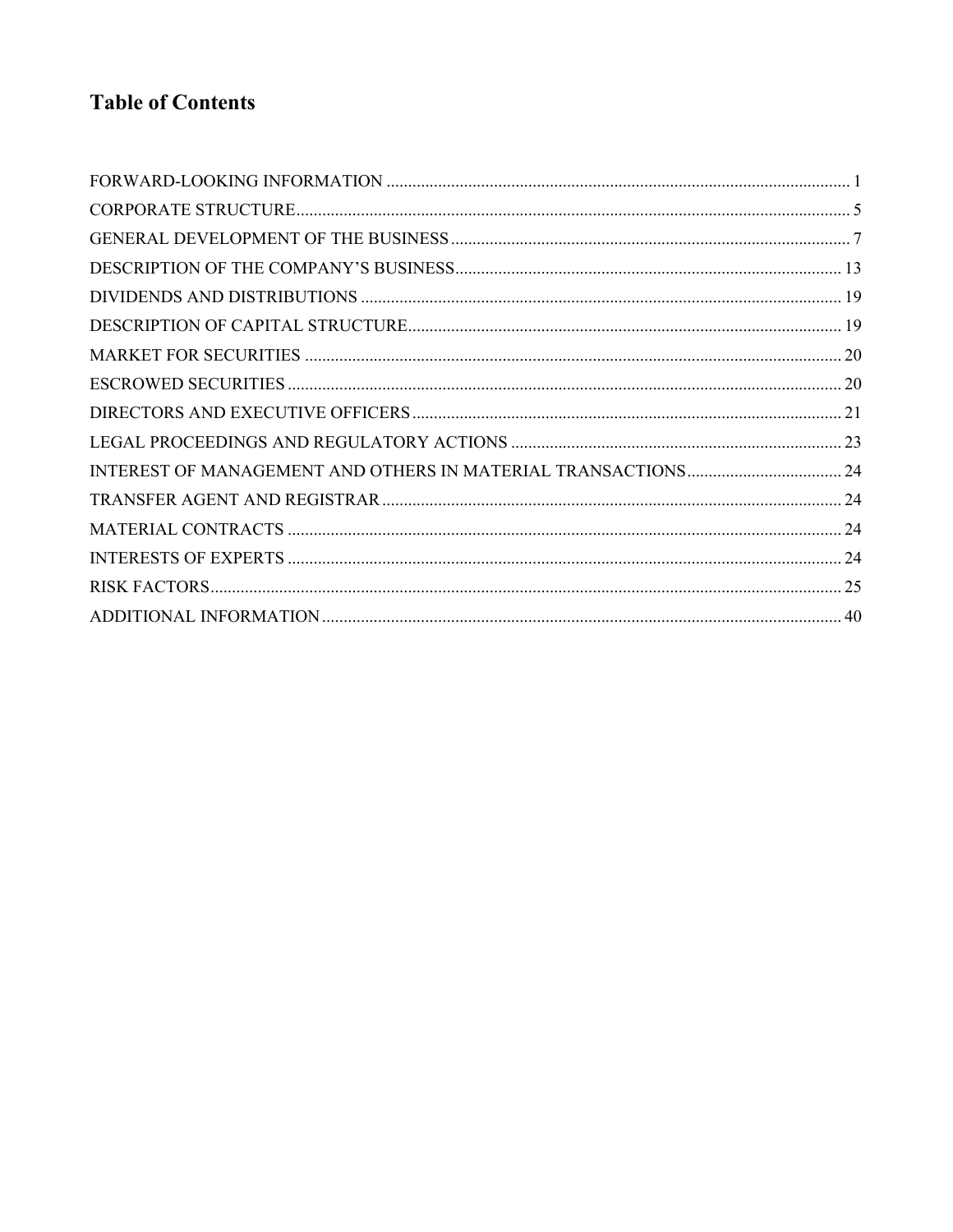# **ANNUAL INFORMATION FORM**

In this annual information form (this "**AIF**"), unless otherwise noted or the context indicates otherwise, the terms "**Company,**" "**Rubicon Organics**", "**we**", "**our**" and "**us**" refer to Rubicon Organics Inc. and its direct and indirect subsidiaries and the terms "**cannabis**", "**CBD**", "**client**", "**license**" and "**THC**" have the meanings given to such terms in the *Cannabis Act* (Canada) (the "**Cannabis Act**") and the regulations made under the Cannabis Act (the "**Cannabis Regulations**"). All financial information in this AIF is prepared in Canadian dollars, except as otherwise indicated, and is prepared in accordance with International Financial Reporting Standards ("**IFRS**") as issued by the International Accounting Standards Board.

#### **FORWARD-LOOKING INFORMATION**

<span id="page-2-0"></span>This AIF contains "forward-looking information" and "forward-looking statements" (collectively, "**forward-looking statements**") which are based upon the Company's current internal expectations, estimates, projections, assumptions, and beliefs. Such statements can be identified by the use of forward-looking terminology such as "believe", "expects", "likely", "may", "will", "should", "intend", "anticipate", "plan", "potential", "proposed", "estimate" and other similar words, including negative and grammatical variations thereof, or statements that certain events or conditions "may" or "will" happen, or discussions of strategy. Forward-looking statements include estimates, plans, expectations, opinions, forecasts, projections, targets, guidance, or other statements that are not statements of fact. Such forward-looking statements are made as of the date of this AIF. Forward-looking statements in this AIF include, but are not limited to, statements with respect to the Company's:

- expectations regarding its revenue, expenses and operations;
- anticipated cash needs and its needs for additional financing;
- intention to grow the business and its operations;
- expectations with respect to future production, development costs, and capacity;
- expectations with respect to the approval and/or retention of the Company's licenses and compliance with regulatory requirements;
- expectations with respect to the future growth of the Company's cannabis products, including delivery mechanisms;
- competitive position and the regulatory environment in which the Company operates;
- expected business objectives for the next 12 months, including its launch of a portfolio of brands and cannabis 2.0 products;
- ability to obtain additional funds through the sale of equity or debt commitments;
- ability to attract new customers and retain existing customers;
- ability to attract, hire and retain employees;
- ability to retain organic certification in Canada;
- belief that organic products will command a higher price in the marketplace;
- commentary related to general economic and political conditions;
- ability to obtain new strains;
- medical benefits, viability, safety, efficacy and social acceptance of cannabis;
- anticipated trends and challenges in the industry;
- business and the markets in which it operates;
- objective to complete the optimization of the Delta Facility (as defined below) and achieve a production run rate of 11,000 kilograms of dried cannabis per year;
- expectation that it will obtain EU-GMP (as defined below) certification and export its product to Germany and other applicable international markets;
- anticipated effectiveness regarding approach to risk-mitigation, business continuity planning and supply chain management and to increased hygiene protocols in response to COVID-19; and
- anticipated success of any future outdoor grow program;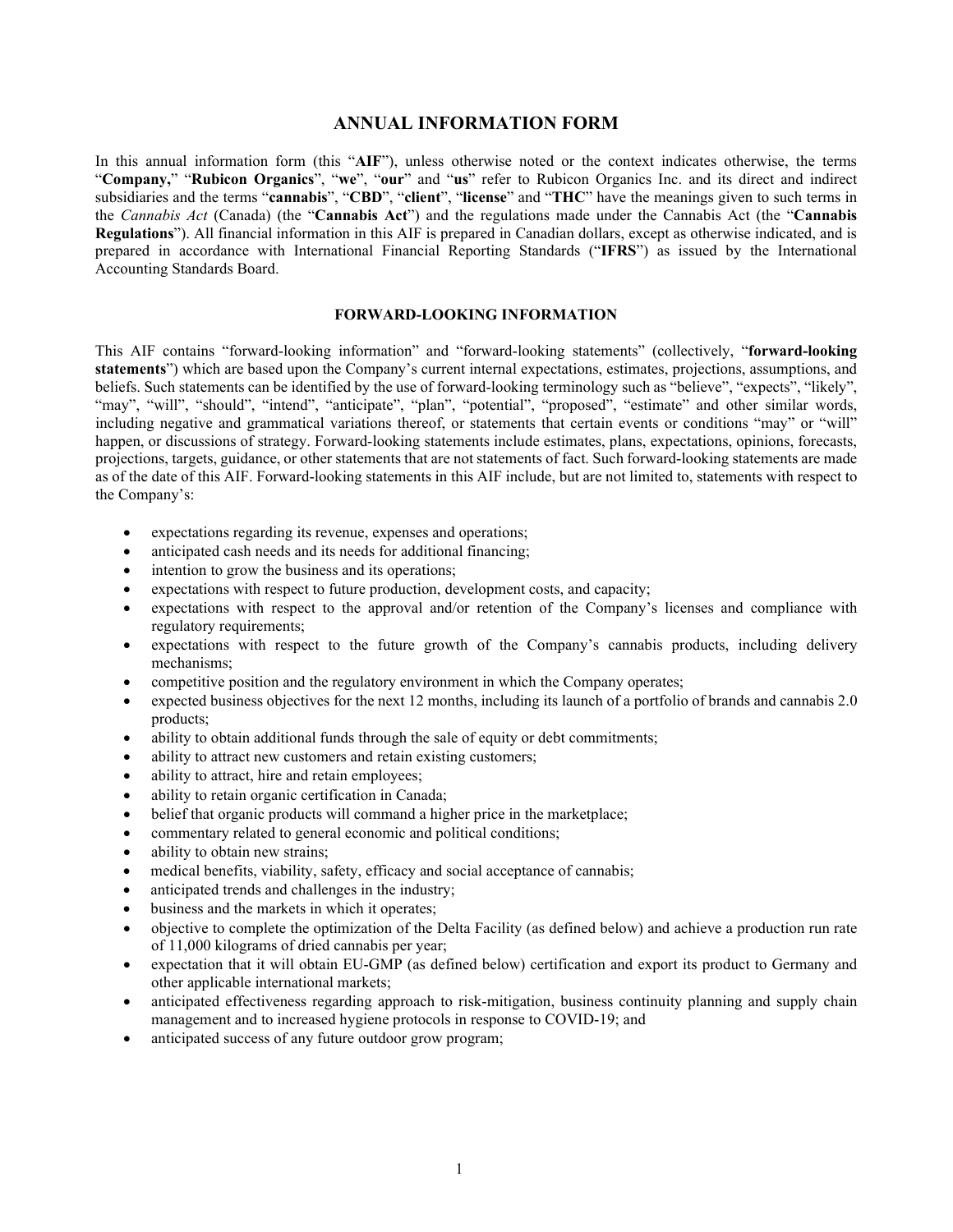Forward-looking statements contained in certain documents incorporated by reference into this AIF are based on the key assumptions described in such documents. Certain of the forward-looking statements contained herein concerning the cannabis industry and the general expectations of the Company concerning the cannabis industry and concerning the Company are based on estimates prepared by the Company using data from publicly available governmental sources as well as from market research and industry analysis and on assumptions based on data and knowledge of this industry which the Company believes to be reasonable. However, although generally indicative of relative market positions, market shares and performance characteristics, such data is inherently imprecise. While the Company is not aware of any misstatement regarding any industry or government data presented herein, the cannabis industry involves risks and uncertainties and is subject to change based on various factors.

Forward-looking statements are based on certain assumptions and analyses made by the Company in light of the experience and perception of historical trends, current conditions and expected future developments, and other factors it believes are appropriate and are subject to risks and uncertainties. In making the forward-looking statements included in this AIF, the Company has made various material assumptions, including but not limited to (i) obtaining the necessary regulatory approvals; (ii) that regulatory approvals will be maintained; (iii) general business and economic conditions; (iv) the Company's ability to successfully execute its plans and intentions; (v) the availability of financing on reasonable terms; (vi) the Company's ability to attract and retain skilled staff; (vii) market competition; (viii) the products and technology offered by the Company's competitors; and (ix) that the Company's current good relationships with its suppliers, service providers and other third parties will be maintained. Although the Company believes that the assumptions underlying these statements are reasonable, they may prove to be incorrect, and the Company cannot assure that actual results will be consistent with these forward-looking statements. Given these risks, uncertainties and assumptions, investors should not place undue reliance on these forward-looking statements. Whether actual results, performance or achievements will conform to the Company's expectations and predictions is subject to a number of known and unknown risks, uncertainties, assumptions and other factors, including those listed under *"Risk Factors",* which include:

- a local, regional, national or international outbreak of a contagious disease, such as COVID-19, could have an adverse effect on local economies and potentially the global economy, which may adversely impact the price and demand for the Company's products, as well as the Company's operations and supply chain;
- the Company has a limited operating history, a history of losses and the Company cannot assure profitability;
- there is uncertainty about the Company's ability to continue as a going concern;
- there is no assurance that the Company will turn profits or pay dividends;
- the Company has negative operating cash flow and there can be no assurance that the Company will be able to generate a positive cash flow from its operations, that additional capital or other types of financing will be available when needed, or that these financings will be on terms favourable to the Company;
- there are no assurances the Company's sales channels will remain accessible or that distributors will keep the Company's product listings, which if lost will impact the Company's ability to generate revenue;
- the Company's actual financial position and results of operations may differ materially from the expectations of the Company's management;
- the Company expects to incur significant ongoing costs and obligations relating to its investment in infrastructure, growth, regulatory compliance and operations;
- the Company is reliant on a loan secured against the Delta Facility which matures on June 29, 2023, and must be repaid by a combination of operating cash flows and refinancing. There can be no certainty that such refinancing will be available at terms acceptable to the Company, or at all;
- the optimization of the Delta Facility is subject to various potential problems and uncertainties and such optimization may be delayed or adversely affected by a number of factors beyond the Company's control;
- there are factors which may prevent the Company from the realization of growth targets;
- there can be no guarantee that Health Canada will extend or renew the licenses or that, if extended or renewed, the licenses will be extended or renewed on the same or similar terms, which could materially and adversely affect the business;
- the Company is subject to changes in laws regulations and guidelines which could adversely affect the Company's future business, financial condition and results of operations;
- a failure to identify the appropriate inputs and estimate the fair value of cannabis plants could result in material adjustments to the Company's results of operations;
- the Company may not be able to develop its products, which could prevent it from ever becoming profitable;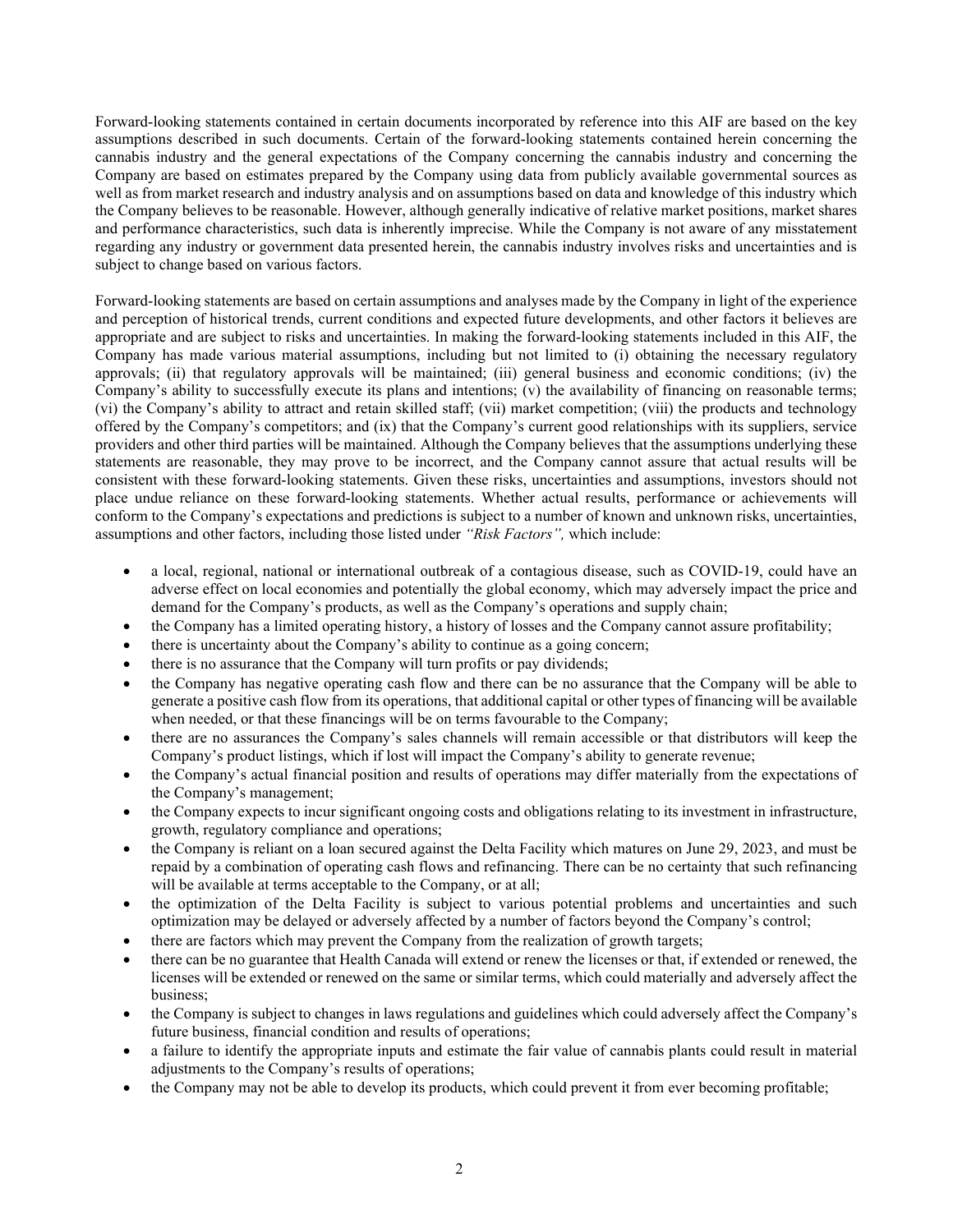- failure to maintain the organic certification may have an adverse effect on the market price of the Company's products;
- a failure to meet and maintain international regulations and certifications, including EU-GMP certification, for the export of cannabis products may impact the results of operations and financial condition of the Company;
- the Company may not be able to maintain its TSX-V listing requirements, which could adversely impact the results of the Company's operations or its financial condition;
- the Company may be unable to adequately protect its proprietary and intellectual property rights;
- the Company may be forced to litigate to defend its intellectual property rights, or to defend claims by third parties against the Company relating to intellectual property rights;
- the Company may become subject to litigation, including for possible product liability claims, which may have a material adverse effect on the Company's reputation, business, results from operations and financial condition;
- the Company's operations are subject to environmental regulation in the jurisdictions in which it operates;
- the Company faces competition from other companies that have a higher capitalization and may have more experienced management or may be more mature as a business;
- if the Company is unable to attract and retain key personnel, it may not be able to compete effectively in the cannabis market;
- the size of the Company's target market is difficult to quantify and investors will be reliant on their own estimates on the accuracy of market data;
- the Company's industry is experiencing rapid growth and consolidation that may cause the Company to lose key relationships and intensify competition;
- the Company may continue to sell securities for cash to fund operations, capital expansion, mergers and acquisitions which will dilute the current shareholders;
- the Company currently has insurance coverage; however, because the Company operates within the cannabis industry and due to other issues arising in the insurance market, there are additional difficulties, complexities, and costs associated with maintaining such insurance coverage;
- obtaining new strains and developing new product offerings may not be successful or aligned to consumer demands;
- the cultivation of cannabis includes risks inherent in an agricultural business including the risk of crop loss, sudden changes in environmental conditions, equipment failure, product recalls and others;
- the cultivation of cannabis involves a reliance on third party transportation which could result in supply delays, reliability of delivery and other related risks;
- the Company may be subject to product recalls for product defects self-imposed or imposed by regulators;
- the Company is reliant on key inputs, such as water and utilities, and any interruption of these services could have a material adverse effect on the Company's finances and operational results;
- the expansion of the medical cannabis industry may require new clinical research into effective medical therapies, when such research is new to Canada and has been restricted in some international jurisdictions;
- under Canadian regulations, a licensed producer of cannabis has restrictions on the type and form of marketing it can undertake which could materially impact sales performance;
- the Company could be liable or face regulatory action for fraudulent or illegal activity by its employees, contractors and consultants resulting in significant financial losses to claims against the Company;
- the Company will be reliant on information technology systems and may be subject to damaging cyber-attacks;
- the Company may be subject to breaches of security at its facilities, or in respect of electronic documents and data storage, and may face risks related to breaches of applicable privacy laws;
- the Company's officers and directors may be engaged in a range of business activities resulting in conflicts of interest;
- we have expanded and intend to further expand our business and operations into jurisdictions outside of Canada, and there are risks associated with doing so;
- changes in the public's perception of medical and/or adult-use cannabis could increase future regulation;
- in certain circumstances, the Company's reputation could be damaged;
- the Company targets, among other segments, the premium adult-use cannabis market, which may not materialize, or in which the Company may not be able to develop or maintain a brand that attracts or retains customers;
- necessary security clearances take time to obtain and may impact the Company's ability to attract and retain board members and officers;
- the Company may not be able to enforce its legal rights;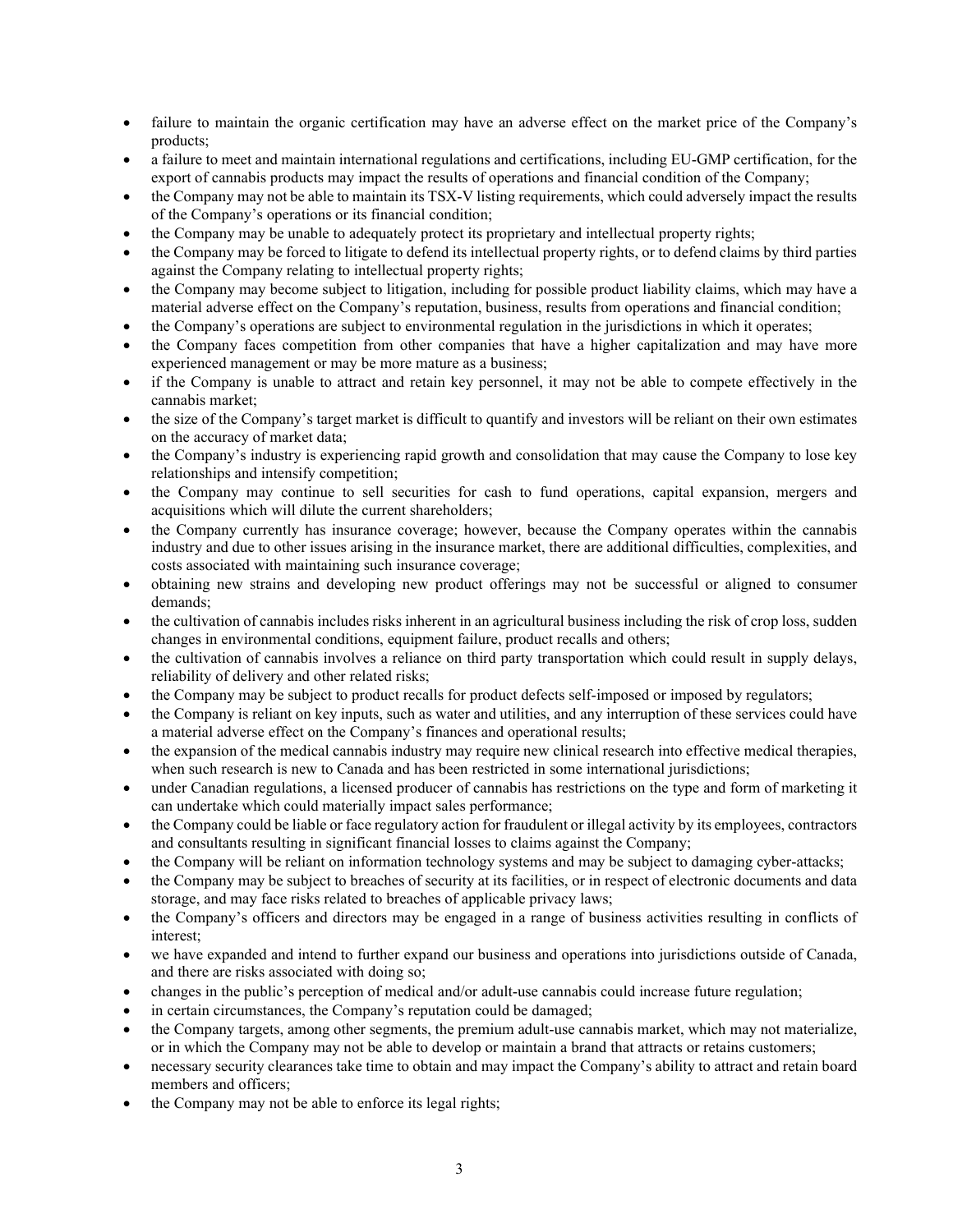- there is no certainty the Company will be able to achieve its Environmental, Social and Governance ("ESG") targets;
- the cannabis industry has experienced, and continues to experience, price compression, which may adversely impact the Company's profitability;
- the adult-use recreational cannabis market in Canada may become oversupplied;
- the Company's business is subject to risks associated with adverse economic conditions in Canada and globally, including economic slowdown, inflation and the disruption, volatility and tightening of credit and capital markets;
- the cost of compliance and ability to working with unsophisticated individuals and entities may adversely impact the Company;
- regulations and health safety concerns around vaping products may depress or inhibit the sale of certain Company products;
- a failure to adhere to environmental and employee health and safety regulations may give rise to material liabilities;
- failure to develop and maintain an effective system of internal controls increases the risk that we may not be able to accurately and reliably report our financial results or prevent fraud, which may harm our business, the trading price of our Common Shares, and market value of other securities;
- due to cannabis affiliations the Company may have difficulty accessing the service of banks and financial institutions, which may make it difficult to operate;
- some of the Company's historical business activities, while believed to be compliant with applicable U.S. state and local law, may be deemed to be illegal under United States federal law;
- investors in the Company and the Company's directors, officers and employees may be subject to entry bans into the United States;
- there is uncertainty of existing protection from United States federal prosecution;
- the Company's securities have not been registered under the U.S. Securities Act;
- the market price for Common Shares may be volatile and subject to wide fluctuations in response to numerous factors, many of which are beyond the Company's control;
- the Company does not anticipate paying dividends;
- the increase in the number of Common Shares (as defined below) issued and outstanding as a result of public offerings, if any, may have a depressive effect on the price of the Common Shares;
- the ability of a shareholder to recover all or any portion of its investment upon dissolution or termination of the Company will depend on the amount of funds so realized and the claims to be satisfied from such funds;
- the continuation of the Company's business of growing, storing, and distributing medical and recreational cannabis is dependent on the good standing of all licenses required to engage in such activities and upon adhering to all regulatory requirements related to such activities;
- the Company may not be able to obtain or maintain all necessary licenses and permits in a timely manner, which could, among other things, delay or prevent the Company from becoming profitable;
- there is no guarantee on the use of available funds by the Company;
- there can be no assurance that organic products will command a higher price in the marketplace, the results of which could adversely affect the Company's ability to become profitable;
- failure to meet or maintain the organic certification standards may have an adverse impact on the market price of the Company's products; and

If any of these risks or other unknown risks or uncertainties materialize, or if assumptions underlying the forward-looking statements prove incorrect, actual results might vary materially from those anticipated in those forward-looking statements.

The purpose of forward-looking statements is to provide the reader with a description of management's expectations, and such forward-looking statements may not be appropriate for any other purpose. You should not place undue reliance on forward-looking statements contained in this AIF or in any document incorporated by reference. Although the Company believes that the expectations reflected in such forward-looking statements are reasonable, it can give no assurance that such expectations will prove to have been correct. The Company undertakes no obligation to update or revise any forwardlooking statements, whether as a result of new information, future events or otherwise, except as required by applicable law. The forward-looking statements contained in this AIF are expressly qualified in their entirety by this cautionary statement.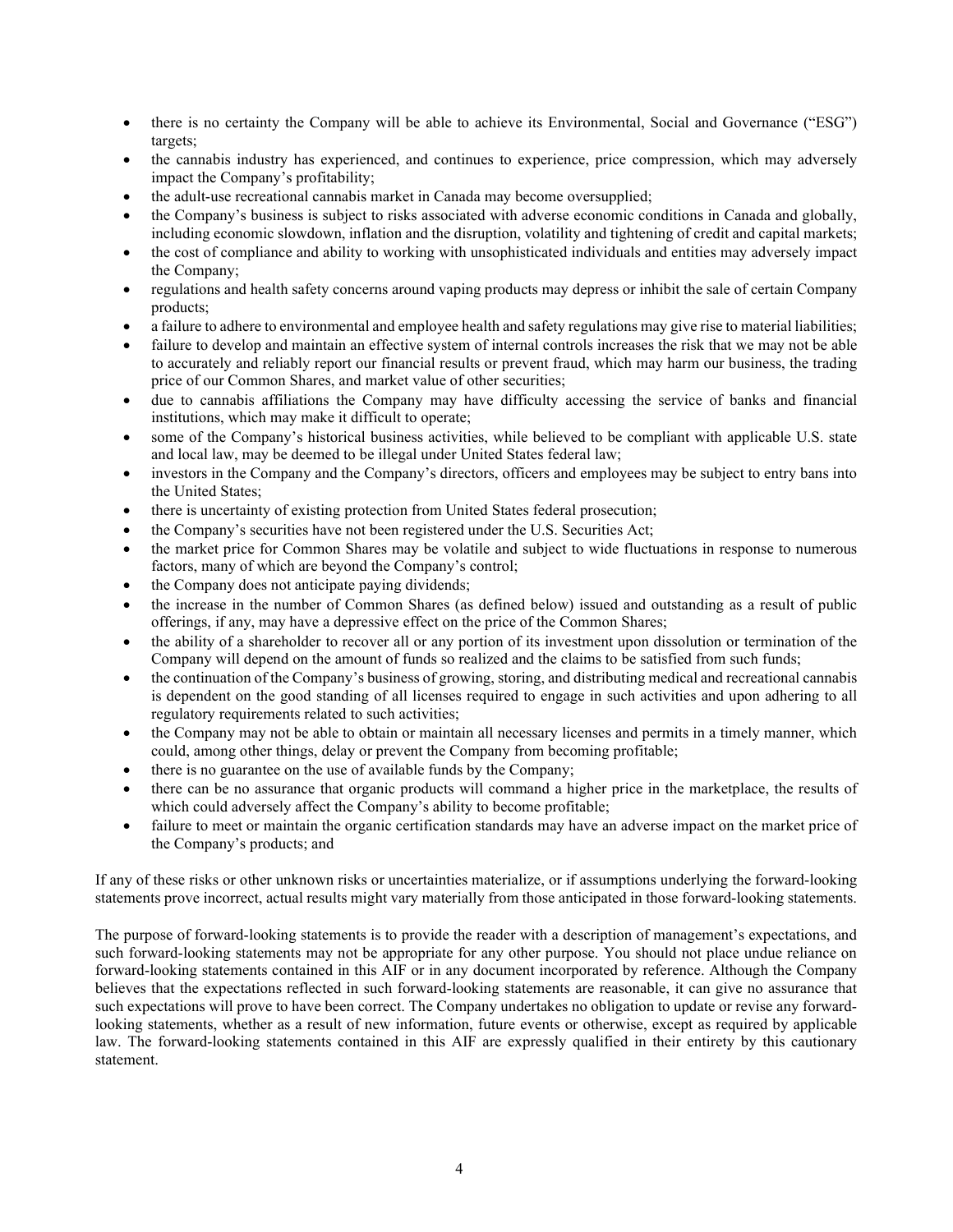#### **CORPORATE STRUCTURE**

<span id="page-6-0"></span>Rubicon Organics was incorporated under the *Business Corporations Act* (British Columbia) (the "**BCBCA**") on May 15, 2015. On May 22, 2018, the Company changed its name from "West Coast Land Corporation" to "Rubicon Organics Inc." and replaced its articles in their entirety, the effect of which included adding advance notice provisions for the election of directors. The common shares of the Company (the "**Common Shares**") are listed on the TSX-V under the symbol "ROMJ" and on the OTCQX under the symbol "ROMJF", and certain common share purchase warrants of the Company (issued on February 26, 2021, pursuant to the 2021 Prospectus Offerings (as defined below) are listed on the TSX-V under the symbol "ROMJ.WT."

The address of the Company's registered and records office is 1200 Waterfront Centre, 200 Burrard Street, PO Box 48600 Vancouver, British Columbia V7X 1T2. The Company's head office is located at unit 505 – 744 West Hastings Street, Vancouver, British Columbia V6C 1A5. The Company's corporate website can be accessed at [www.rubiconorganics.com.](http://www.rubiconorganics.com/) 

**Ownership** 

Rubicon Organics' subsidiaries are as follows:

| Name                           |                                                          | <b>Place of Incorporation</b>                    | OWHETSHIP<br>Percentage |
|--------------------------------|----------------------------------------------------------|--------------------------------------------------|-------------------------|
| Rubicon Holdings Corp. ("RHC") |                                                          | BC, Canada                                       | 100%                    |
|                                | West Coast Marketing Corporation ("WCMC")                | BC, Canada                                       | 100%                    |
|                                | The Company's current corporate structure is as follows: |                                                  |                         |
| Rubicon Organics Inc.          | (British Columbia)                                       |                                                  |                         |
|                                | 100%                                                     | West Coast Marketing Corp.<br>(British Columbia) |                         |
|                                | 100%                                                     | Rubicon Holdings Corp.<br>(British Columbia)     |                         |

*WCMC*, is a wholly-owned subsidiary of the Company incorporated in British Columbia to hold corporate assets and facilitate operations at the Company's head office.

*RHC*, formerly Rubicon Organics Canada Corp., is a wholly-owned subsidiary of the Company, incorporated in British Columbia. RHC is a licensed producer under the Cannabis Act ("**Licensed Producer**" or "**LP**") which allows the Company to cultivate, process and sell cannabis products from both its 125,000 sq. ft. high-tech greenhouse and 11-acre outdoor grow site in Delta, British Columbia (the "**Delta Facility**") for recreational and medical-use markets in Canada.

On October 1, 2020, the Company amalgamated Bridge View Greenhouses Ltd. ("**Bridge View**") and Vintages Organic Cannabis Company Inc. ("**Vintages**") into RHC. In this process, the Health Canada license issued in accordance with the Cannabis Act and Cannabis Regulations held by Vintages was transferred to RHC. Prior to its amalgamation into RHC in 2020, (a) Bridge View, was an indirect wholly-owned subsidiary of the Company incorporated in British Columbia that was purchased in September 2017 and held the Company's flagship Delta Facility assets; and (b) Vintages was an indirect wholly-owned subsidiary of the Company incorporated in British Columbia and was the Licensed Producer for the Company.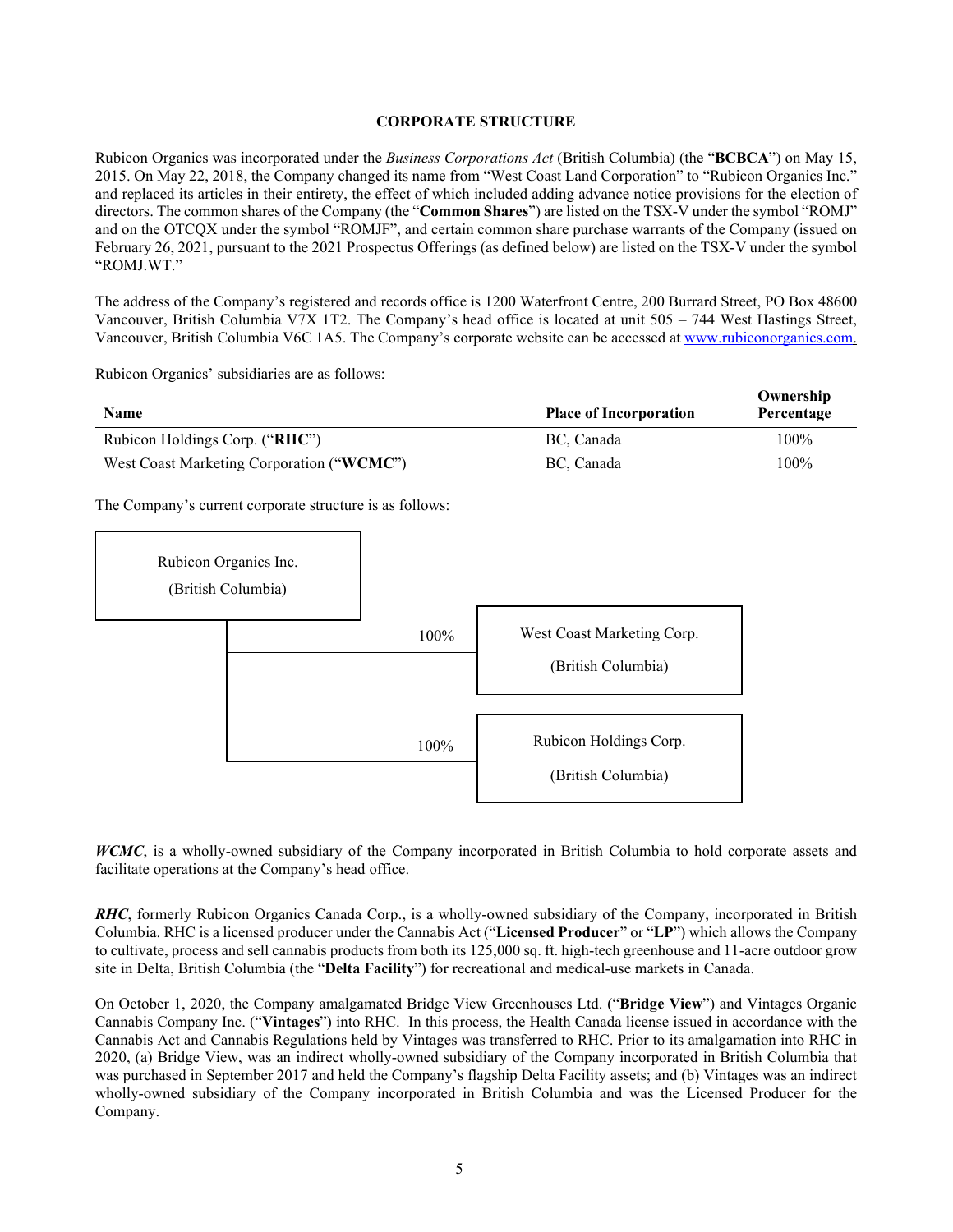In late 2019, the Company decided to discontinue its U.S. operations, which consisted of providing ancillary services to the cannabis industry in the State of Washington and California. During 2020, the Company sold or dissolved all of its US assets and companies and ended any ancillary services to the cannabis industry in the US. During the year ended December 31, 2020, the following subsidiaries were consolidated prior to their sale or dissolution:

| Name                                        | <b>Transaction</b> | <b>Transaction</b><br>Date | <b>Place of</b><br>Incorporation | Ownership<br>Percentage |
|---------------------------------------------|--------------------|----------------------------|----------------------------------|-------------------------|
| Rubicon Holdings, Inc. ("RHI")              | Dissolved          | Dec. 1, 2020               | WA, USA                          | $100\%$                 |
| West Coast Property Holdings, Inc. ("WCPH") | Dissolved          | Dec. 1, 2020               | WA, USA                          | $100\%$                 |
| Rubicon Property 1, LLC ("PROP1")           | Sold               | Apr. 3, 2020               | WA, USA                          | $100\%$                 |
| Rubicon Property 2, LLC ("PROP2")           | Dissolved          | Oct. 26, 2020              | WA, USA                          | $100\%$                 |
| Rubicon California, LLC ("CALI")            | Dissolved          | Dec. 1, 2020               | CA, USA                          | $100\%$                 |
| Red Dog Operations, Inc. ("Red Dog")        | Dissolved          | Oct. 26, 2020              | WA, USA                          | $100\%$                 |
| Seymour Soils, Inc. ("Seymour Soils")       | Dissolved          | Oct. 26, 2020              | WA. USA                          | $100\%$                 |
| Great Pacific Brands, LLC ("GPB")           | Dissolved          | Oct. 26, 2020              | WA, USA                          | 100%                    |

*WCPH*, was a wholly-owned subsidiary of the Company incorporated in Washington State to function as a U.S. holding company for the Company's U.S. property assets. On April 3, 2020, WCPH completed the sale of its 40,000 sq. ft. hybridgreenhouse facility in Ferndale, Washington (the "**Washington Facility**"). On April 6, 2020, the Company announced the strategic exit from the U.S. to focus on its Canadian operations. On December 1, 2020, the Company fully dissolved WCPH.

*PROP2*, was an indirect wholly-owned subsidiary of the Company incorporated in Washington State to hold certain equipment related to the previous turn-key lease of a cannabis extraction lab in Bellingham, Washington to a state-licensed operator. On May 15, 2020, the Company terminated its lease of the extraction lab and sold its remaining extraction equipment. PROP2 was dissolved on October 26, 2020.

*CALI*, was an indirect wholly-owned subsidiary of the Company incorporated in California to hold a 3-acre land parcel in Greenfield, California. After the parcel was sold on November 13, 2020, CALI was dissolved on December 1, 2020.

*RHI*, was a wholly-owned subsidiary of the Company incorporated in Washington State to function as a U.S. holding company for its U.S. operations. Prior to a corporate re-organization in May 2018, RHI was the parent company for the Rubicon group of companies. RHI was dissolved on December 1, 2020.

*Red Dog*, was an indirect wholly-owned subsidiary of the Company incorporated in Washington State for the purpose of holding certain employment agreements for former U.S. employees. Red Dog was dissolved on October 26, 2020.

*Seymour Soils*, was an indirect wholly-owned subsidiary of the Company incorporated in Washington State for the purpose of providing soil consulting services. Seymour Soils was dissolved on October 26, 2020.

*GPB*, was an indirect wholly-owned subsidiary of the Company incorporated in Washington State to hold the intellectual property for Doctor & Crook Co.<sup>TM</sup> and 1964 Supply Co.<sup>TM</sup> brands in the US, which were previously licensed to statelicensed cannabis operators in Washington State and California. On May 15, 2020, the Doctor & Crook Co.TM brand was sold to a third party. The 1964 Supply  $Co$ .<sup>TM</sup> brand has been registered in Canada by RHC and relaunched in the Canadian marketplace. The Company no longer licenses any of its brands in the U.S. and GPB was dissolved on October 26, 2020.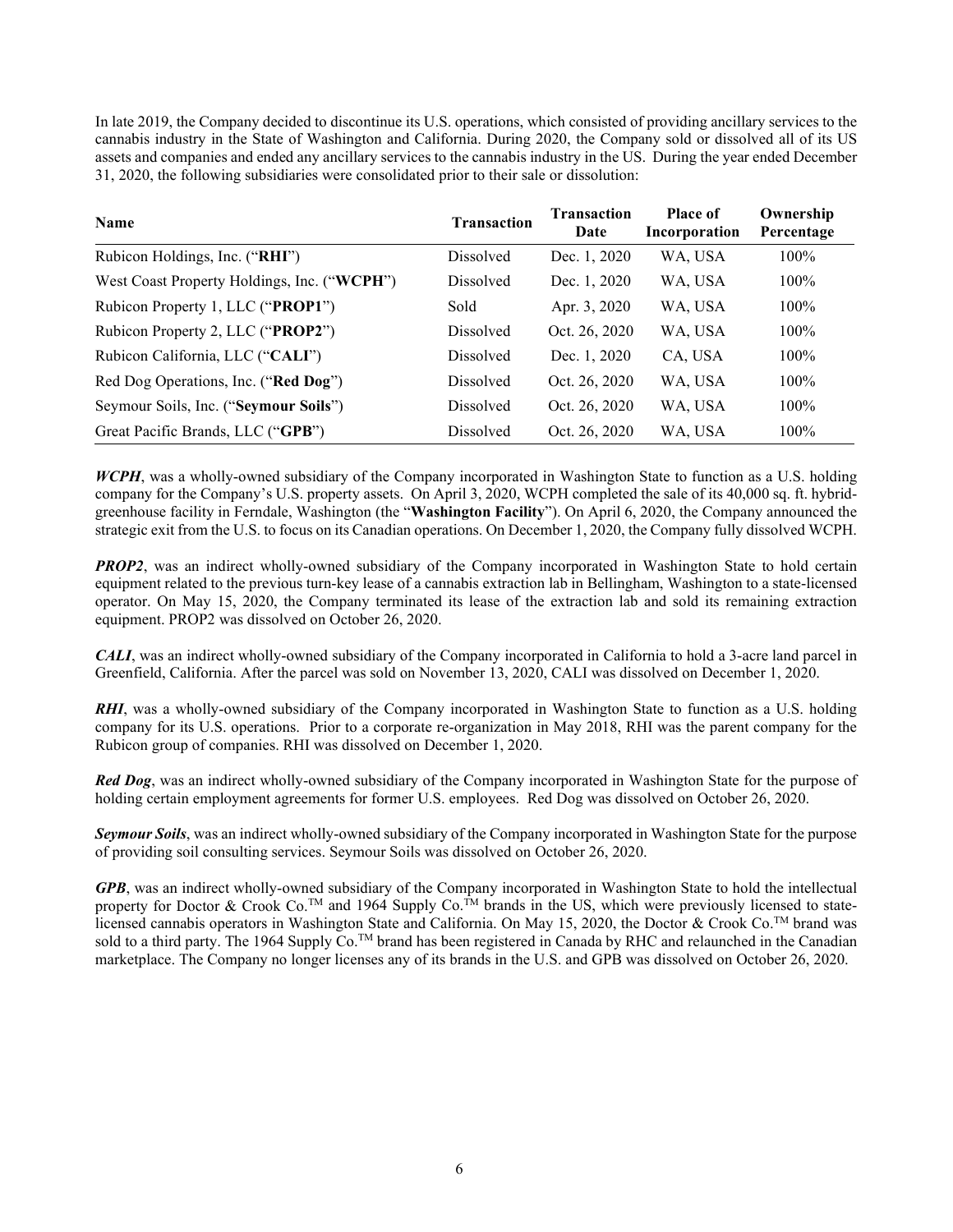#### **GENERAL DEVELOPMENT OF THE BUSINESS**

#### <span id="page-8-0"></span>**Three Year History**

#### *Fiscal 2019 (January 1, 2019, to December 31, 2019)*

On February 1, 2019, Health Canada awarded a cultivation license and a processing license to the Company in respect of the Delta Facility (the "**Cultivation & Processing Licenses**"). As a result of receiving these licenses, the Company's entire greenhouse facility is licensed for cultivation and processing. The Delta Facility has been specifically designed to utilize both industry leading LED technology and supplemental sunlight with the objective of allowing Rubicon Organics to produce organic cannabis at scale at the highest possible quality.

On March 20, 2019, the Company completed a \$6,000,000 mortgage financing loan commitment from an investment corporation (the "**First Mortgage**"). The First Mortgage is collateralized by the Company's Delta Facility. On March 25, 2019, the Company drew \$5,000,000 under the First Mortgage, of which \$2,946,722 was used to settle the original Farm Credit Canada ("**FCC**") mortgage on the property. The First Mortgage bears interest at a rate of 12.0% per annum and matures on September 30, 2020. The Company has the right to extend the First Mortgage by six months from the maturity date of September 30, 2020. On March 19, 2020, the Company agreed to cap the First Mortgage and will not draw the additional \$1,000,000.

On April 25, 2019, the Company completed a \$3,355,000 second mortgage financing loan from a group of lenders. The loan bears interest at a rate of 12.0% per annum (compounded quarterly) and matures on April 25, 2021. \$1,655,000 of the loan was provided by two executive officers and one insider shareholder and included the rollover of \$1,371,447 outstanding under certain revolving credit facilities. The lenders were also issued 671,000 warrants of the Company with an exercise price of \$4.50 per Common Share that expire on April 25, 2022. This facility is secured as a second mortgage against the Delta Facility, ranking pari-passu with other second mortgages.

On May 28, 2019, the Company entered into a \$5,000,000 second mortgage financing loan from an overseas lender. The loan bears interest at a rate of 12.0% per annum (compounded quarterly) and matures on May 28, 2021, with all interest and principal payments due at maturity. The lender was also issued 1,000,000 warrants of the Company with an exercise price of \$4.50 per Common Share that expire on May 28, 2022. This facility is secured as a second mortgage against the Delta Facility, ranking pari-passu with other second mortgages.

On April 29, 2019, the Company announced the successful completion of the first commercial scale, organic harvest at the Washington Facility.

On June 20, 2019, the Company announced that it commenced commercial cultivation of super-premium organic cannabis using selected strains from its genetic library at its Delta Facility.

On July 12, 2019, the Company entered into a \$500,010 second mortgage financing loan from a group of lenders. The loan bears interest at a rate of 12.0% per annum (compounded quarterly) and matures on July 12, 2021. The lenders were also issued 100,002 warrants of the Company with an exercise price of \$4.50 per Common Share that expire on July 12, 2022. This facility is secured as a second mortgage against the Delta Facility, ranking pari-passu with other second mortgages.

On July 16, 2019, the Delta Facility received its organic certification from the Fraser Valley Organic Producers Association ("**FVOPA**"), Canada's preeminent certification body for organic operators. As a result, the Company is one of only a few LPs in Canada positioned to supply organic certified, super-premium cannabis grown at scale to a market where organic products are in high demand, short supply and priced at significant premiums. FVOPA's rigorous certification program is compliant with International Organization for Standardization 17065, Canadian Organic Standards and BC Organic Certified programs.

On August 23, 2019, the Company completed an over-night marketed short form prospectus offering (the "**2019 Prospectus Offering**") of 3,150,000 units of the Company (each, a "**Unit**") at a price of \$2.70 per Unit for aggregate gross proceeds of \$8,505,000. Each Unit was comprised of one Common Share and one Common Share purchase warrant of the Company (each, a "**2019 Listed Warrant**"). Each 2019 Listed Warrant entitled the holder thereof to purchase one Common Share at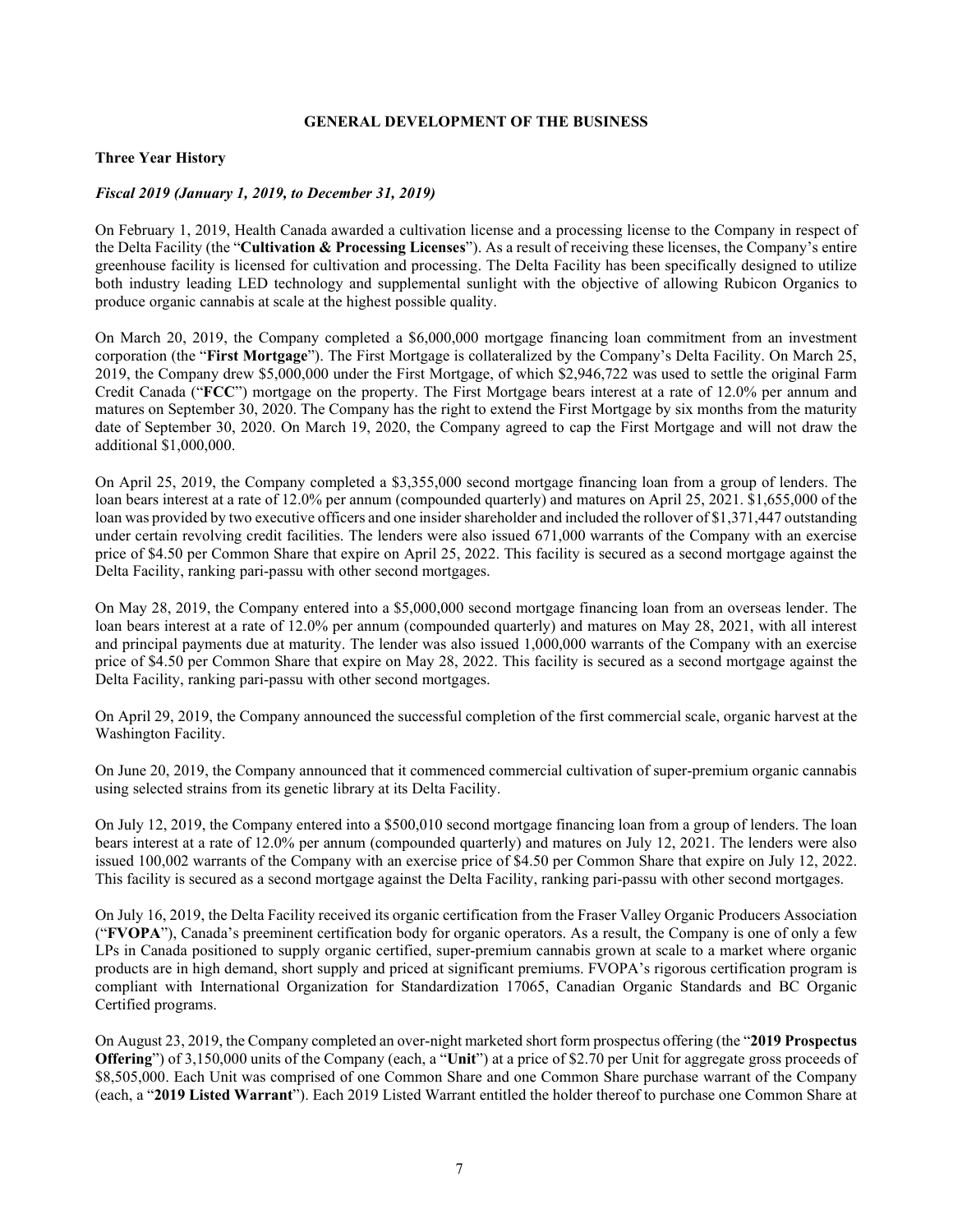a price of \$3.50 per Common Share until February 23, 2022, subject to an accelerated expiry if the volume-weighted average price of the Common Shares is equal to or greater than \$3.80 per Common Share for 20 consecutive trading days. On August 23, 2019, the 2019 Listed Warrants commenced trading on the CSE under the symbol "ROMJ.WT". The 2019 Prospectus Offering was made pursuant to an agency agreement dated August 12, 2019 (the "**2019 Agency Agreement**") among the Company and a syndicate of agents led by Desjardins Capital Markets and including Canaccord Genuity Corp., PI Financial Corp., and Mackie Research Capital Corporation.

On September 20, 2019, the Company granted 75,000 deferred share units ("**DSUs**") to the Company's independent directors under the Company's DSU plan as compensation for their services. The DSUs vest immediately and may only be redeemed for an equivalent number of Common Shares of the Company upon a holder ceasing to be a director of Rubicon Organics.

On November 12, 2019, the Company completed its first commercial-scale harvest of organic certified, super-premium cannabis at its Delta Facility. The harvest passed all microbiology and contaminant testing to be fully compliant with Health Canada standards and has enabled the Company to submit its sales license amendment with Health Canada.

On December 5, 2019, the Company launched its first brand of organic certified cannabis, Simply Bare<sup>TM</sup> Organic, to the Canadian recreational market for sale in early 2020. Simply BareTM Organic initially had two product offerings: BC Organic Blue Dream and BC Organic Creek Congo.

On December 18, 2019, the Company entered into an agreement with Agro-Greens Natural Products Ltd. ("**Agro-Greens**"), a Health Canada licensed cannabis producer and processor, to distribute the Company's Simply Bare<sup>TM</sup> Organic branded flower to provincial distributors and retailers in the Canadian recreational market (the "**Agro-Greens Agreement**").

On December 19, 2019, the Company's wholly owned subsidiary, Vintages, acquired rare new genetic material from Just Kush Enterprises Ltd. ("**Just Kush**"), a subsidiary of Liberty Leaf Holdings Ltd. The acquisition provides the Company with over 30 new strains, some of which are yet to be available for sale in Canada, for future commercial production. As part of the genetic purchase agreement, Rubicon Organics agreed to support Just Kush with services including assistance with cannabis sales and certain crop consulting.

#### *Fiscal 2020 (January 1, 2020, to December 31, 2020)*

On January 20, 2020, the Company announced that, under the Agro-Greens Agreement, it received the first purchase orders for the Company's Simply BareTM Organic flower from both the British Columbia Liquor Distribution Branch ("**BCLDB**") and National Cannabis Distribution ("**NCD**") in Saskatchewan.

On January 16, 2020, the Board approved revolving credit lines with the CEO, CFO, President and CSO of the Company for \$500,000, \$300,000, \$150,000, and \$150,000, respectively, at an annual interest rate of 12% with repayment no later than December 31, 2020. On February 11, 2020, a shareholder of the Company entered into a revolving credit line with the Company for up to \$250,000 at the same terms. On April 21, 2020, the Board approved an increase in the revolving credit line with the CEO to \$1,000,000. As of May 19, 2020, all revolving credit lines with the CEO, CFO, President, CSO and shareholder have been fully repaid.

On March 2, 2020, the Company completed a \$4,006,800 (US\$3,000,000) debt financing loan from a U.S. real estate group. The loan was for a term of 24 months, bore interest at 12.9% per annum, and was secured by a first ranking mortgage on the Company's Washington Facility. The loan was repaid on April 3, 2020, concurrent with the sale of the Washington Facility.

On April 3, 2020, the Company completed the sale of its Washington Facility for US\$8,500,000 to a group which includes Rubicon's CEO as a minority investor. Proceeds from the sale strengthen the Company's balance sheet, providing working capital to ramp-up production and sales across Canada. In connection with the sale, the Company also announced its strategic exit from the U.S. and its plans to sell its remaining U.S. assets in the coming months, which consists of a 3-acre land parcel in Greenfield, California, and certain cannabis extraction equipment.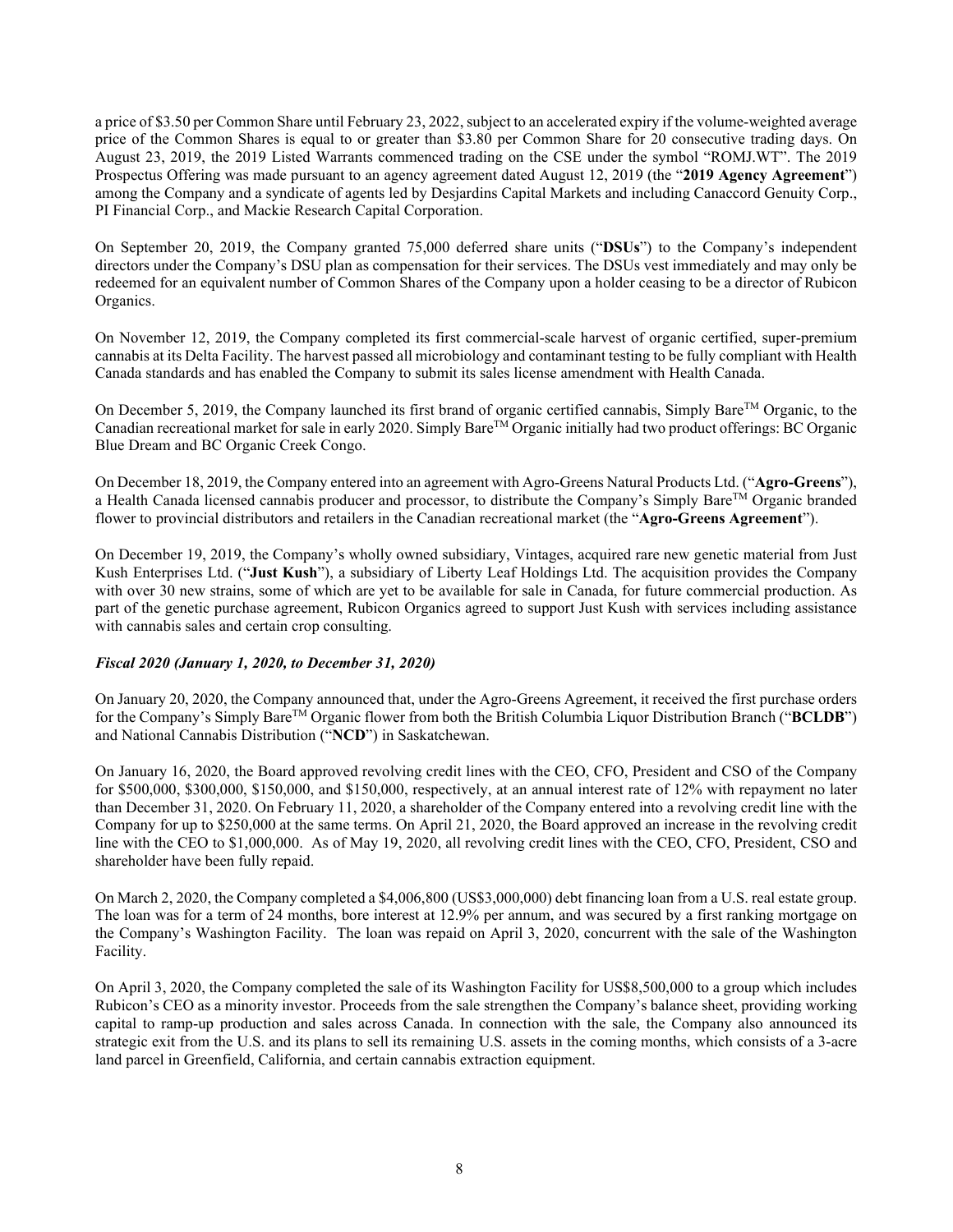On April 20, 2020, the Company announced that, under the Agro-Greens Agreement, it received the first purchase orders for the Company's Simply Bare<sup>TM</sup> Organic flower from the Ontario Cannabis Stores ("**OCS**"), making its product available in Ontario for the first time. Following the initial order from the OCS, the Company has received additional purchase orders.

On May 5, 2020, the Company received its medical sales license from Health Canada, allowing for direct to patient sales, as well as site amendments that allow for expansion of the Company's licensed area to include an 11-acre outdoor grow site.

On May 8, 2020, the Company received its sales amendment from Health Canada to sell dried and fresh cannabis products for recreational use directly to all provincial and territorial distributors (the "**Sales License**").

On May 15, 2020, the Company terminated its lease of the extraction lab in Washington and sold its remaining extraction equipment. The Company no longer performs any ancillary services to the cannabis industry in the U.S. The Company is commencing the final tax returns for its U.S. subsidiaries and expects to wind them down before the end of 2020.

On May 29, 2020, the Company closed the \$11,500,000 first tranche of its upsized non-brokered private placement of 5,744,681 units of the Company at a price of \$2.35 per unit for aggregate gross proceeds of \$13,500,000. Each unit is comprised one Common Share of the Company and one Common Share purchase warrant of the Company. Each warrant entitles the holder thereof to acquire one Common Share at a price of \$3.25 per Common Share at any time during the 12 month period following the closing date. On June 4, 2020, the Company closed the \$2,000,000 second and final tranche of the upsized non-brokered private placement.

On June 15, 2020, the Company announced that it has signed supply agreements directly with both the Alberta Gaming, Gaming, Liquor and Cannabis Commission ("**AGLC**") and the BCLDB for the sale and distribution of Simply BareTM Organic cannabis products.

On June 18, 2020, the Company announced that it has signed a direct supply agreement with the OCS for the sale and distribution of Simply Bare™ Organic cannabis to provincial and private cannabis retailers.

On June 22, 2020, the Company announced that it has signed a product supply agreement with Canacur GmbH (the "**Canacur Agreement**"), a medical cannabis distributor incorporated in Nuremburg, Germany ("**Canacur**"). Pursuant to the Canacur Agreement, Canacur shall purchase dried cannabis from Rubicon Organics for an initial term of three years, with two optional two-year extensions available. In addition, Canacur has agreed to provide the Company up to \$700,000 as advance payment for product, which will be secured behind existing secured lenders on the Company's Delta Facility. This advance payment will assist the Company to prepare for European Union Good Manufacturing Practices ("**EU-GMP**") processing and certification. The Company expects first exports after obtaining its EU-GMP certification, which is expected in the second half of 2021 or early 2022.

On July 23, 2020, the Company received conditional approval to list the Common Shares and 3,150,000 warrants of the Company on the TSX-V. On August 19, 2020, the Equity Incentive Plan and Deferred Share Unit Plan were amended to comply with TSX-V listing requirements set forth in the conditional approval letter. The Company received final approval and commenced trading on the TSX-V on September 22, 2020.

On August 10, 2020, the Company executed an extension option on its First Mortgage debt extending the maturity date six months from September 30, 2020, to April 1, 2021.

On September 16, 2020, the Company announced an agreement with Wildflower Brands Inc. ("**Wildflower**") wherein Wildflower will license its brand and intellectual property to the Company for the production of Wildflower-branded CBD Relief Sticks and CBD Cool Sticks in Canada. The Wildflower-branded products were launched in late March 2021 and were available in early April 2021 to consumers in Ontario, British Columbia, Alberta, and Saskatchewan.

On October 1, 2020, the Company amalgamated three Canadian subsidiaries: RHC, Bridge View and Vintages to continue as one entity being RHC. At the same time, Health Canada acknowledged and transitioned the Company's cannabis license previously held by Vintages into RHC. The amalgamation of these three subsidiaries consolidates over \$20 million in noncapital tax losses into the resulting company, available to offset against future taxable income.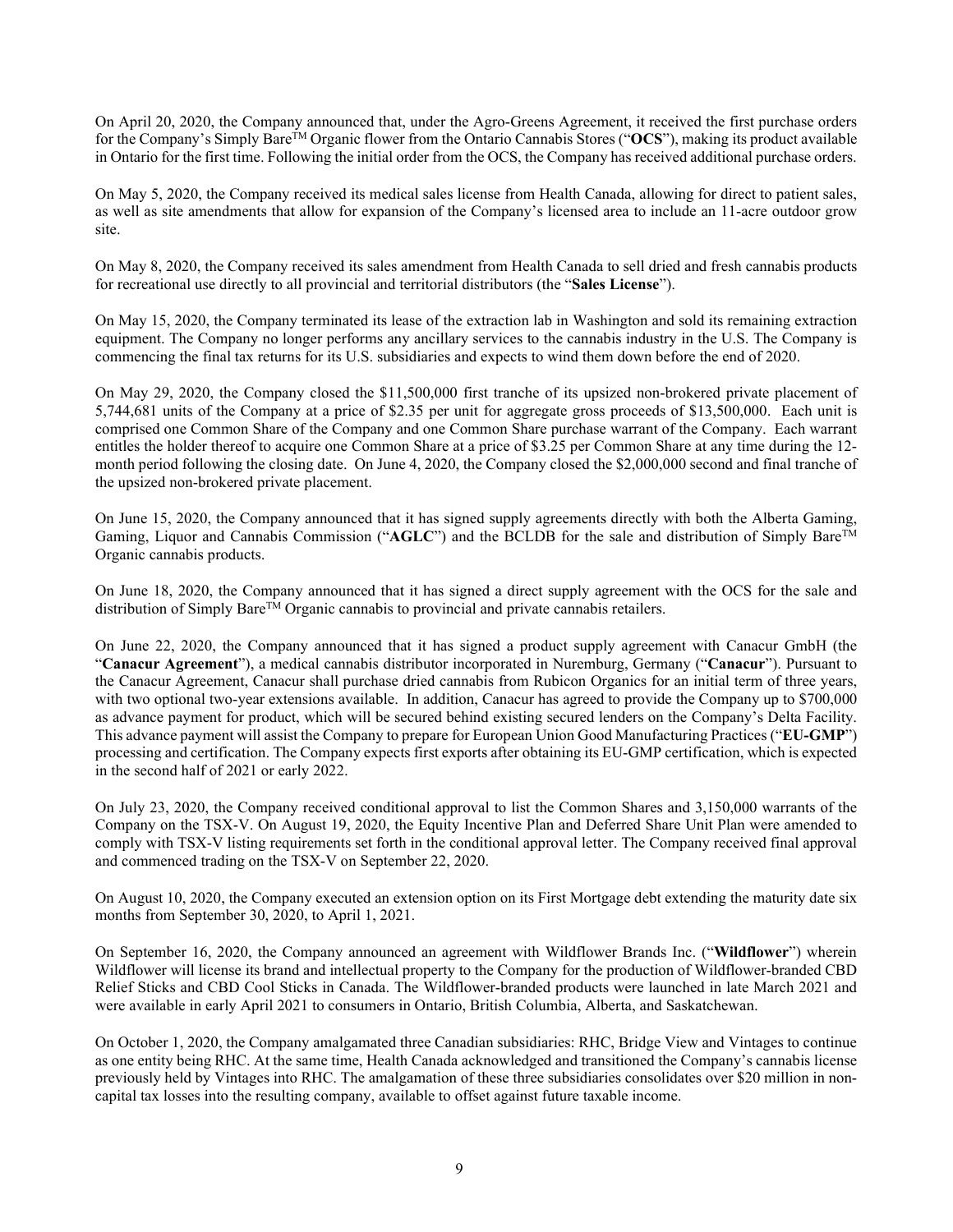On October 6, 2020, the Company announced a partnership with PAX LABS®, a leader in premium cannabis vaporization technology, wherein Rubicon Organics expects to launch organic cannabis oil pods for the PAX® ERA™ and PAX® ERA  $P_{\text{TO}}$ <sup>M</sup> premium vaporizers. Simply Bare<sup>TM</sup> Organic branded PAX<sup>®</sup> pods were made available for distribution in the second quarter of 2021.

On October 15, 2020, the Company granted 75,000 DSU's to Directors of the Company as compensation for their services. The DSU's vested immediately and may only be redeemed upon a holder ceasing to be a director of Rubicon Organics.

On October 26, 2020, the Company announced that it signed a cannabis 2.0 product distribution agreement with Canada House Wellness Group Inc ("**Canada House**"). Through the distribution agreement, Canada House distributed Rubicon Organics' line of concentrate products to Canada House's provincial distributors. In January 2021, the Company received authorization from Health Canada for the sale of extracts, topicals and edibles. During the first half of 2021, the Company listed its own products and no longer uses Canada House for the distribution of its products.

On October 26, 2020, the Company completed the dissolution of PROP2, GPB, Red Dog, and Seymour Soils. On November 17, 2020, the Company sold its final US asset, a three-acre parcel of land in Greenfield, California. The remaining US entities were formally dissolved by December 1, 2020, thereby completing the Company's exit from the United States.

On November 16, 2020, the Company elected to accelerate the expiry date of the 2019 Listed Warrants (the "**Accelerated Warrants**"). The Company was permitted to accelerate the expiry date of the warrants after its Common Shares' volume weighted average trading price exceeded \$3.80 for 20 consecutive trading days. As of the accelerated expiration date of December 16, 2020, 2,036,900 Accelerated Warrants were exercised for gross proceeds of \$7,129,150.

On November 24, 2020, the Company entered a letter of understanding ("**LOU**") with the Société Québécoise du cannabis ("**SQDC**") for the distribution of its cannabis products to consumers in the province of Québec. With this LOU, Rubicon commenced sales of its flagship Simply Bare<sup>TM</sup> Organic premium organic flower as well as launch 1964 Supply Co.<sup>TM</sup> flower and hash to the Québec market. The first purchase order with Quebec was received and completed in late December 2020.

On December 28, 2020, the Company granted an aggregate of 300,000 restricted share awards ("**RSAs**") in accordance with the Company's equity incentive plan to certain officers of the Company. The RSAs vested immediately as compensation for their services. The officers all signed lockup agreements with the Company, whereby the RSA's will be release 25% on March 28, 2021, 25% on June 28, 2021, 25% on September 28, 2021, and 25% on December 28, 2021.

On December 29, 2020, the Company filed a base shelf prospectus ("**Base Shelf Prospectus**"), qualifying the distribution of up to \$40.0 million of securities of the Company to be raised through the issuance of various debt and equity securities of the Company over a period of up to 25 months from the date of the Base Shelf Prospectus through the filing of prospectus supplements.

#### *Fiscal 2021 (January 1, 2021, to December 31, 2021)*

On January 14, 2021, the Company announced that it received its Health Canada license sales amendment which authorizes the direct sale of cannabis topical, edible, and concentrate products to provincially authorized distributors/retailers and registered patients, in addition to dried and fresh cannabis products.

On February 26, 2021, the Company closed a bought deal short form prospectus offering (the "**2021 Prospectus Offering**") of 6,052,631 units at \$3.80 per unit for aggregate gross proceeds of \$23.0 million. Each unit is comprised of one Common Share and one-half common share purchase warrant (the "**2021 Listed Warrants**"). Each whole warrant entitles the holder to purchase one Common Share of the Company at a price of \$5.30 until February 26, 2024, subject to an accelerated expiry if the 20-trading day volume-weighted average price of the Common Shares on the TSX-V is equal to or greater than \$6.90 per Common Share. The 2021 Prospectus Offering was made pursuant to an agency agreement dated February 22, 2021 (the "**2021 Agency Agreement**") among the Company and a syndicate of agents led by Raymond James Ltd. and including BMO Nesbitt Burns Inc., Desjardins Securities, and Mackie Research Capital Corporation.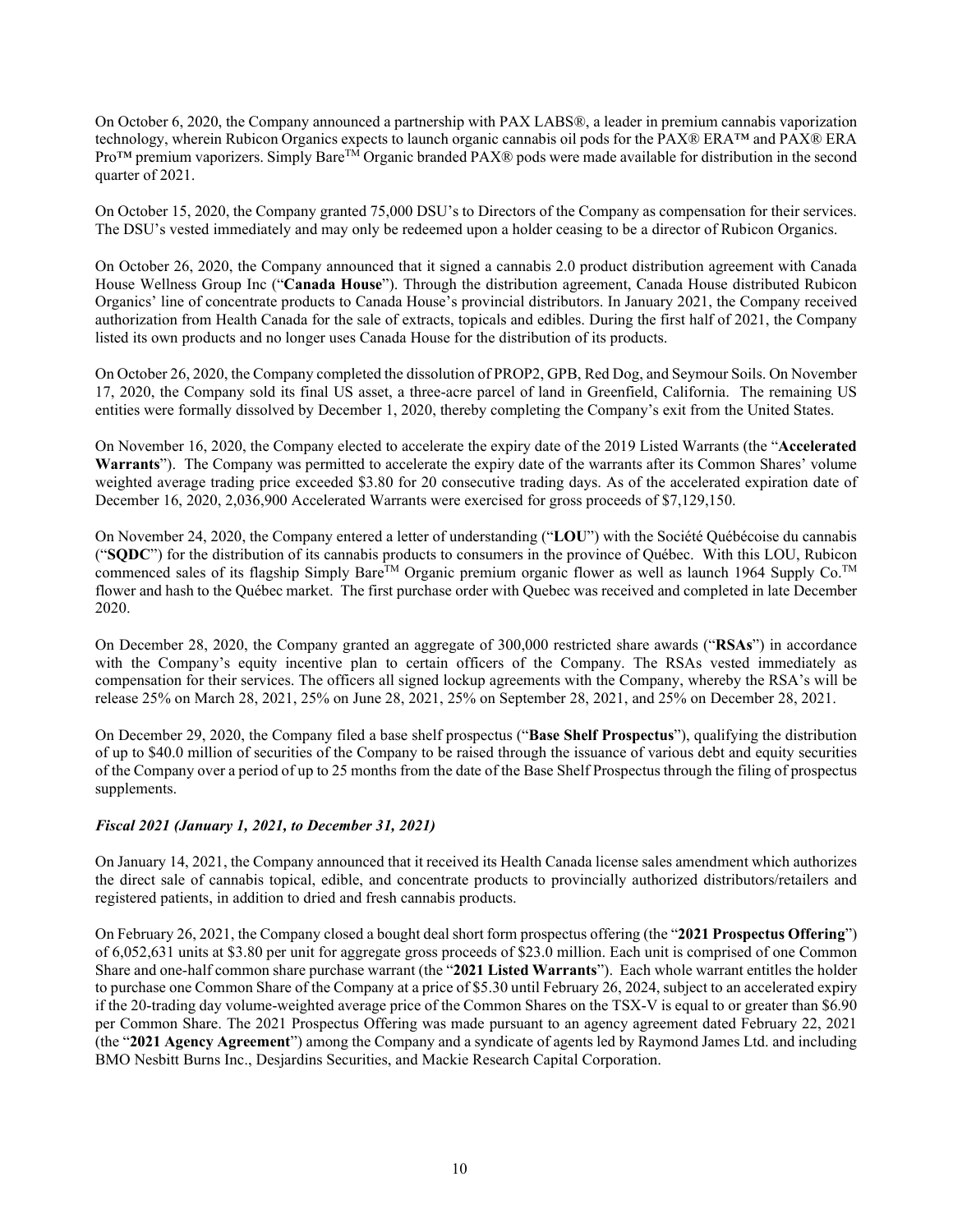On March 3, 2021, the Company announced that it has entered into an agreement with The Valens Company Inc. ("**Valens**") for organic certified extraction services.

On March 31, 2021, the Company fully repaid the \$5.0 million first mortgage loan that matured.

On April 19, 2021, the Company announced signing a Cannabis Purchase and Sale Agreement with the Yukon Liquor Corporation ("**YLC**") for the distribution of its portfolio of cannabis products to consumers in the Yukon territory. The Company has received its first purchase order and made its first shipment to the YCL in May 2021.

On April 23, 2021, the Company fully repaid a second mortgage tranche which had matured. The Company repaid a total of \$4,207,635 representing \$3,355,000 in principal and \$852,635 in accrued interest.

On April 23, 2021, the Company also early repaid a second mortgage tranche originally due on May 27, 2021. The Company repaid a total of \$6,268,057 representing \$5,000,000 in principal and \$1,268,057 in accrued interest.

On April 27, 2021, the Company announced that it has received its first direct purchase order from the Manitoba Liquor & Lotteries ("**MBLL**"). Rubicon was previously selling our portfolio of cannabis products to the MBLL indirectly through our Manitoba distributor.

On May 20, 2021, the Company announced that is has received its first purchase order from Cannabis NB ("**CNB**"), the New Brunswick's provincial cannabis distributor and retailer.

On May 31, 2021, cultivation operations reached a steady state and Peter Doig, the Chief Scientific Officer, resigned as a full-time employee of the Company. Mr. Doig has transitioned to a consultant role as Scientific Advisor.

On June 3, 2021, the Company announced the publication of its inaugural Environmental, Social and Governance Report ("**ESG Report**"). The ESG Report reflects the Company's determination to embed sustainability in a formal manner through its operations and supply chain, and to communicate its progress with stakeholders in a transparent and authentic manner. The ESG Report captures the period between January 1 and December 31, 2020, and is informed by leading sustainability and reporting frameworks including Global Reporting Initiative (GRI) Standards, the Ten Principles of the United Nations Global Compact (UNGC), the Sustainability Accounting Standards Board (SASB) and the Task Force on Climate-related Financial Disclosures (TCFD).

On June 25, 2021, the Company fully repaid a second mortgage tranche originally due on July 11, 2021. The Company fully repaid a total of \$562,756 representing \$500,010 in principal and \$62,756 in accrued interest.

On June 29, the Company issued an US\$8.0 million principal amount secured debenture (the "**Secured Debenture**"). in connection with a debt financing transaction. The Secured Debenture has a two-year term and bears interest at 6.5% annually. In connection with the transaction, the Company issued 907,000 bonus warrants. Each warrant entitles the holder to purchase one Common Share in the capital of the Company at an exercise price of \$4.00 per Common Share for a period of three-years from the date of issuance.

On July 8, 2021, the Company announced the creation of the Cannabis Cultivators of British Columbia ("**CCBC**") with leading cannabis producers Pure Sunfarms and Tantalus Labs. CCBC is a non-profit industry association dedicated to advocating for the growth of a responsible cannabis industry and advancing a favourable social, economic, and business environment for cannabis cultivation in BC.

On July 26, 2021, the Company entered several foreign exchange swaps to fix the future exchange rate of the principal and interest payments on the US\$8.0 million Debenture to 1.2580 CAD/USD. The foreign exchange swaps will settle on June 27, 2022, December 28, 2022, and June 27, 2023, at rates that range from 1.2589 to 1.2640 CAD/USD, which reflects the exchange rate spreads of 8.5 to 60.0 basis points on the swaps.

On July 29, 2021, the Company was granted a Research & Development License by Health Canada. The Research & Development License allows the Company to distribute and administer its cannabis for research purposes and to test and review its products based on taste, sight, smell, and touch.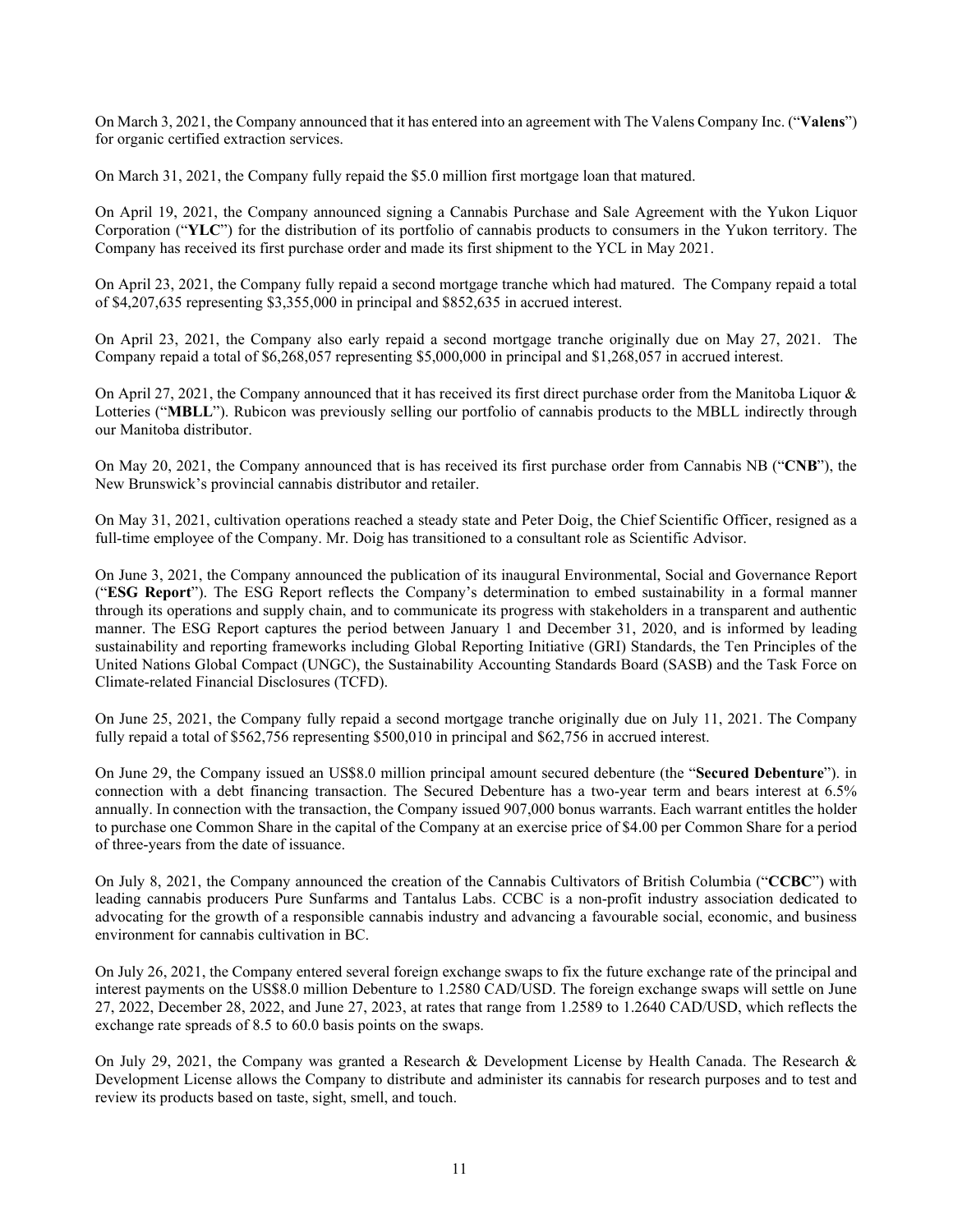On September 13, 2021, the Company announced that it has signed a Cannabis Products Supplier Agreement with Medical Cannabis by Shoppers Drug Mart Inc.

#### *Recent Developments (January 1, 2022, to April 18, 2022)*

On January 10, 2022, the Company announced that Julie Lassonde was appointed to the Company's Board of Directors after receipt of security clearance from Health Canada. Ms. Lassonde has been granted 25,000 DSUs in conjunction with the appointment.

On January 10, 2022, the Company announced the receipt of its first purchase order from the Northwest Territories Liquor and Cannabis Commission (the "**NTLCC**").

Effective January 26, 2022, the Company renewed its Health Canada licenses issued in accordance with the Cannabis Act and Cannabis Regulations. The Health Canada licenses expire on January 26, 2027.

On April 18, 2022, the Company announced the departure of Tim Roberts, formerly President.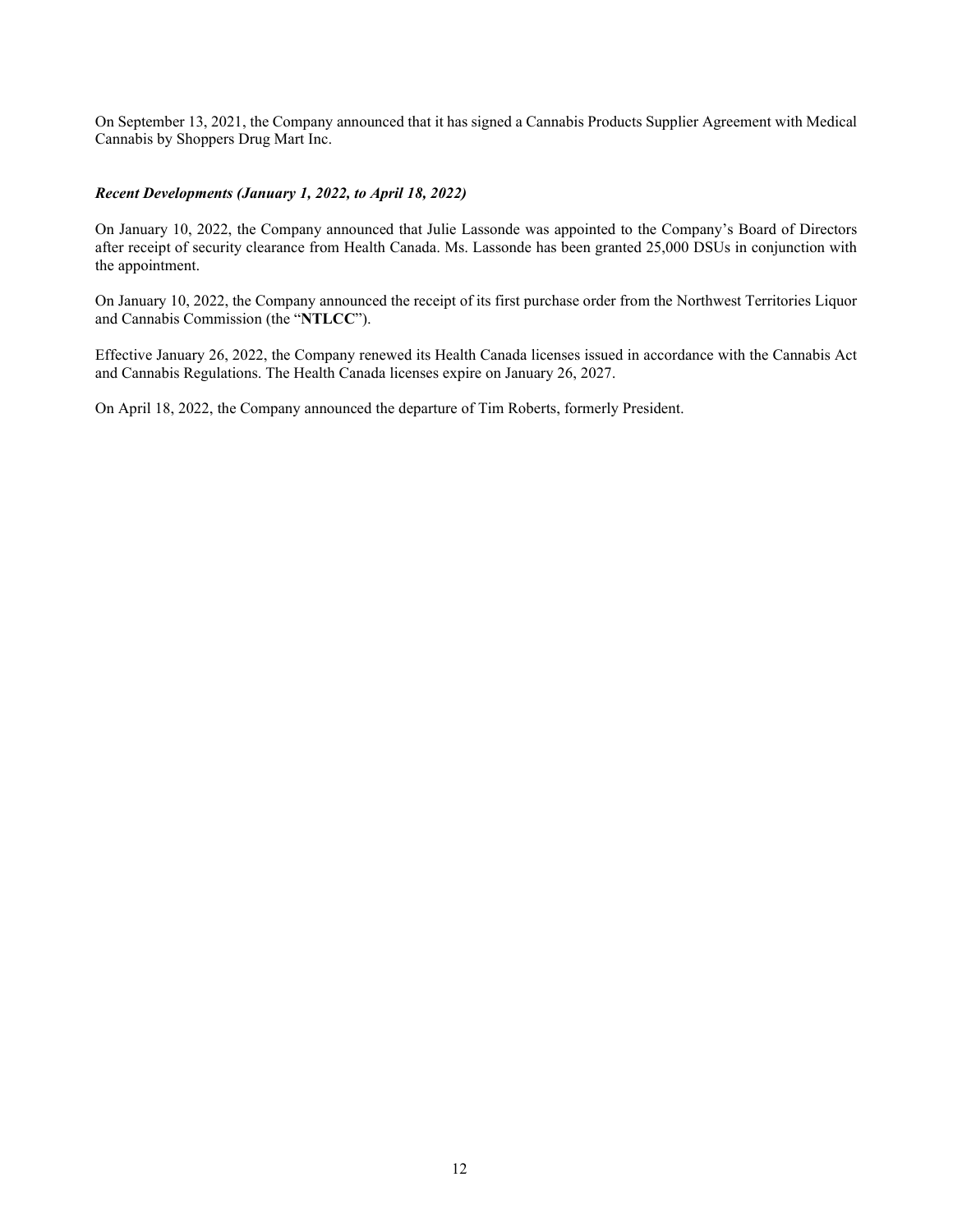#### **DESCRIPTION OF THE COMPANY'S BUSINESS**

#### <span id="page-14-0"></span>**Summary**

Rubicon Organics, through its wholly-owned subsidiaries, is a Licensed Producer under the Cannabis Act focused on producing and selling premium organic certified cannabis products for the recreational and medical-use markets in Canada.

Rubicon Organics owns and operates the Delta Facility, a 125,000 sq. ft. high-tech greenhouse located on a 20-acre property in Delta, British Columbia. The Delta Facility was acquired in September 2017 and retrofitted in 2018 to comply with Health Canada standards. The Delta Facility was licensed on February 1, 2019 and the Company continued retrofitting the Delta Facility through 2019 to commission additional compartments for operation. By March 31, 2020, all cultivation compartments at the Delta Facility were fully-planted and throughout 2020 and 2021, the Company focused on optimizing quality and yield. To drive high quality production and yield, the Company evaluated over 100 cannabis strains, improved internal cultivation and post-harvest processes, and selected key capital projects for complimentary improvements.

Rubicon Organics has developed a good, better, best brand portfolio to continue building its sales channels. Rubicon Organics wholly owned and licensed brands are distributed nationally in Canada.

Over the next 12-months, the Company is focused on launching new products under its existing brands, increasing yield to an 11,000 kg annual run rate and developing international market access and product sales opportunities.

#### **Products and Services**

#### *Canada*

Through the Company's wholly-owned subsidiary, RHC, the Delta Facility is fully licensed to cultivate, process and sell cannabis products from both its 125,000 sq. ft. high-tech greenhouse.

#### *Organic Certification*

In July 2019, the Company received its organic certification from the FVOPA to become an organic certified cannabis producer and subsequently completed its first commercial scale harvest in October 2019.

#### *Brands*

In December 2019, the Company launched its first premium organic certified cannabis brand, Simply Bare™ Organic and subsequently introduced 1964 Supply Co.<sup>™</sup>, LAB THEORY<sup>™</sup>, and Homestead Cannabis Supply<sup>™</sup> to the Canadian market. During the third quarter of 2020 the Company signed a collaboration and brand licensing agreement to produce and sell Wildflower branded products in Canada. Wildflower products were made available to Canadian consumers at the beginning of April 2021. In the second quarter of 2021 the Company's full portfolio of brands were available nationally.

**Simply BareTM Organic** is Rubicon Organics' flagship super-premium brand. Cannabis packaged and sold under the Simply BareTM Organic brand is grown in a proprietary mix of 100% certified organic soil made in-house with ingredients from British Columbia's Sunshine Coast. Each plant is grown under full-spectrum sunlight, harvested by hand and cold cured for two weeks to achieve a rich terpene profile. Buds are then selected and carefully trimmed by hand before being packaged. Simply BareTM Organic flower is utilized to make a variety of dried flower based and cannabis 2.0 products for a true expression of each cultivar.

1964 Supply Co<sup>TM</sup> is aimed at offering premium cannabis at legacy market prices. The brand is available in dried flower, pre-rolls, and hash formats.

**Homestead Cannabis SupplyTM** is Rubicon Organics' first mainstream brand developed for the price conscious and avid cannabis consumer.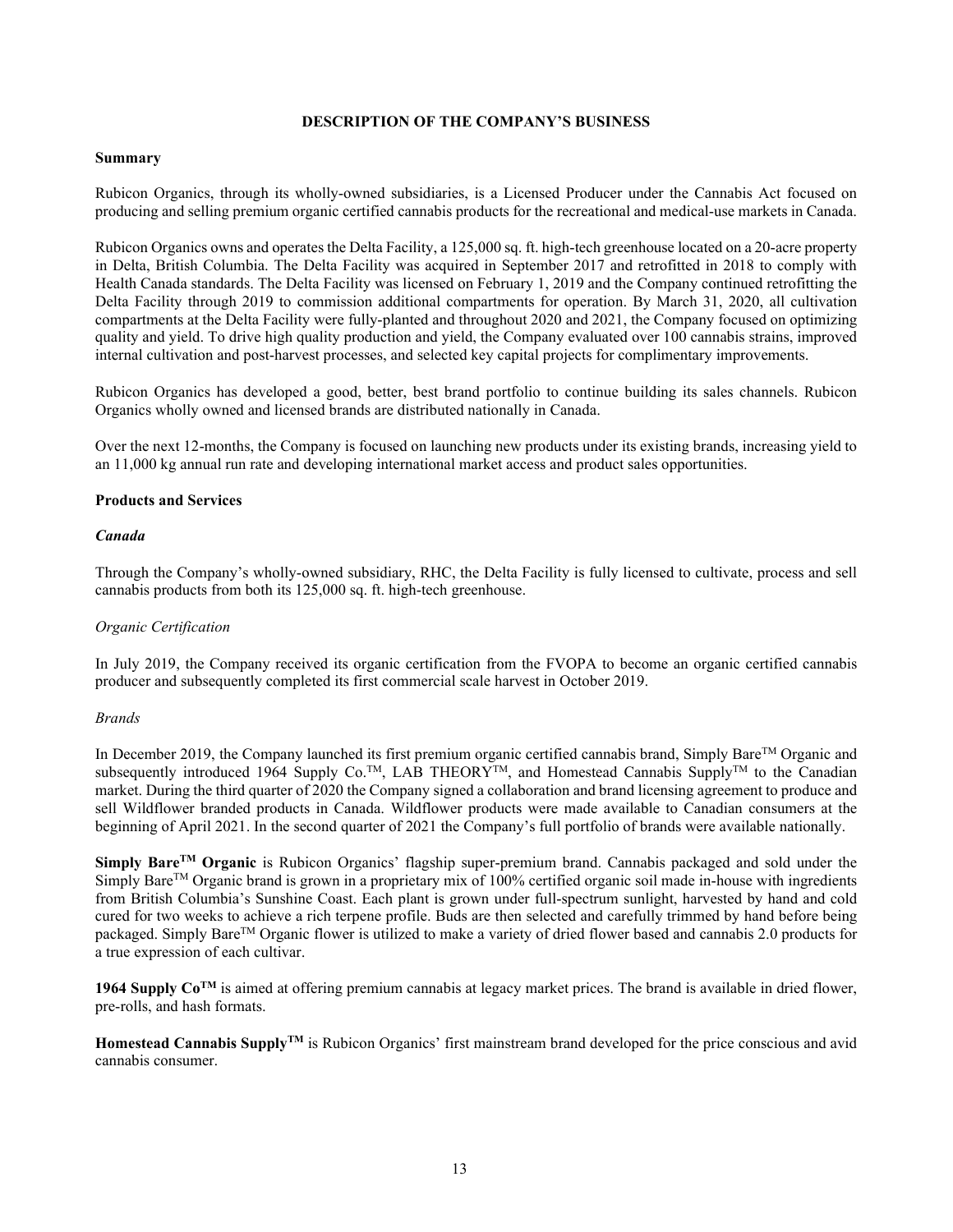LAB THEORY<sup>TM</sup> is the Company's premium concentrate brand. LAB THEORY<sup>TM</sup> combines high terpene flower with industry-leading extraction techniques to produce high-quality concentrates, available in sought after formats.

Wildflower<sup>TM</sup> is a brand licensed by Rubicon Organics from Wildflower Brands Inc. to bring Wildflower-branded CBD Relief Sticks and CBD Cool Sticks to the Canadian market. The Company has an exclusive license to the brand in Canada.

#### *Customers*

The Company has direct supply agreements in place with the BCLDB, the AGLC, the OCS, the SQDC, the NTLCC, the YLC and Medical Cannabis by Shoppers Drug Mart Inc., and sells directly to CNB and the MBLL. The Company uses National Cannabis Distribution, to supply its products to Saskatchewan retailers and the Company utilizes its distribution agreements with Agro-Greens Natural Products Ltd (no further distribution after March 31, 2021)., Hybrid Pharm, and Médicibis for distribution to the medical cannabis market. On June 22, 2020, the Company entered into a supply agreement with German distributer, Canacur, to sell Rubicon Organics' cannabis product to the German medical market.

#### **Environment, Social and Governance ("ESG")**

Our mission is to grow the Best Cannabis on Earth, for the Earth. Our vision is to be the global brand leader in premium organic cannabis products. These statements combined speak to our obsession with quality, our passion for sustainability, and our ambition to have a positive impact on our planet, our people, our consumers, and our partners in the value chain.

The Company has developed an ESG strategy with four pillars that outline high-level objectives to address material topics most relevant each pillar. The four pillars include:

- Best governance
- Best for the environment
- Best for our people
- Best for our community

Rubicon Organics was the first cannabis company in the world to release an ESG report ("ESG Report") and expects to continue to take an ESG leadership position in the cannabis sector. The ESG Report reflects the Company's determination to embed sustainability in a formal manner through its operations and supply chain, and to communicate its progress with stakeholders in a transparent and authentic manner.

#### *United States*

The Company ceased its operations in Washington and California to focus on its Canadian cannabis business. As of May 15, 2020, the Company no longer performed any ancillary services to the cannabis industry in the US and all subsidiaries were dissolved by December 1, 2020. Prior to this time, the Company was in compliance with applicable licensing requirements and the regulatory frameworks enacted in both Washington and California.

Until the sale of the Washington Facility on April 3, 2020, the Company leased the facility to an I-502 Tier 3-licensed tenant. In addition, until the lease termination and related equipment sale on May 15, 2020, the Company sub-leased a turnkey cannabis oil extraction facility in Bellingham, Washington to a state-licensed processor tenant. The Company also provided ancillary services to participants in the cannabis industry in California through the sale of branded packaging to state-licensed operators until early 2019.

On October 26, 2020, the Company completed the dissolution of Prop 2, GPB, Red Dog, and Seymour Soils. The remaining US entities were formally dissolved by December 1, 2020, thereby completing the Company's exit from the United States.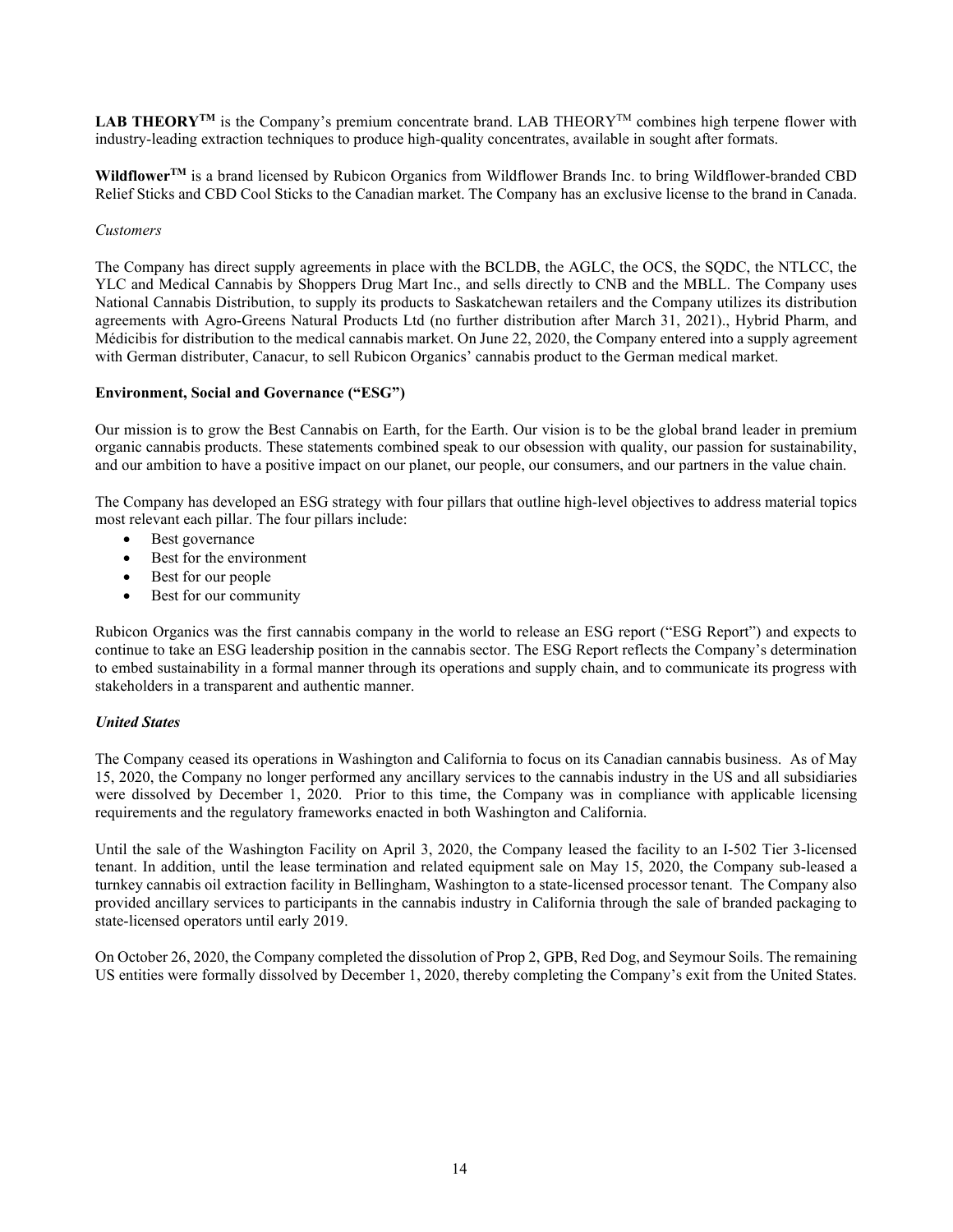#### **Code of Ethics**

The Company's code of ethics is reviewed and approved annually by the Nomination and Governance Committee and is posted on our website.

#### **Specialized Skill and Knowledge**

All aspects of the Company's business require specialized skills and knowledge. Such skills and knowledge include the areas of cultivation and growing of cannabis, and specifically the unique greenhouse agricultural skills required for the cultivation of organic cannabis in compliance with the Cannabis Act, directives issued by Health Canada and the stringent requirements of FVOPA, a leading organization in organic certification in Canada.

Rubicon Organics' experienced growing team and quality assurance team are focused on generating the highest quality and most consistent product that meets and exceeds the regulatory requirements. The Company practices strict regulatory compliance and maintains a high level of quality assurance and testing protocols to achieve customer satisfaction. In addition, the Company implements proven measures for additional certainty regarding the purity and safety of the cannabis it produces.

Rubicon Organics' consumer packaged goods ("**CPG**") expertise in areas of inventory management, market research, innovation, and brand building are expected to allow the Company to successfully distribute high quality cannabis products to the Canadian market. The Company's disciplined consumer focused approach and CPG experience are also supporting growth in a constantly evolving marketplace.

Management is composed of individuals who have extensive expertise in the cannabis and consumer packaged goods industry, complemented by an experienced Board of Directors (the "**Board**") with professionals from various relevant industries. See "Directors and Officers" for additional information.

#### **Competitive Conditions**

As of the date of this AIF, Health Canada has a total of 856 companies on its list of licence holders which includes duplicate sites for some licence holders. There are also a number of unlicensed growers of cannabis who have or will seek to obtain some form of licence under the Cannabis Act. On May 8, 2019, Health Canada also introduced changes to the cannabis licensing process. Under the new approach, Heath Canada requires new license applicants to have a fully built site that meets all the requirements of the Cannabis Regulations at the time of their application. The Company believes that the stringent application and compliance requirements may prove too onerous or expensive for some applicants.

In addition, there are illegal growers and retailers operating in the black market that, while operating illegally, still act as competitors to the Company by diverting customers away from the legal cannabis market.

The Company believes that its leadership team, brand strategy and commitment to super-premium and premium organic cannabis products will enable the Company to establish and retain a strong and sustainable position in the market. See "Risk Factors" for additional information.

#### **Components**

The Cultivation & Processing Licenses allowed the Company to bring in an extensive library of unique and proven genetic starting materials including unique stabilized cultivars previously developed in the medical cannabis market, which are expected to be instrumental in Rubicon Organics' launch of new strains for the Canadian and international export markets.

The equipment used to cultivate and process cannabis is specialized but is readily available and not specific to the cultivation of cannabis. The Company does not anticipate any difficulty in obtaining equipment as needed.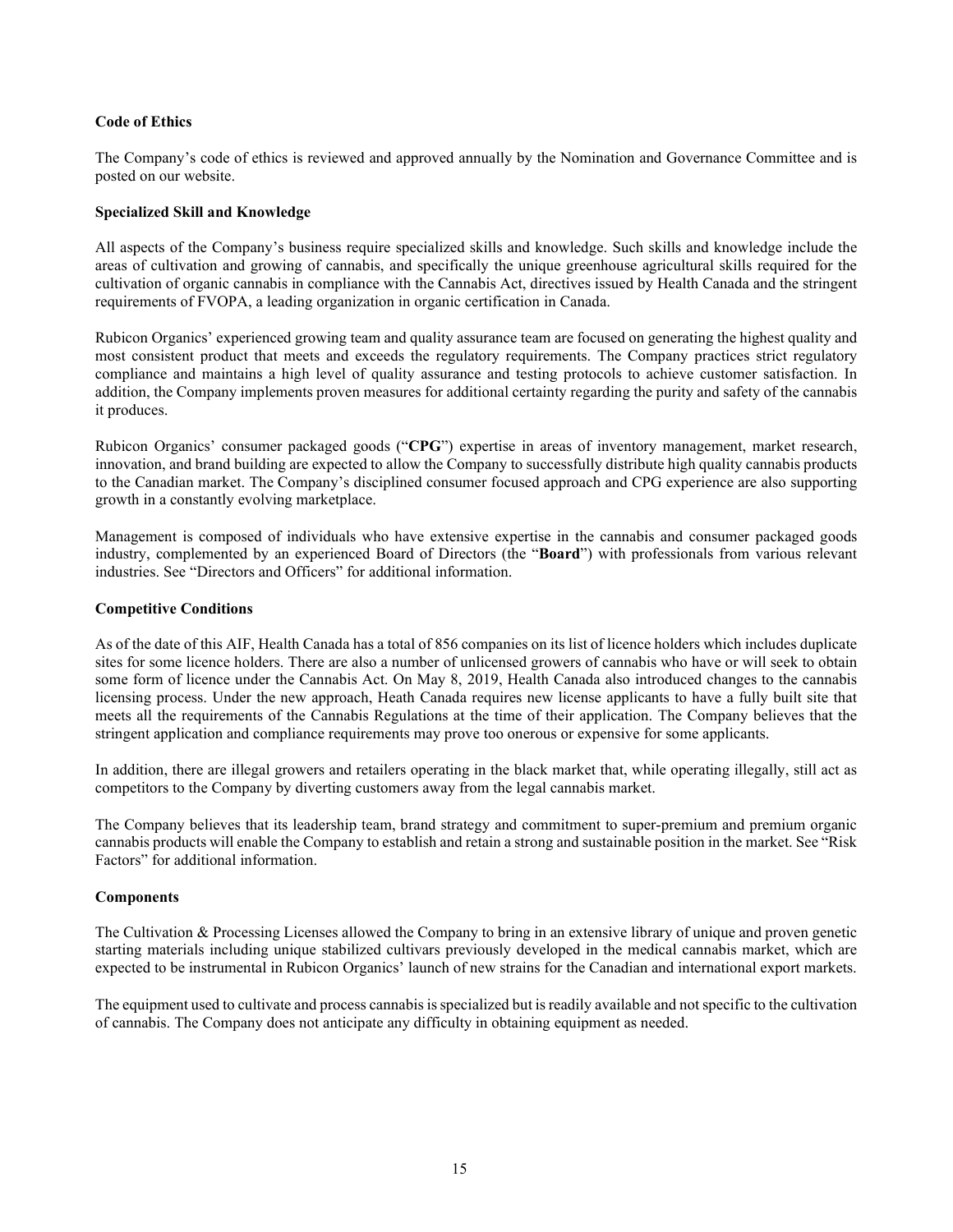#### **Intangible Properties**

The ownership and protection of the Company's intellectual property is key to the Company's continued success. The Company's intangible assets are protected through trade secrets, technical know-how and proprietary information. The Company's intellectual property is protected by seeking and obtaining registered protection (including trademarks and patents) where possible, developing and implementing standard operating procedures and entering into agreements with parties that have access to the Company's inventions, trade secrets, technical know-how and proprietary information such as business partners, collaborators, employees and consultants, to protect the Company's confidentiality and ownership of its intellectual property. The Company preserves the integrity and confidentiality of its inventions, trade secrets, trademarks, technical know-how and proprietary information by maintaining physical security of the Company's premises and physical and electronic security of the Company's information technology systems.

#### **Employees**

As at December 31, 2021, the Company had a total of 141 full-time employees and 2 part-time employees.

#### **Canadian Regulatory Overview**

On April 13, 2017, the Government of Canada introduced Bill C-45 to amend the *Controlled Drugs and Substances Act* (which governs the ACMPR*,* the *Criminal Code* (Canada), the *Narcotic Control Regulations* ("**NCR**") and other related legislation to legalize and regulate the use of cannabis for recreational purposes. The Cannabis Act, the Cannabis Regulations, and related ancillary amendments to other legislation, came into effect October 17, 2018.

Pursuant to the Cannabis Act, individuals over the age of 18 are able to purchase fresh cannabis, dried cannabis, cannabis oil, and cannabis plants or seeds and are able to legally possess up to 30 grams of dried cannabis, or the dried flower equivalent in other products. The Cannabis Act also permits households to grow a maximum of four cannabis plants. This limit applies regardless of the number of adults that reside in the household. In addition, the Cannabis Act provides provincial, territorial, and municipal governments the authority to prescribe regulations regarding retail and distribution, as well as the ability to alter some of the existing baseline requirements, such as increasing the minimum age for purchase and consumption.

On July 11, 2018, the Government of Canada published the Cannabis Regulations in the Canada Gazette, Part II, to support the coming into force of the Cannabis Act, along with amendments to the NCR and certain regulations under the *Food and Drugs Act* (Canada). The Cannabis Regulations, among other things, outline the rules for the legal cultivation, processing, research, testing, distribution, sale, importation and exportation of cannabis and hemp in Canada, including the various classes of licenses that can be granted, and set standards for cannabis and hemp products made available for legal sale subsequent to October 17, 2018. Previously, medical cannabis was largely regulated by the ACMPR but, on October 17, 2018, the Cannabis Act and the Cannabis Regulations replaced this regime.

On December 22, 2018, the Government of Canada published the draft of the *Regulations Amending the Cannabis Regulations* (the "**Further Regulations**"). The Further Regulations amend the Cannabis Act and Cannabis Regulations to, among other things, allow the production of extracts (including concentrates), edibles and topicals in addition to the currently permitted product forms. The final version of the Further Regulations was published on June 13, 2019 and came into force on October 17, 2019.

On October 19, 2020, the Canadian Chamber of Commerce announced the launch of an industry-led review of the Cannabis Act to provide recommendations on how the federal government should improve Canada's legislative and regulatory frameworks for cannabis. Recommendations have been provided to the Minister of Health, who will initiate the required three-year review. As at the date of this AIF the government has not announced any proposed changes with respect to its review of the Cannabis Act.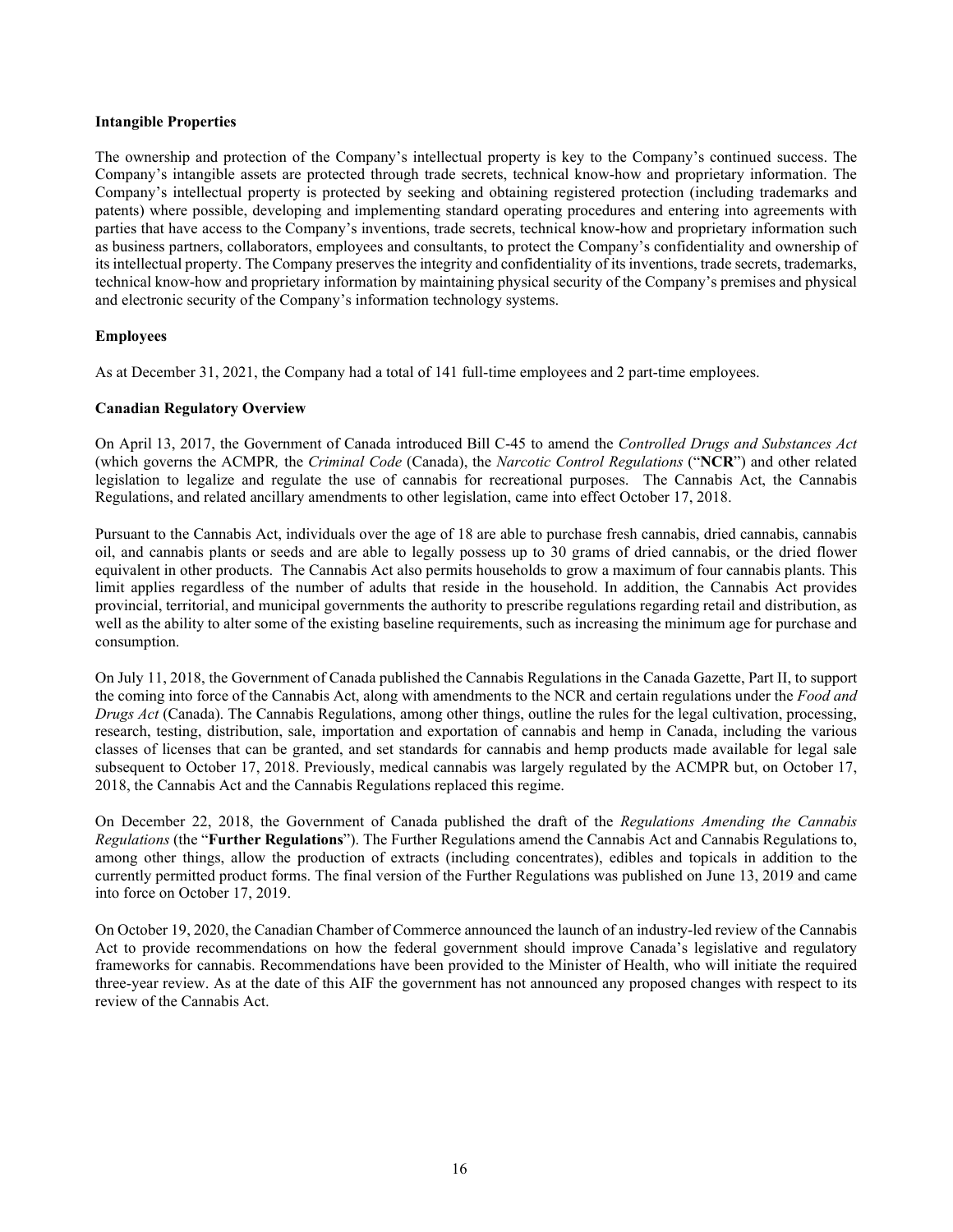#### *Licenses, Permits and Authorizations*

The Cannabis Regulations establish six classes of licenses:

- Cultivation licenses;
- Processing licenses;
- Analytical testing licenses;
- Sales for medical purposes licenses;
- Research and development licenses; and
- Cannabis drug licenses.

The Cannabis Regulations also create subclasses for cultivation licenses (standard cultivation, micro-cultivation, and nursery) and processing licenses (standard processing and micro-processing). Different licenses and each sub-class therein, carry differing rules and requirements that are intended to be proportional to the public health and safety risks posed by each license category and each sub-class. Licenses issued pursuant to the Cannabis Regulations are valid for a period of no more than five years. The Cannabis Regulations permit cultivation license to be issued for both outdoor and indoor cultivation of cannabis, however no licensed activities can take place in a "dwelling-house".

#### *Security Clearances*

The Cannabis Act and Cannabis Regulations require several individuals to hold a valid security clearance, including directors, officers, and large shareholders of the licensee, including officers and directors of those companies who can exert direct control over the licensee, those who hold key positions, including the Responsible Person/Alternate Responsible Person, the Head of Security/Alternate Head of Security, the Master Grower/Alternate Master Grower and the Quality Assurance Person/Alternate Assurance Person(s) and anyone else specified by the Minister. Under the Cannabis Regulations, the Minister may refuse to grant security clearances to individuals with associations to organized crime or with past convictions for, or an association with, drug trafficking, corruption, or violent offences. Individuals who have histories of nonviolent, lower-risk criminal activity (for example, simple possession of cannabis, or small-scale cultivation of cannabis plants) are not precluded from participating in the legal cannabis industry, and the grant of security clearance to such individuals is at the discretion of the Minister and such applications are reviewed on a case-by-case basis.

#### *Cannabis Tracking System*

Under the Cannabis Act, the Minister is authorized to establish and maintain a national cannabis tracking and licensing system (the "**CTLS**"). The CTLS has since been established to create a seed to sale tracking system to track cannabis throughout the supply chain to help prevent diversion of cannabis into, and out of, the illegal market. Under this tracking system, certain LPs are required to submit monthly reports to Health Canada, among other things. The information required to be reported is extensive.

#### *Products*

The Cannabis Regulations set out the requirements for the sale of cannabis products at the retail level and permit the sale of dried cannabis, cannabis oil, fresh cannabis, cannabis plants and cannabis plant seeds, including in such forms as "prerolled" and in capsules. The Further Regulations permit and set out the requirements for the sale of cannabis edibles, cannabis topicals and cannabis extracts. The THC content and serving size of cannabis products is limited by the Cannabis Regulations and the Further Regulations, as applicable.

#### *Advertising and Promotion*

The Cannabis Act prohibits the promotion of cannabis, cannabis accessories or services related to cannabis, including, but not limited to:

- by communicating information about its price or distribution;
- by doing so in a manner that there are reasonable grounds to believe could be appealing to young persons;
- by means of a testimonial or endorsement, however displayed or communicated;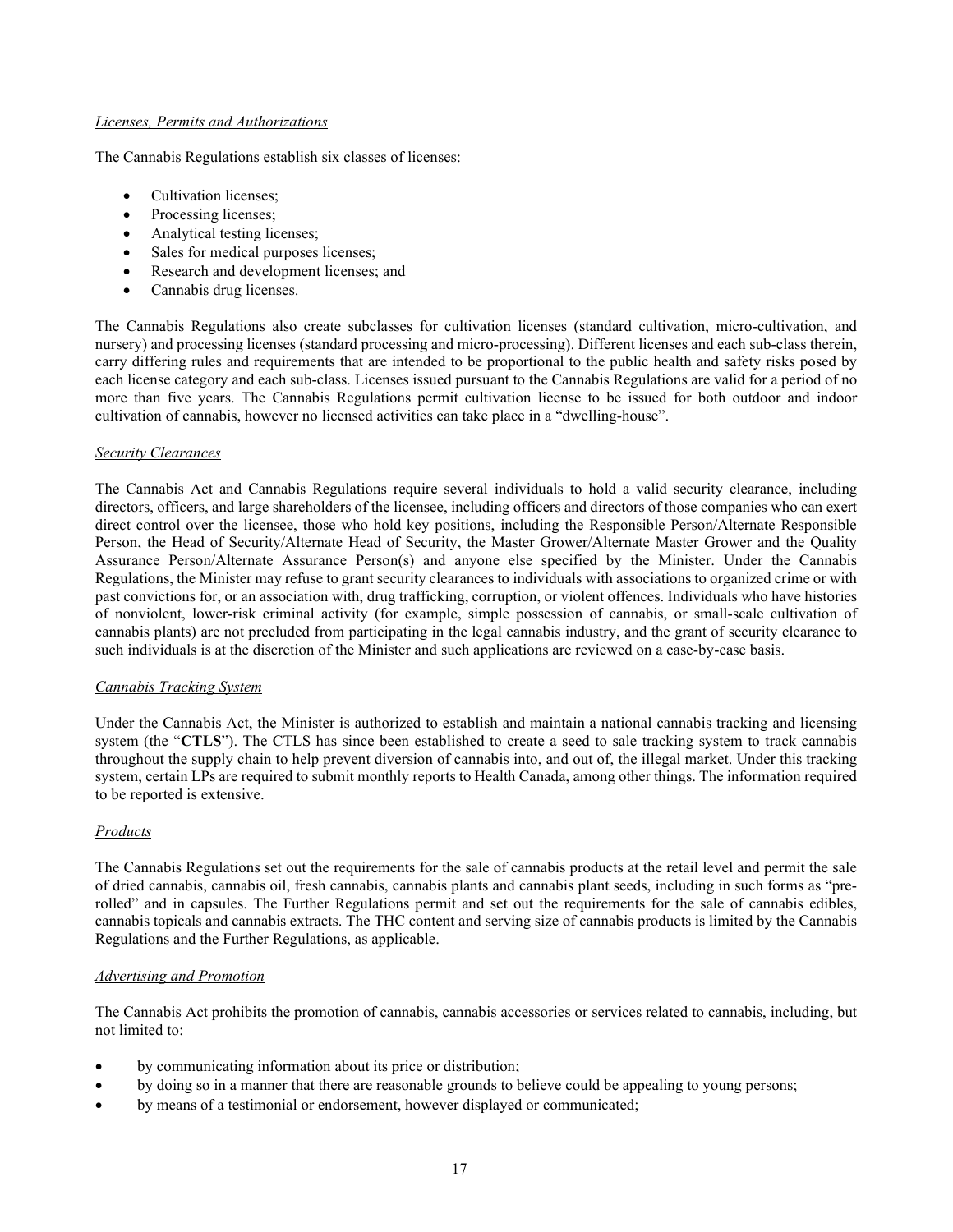- by means of the depiction of a person, character, or animal, whether real or fictional; or
- by presenting it or any of its brand elements in a manner that associates it or the brand element with, or evokes a positive or negative emotion about or image of, a way of life such as one that includes glamour, recreation, excitement, vitality, risk or daring.

The Cannabis Act does provide exceptions to these prohibitions in limited circumstances, including when the promotion is by means of an informational or brand-preference promotion and as long as that promotion is displayed in a manner that it cannot be viewed by people under the age of 18. Various provinces and territories have added additional restrictions on the promotion of cannabis which are significantly more strict, including increasing the age restrictions.

# *Packaging and Labelling*

The Cannabis Regulations and Further Regulations set out requirements pertaining to the packaging and labelling of cannabis products. Cannabis package labels must include specific information, such as:

- product source information, including the class of cannabis and the name, phone number, and email of the cultivator;
- a mandatory health warning, rotating between Health Canada's list of standard health warnings;
- the Health Canada standardized cannabis symbol; and
- information specifying THC and CBD content.

A cannabis product's brand name may only be displayed once on the principal display panel, or if there are separate principal display panels for English and French, only once on each principal display panel. It can be in any font style and any size, so long as it is equal to or smaller than the health warning message. The font must not be in metallic or fluorescent colour. In addition to the brand name, only one other brand element can be displayed.

All-over packaging wraps must be clear, and the interior surface and exterior surface of any container in which a cannabis product is packaged cannot have any embossing, texture, foil, or cut outs. Additionally, packages must be child-resistant and tamper-proof.

#### *Cannabis for Medical Purposes*

Part 14 of the Cannabis Regulations sets out the regime for medical cannabis, which includes rules for non-medical use, to improve patient access, and reduce the risk of abuse within the medical access system. Patients who have the authorization of their healthcare provider have access to cannabis, either purchased directly from a federally licensed producer, or by registering to produce a limited amount of cannabis for their own medical purposes or designating someone to produce cannabis for them.

#### *Provincial Regulatory Regimes*

While the Cannabis Act provides for the regulation by the Canadian federal government of, among other things, the commercial cultivation and processing of cannabis and the sale of medical cannabis, the various provinces and territories of Canada regulate certain aspects of adult use cannabis, such as distribution, sale, minimum age requirements, places where cannabis can be consumed, and a range of other matters.

Provincial and territorial governments in Canada have implemented varying regulatory regimes for the distribution and sale of cannabis for recreational or "adult-use" purposes, including a mix of public, private and hybrid distribution and sale models. There is no guarantee that the provincial and territorial frameworks supporting the legalization of cannabis for recreational use in Canada will continue on their current terms, or at all, or will not be amended or supplemented by additional legislation.

The Government of Canada introduced new penalties under the *Criminal Code* (Canada) in connection with the coming into effect of the Cannabis Act and the Cannabis Regulations, including penalties for the illegal sale of cannabis, possession of cannabis over the prescribed limit, production of cannabis beyond personal cultivation limits, taking cannabis across the Canadian border, giving, or selling cannabis to a youth and involving a youth to commit a cannabis-related offence.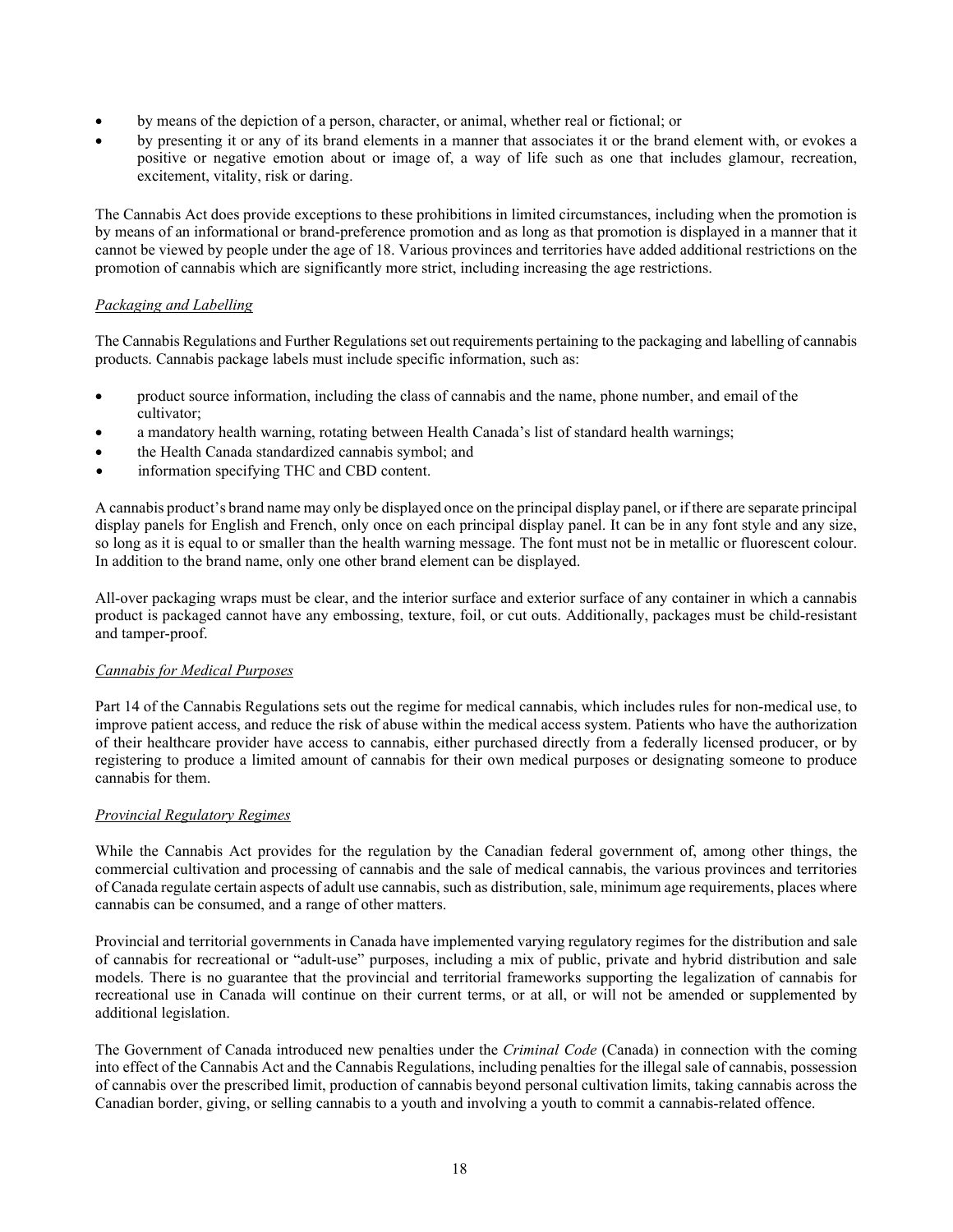#### *Canadian Banking and Financial Services*

As the cannabis industry expands in Canada, management of the Company expects cannabis-related businesses to increasingly seek banking and financial services from Canadian financial institutions. However, banks and financial institutions may consider cannabis-related businesses to be high-risk clients under the Canadian anti-money laundering regime. Accordingly, opening and maintaining accounts for cannabis-related businesses will require substantial resources and diligence on the part of financial institutions, especially in light of the obligation imposed on financial institutions under anti-money laundering legislation to engage in ongoing monitoring of clients and their activities.

#### *International Regulations*

As the Company expects to begin international sale and distribution of its' products, additional regulatory requirements, with respect to the export and lawful sale of products in other international jurisdictions, will become applicable. The Company is actively working to meet the regulatory requirements in the jurisdictions that it may seek to export products.

#### **DIVIDENDS AND DISTRIBUTIONS**

<span id="page-20-0"></span>As of the date of this AIF, the Company has not declared dividends on its Common Shares. The Company currently intends to reinvest all future earnings in order to finance the development and growth of its business. As a result, the Company does not intend to pay dividends on its Common Shares in the foreseeable future. Any future determination to pay dividends will be at the discretion of the Board and will depend on the financial condition, business environment, operating results, capital requirements, and any contractual restrictions on the payment of dividends and any other factors that the Board deems relevant.

#### **DESCRIPTION OF CAPITAL STRUCTURE**

<span id="page-20-1"></span>The authorized capital of the Company consists of an unlimited number of Common Shares. As of the date hereof, there are 55,983,327 Common Shares outstanding.

Holders of Common Shares are entitled to receive notice of, attend, and vote at meetings of the shareholders. Each Common Share carries the right to one vote. Holders of Common Shares shall, in the absolute discretion of the directors, be entitled to receive non-cumulative dividends as may be declared in respect of the Common Shares then issued and outstanding. The directors of the Company shall be at liberty to declare dividends on any one or more classes of shares to the exclusion of any other class or classes of shares in the Company entitled to dividends, and no holder of any class of shares shall be entitled to receive dividends *pari passu* with, or in priority to, the holders of any other class or classes of shares of the Company entitled to receive dividends. In the event of the liquidation, dissolution or winding up of the Company or other distribution of assets of the Company among its shareholders to wind-up its affairs or on a reduction of capital the holders of Common shares shall be entitled to receive equally, on a per share basis, the amount paid up thereon together with any declared but unpaid dividends and any remaining property or assets of the Company.

The Common Shares do not have pre-emptive rights or exchange rights and are not subject to redemption, retraction, purchase for cancellation or surrender provisions. There are no sinking or purchase fund provisions, no provisions permitting or restricting the issuance of additional securities, and there are no provisions which are capable of requiring a security holder to contribute additional capital. For a description of the Company's dividend policy, see "Dividends and Distributions".

Provisions as to the modification, amendment or variation of the rights attached to the Common Shares are contained in the Company's Articles and the BCBCA. Generally speaking, substantive changes to the authorized share structure require the approval of the Company's shareholders by special resolution (at least two-thirds of the votes cast).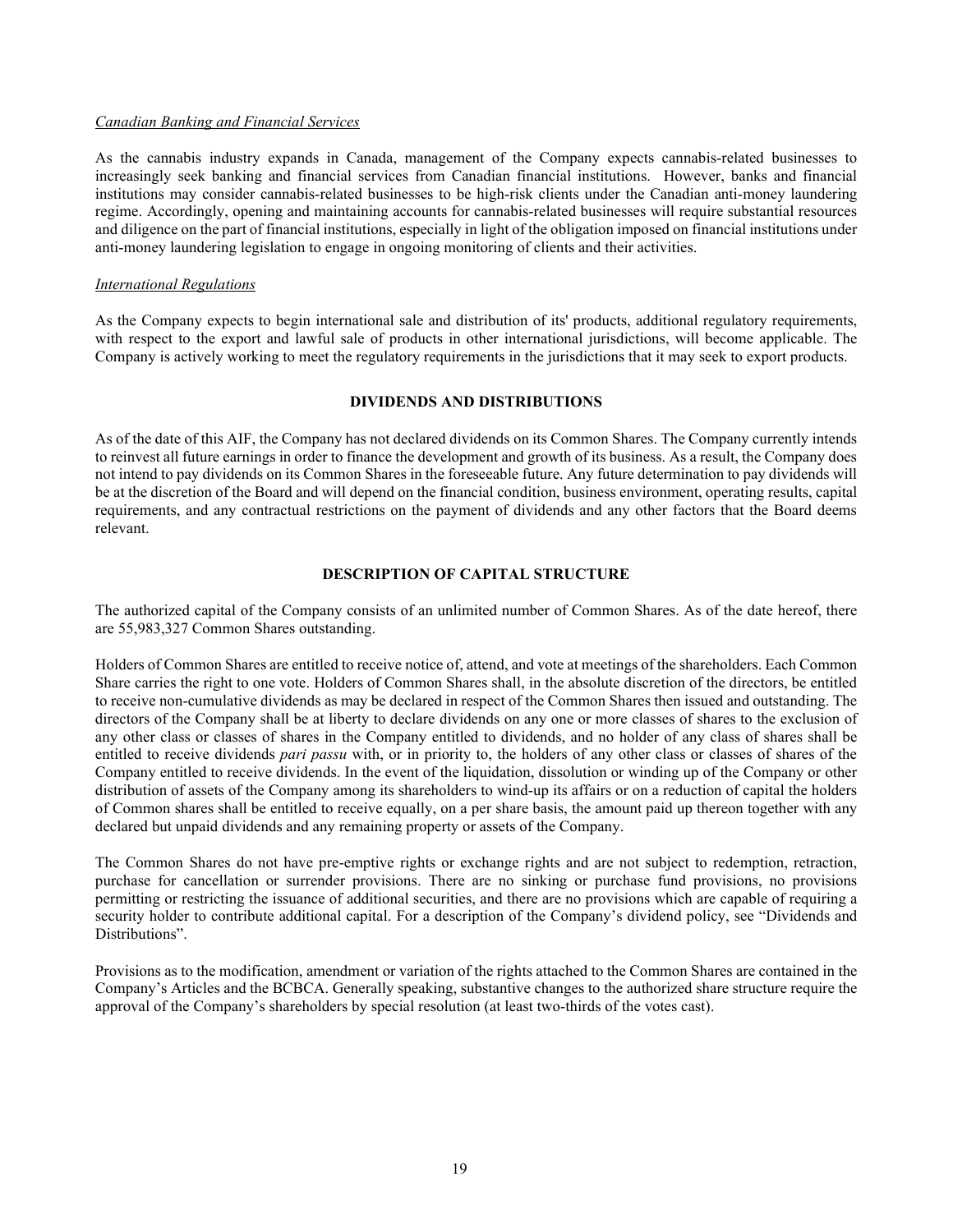## **ESCROWED SECURITIES**

<span id="page-21-0"></span>The Company had no escrowed securities outstanding as at December 31, 2021.

#### **MARKET FOR SECURITIES**

#### **Trading Price and Volume**

The outstanding Common Shares are traded on the TSX-V under the trading symbol "ROMJ". The Common Shares and 2019 Listed Warrants of the Company were voluntarily delisted from the Canadian Securities Exchange at the close of trading on September 21, 2020 and commenced trading on the TSX-V at the opening of trading on September 22, 2020.

The following table sets forth the reported intraday high and low prices and monthly trading volumes of the Common Shares from January 2021 to December 2021.

| Period         | <b>High Trading Price</b> | <b>Low Trading Price</b> | Volume    |
|----------------|---------------------------|--------------------------|-----------|
| January 2021   | \$3.75                    | \$3.10                   | 329,200   |
| February 2021  | \$4.30                    | \$3.04                   | 1,038,400 |
| March 2021     | \$3.85                    | \$2.89                   | 3,868,300 |
| April 2021     | \$3.60                    | \$2.94                   | 878,300   |
| May 2021       | \$3.10                    | \$2.40                   | 511,600   |
| June 2021      | \$2.70                    | \$2.20                   | 631,900   |
| July 2021      | \$2.55                    | \$2.25                   | 427,700   |
| August 2021    | \$2.52                    | \$2.15                   | 267,100   |
| September 2021 | \$2.60                    | \$2.20                   | 233,700   |
| October 2021   | \$2.60                    | \$2.40                   | 358,100   |
| November 2021  | \$2.63                    | \$1.80                   | 367,900   |
| December 2021  | \$2.09                    | \$1.65                   | 1,000,300 |

On April 18, 2022, the closing price per Common Share on the TSX-V was \$1.25.

The 2021 Listed Warrants, issued in association with the February 2021 financing, are traded on the TSX-V under the trading symbol "ROMJ.WT". The following table sets forth the reported intraday high and low prices and monthly trading volumes of the 2021 Listed Warrants from March 2021 to December 31, 2021. As of the date hereof, 3,026,315 of the 2021 Listed Warrants are outstanding.

| Period              | <b>High Trading Price</b> | <b>Low Trading Price</b> | Volume  |
|---------------------|---------------------------|--------------------------|---------|
| March $2021^{(1)}$  | \$0.49                    | \$0.25                   | 171,600 |
| April 2021          | \$0.36                    | \$0.32                   | 25,100  |
| May 2021            | \$0.32                    | \$0.22                   | 4,900   |
| June 2021           | \$0.27                    | \$0.26                   | 21,000  |
| July 2021           | \$0.27                    | \$0.27                   | 4,000   |
| August $2021^{(2)}$ | n/a                       | n/a                      |         |
| September 2021      | \$0.27                    | \$0.05                   | 1,000   |
| October 2021        | \$0.10                    | \$0.05                   | 105,000 |
| November 2021       | \$0.12                    | \$0.10                   | 18,000  |
| December 2021       | \$0.13                    | \$0.08                   | 55,500  |

(1) The Listed Warrants first traded on March 2, 2021

(2) No trading during the period

#### **Prior Sales**

The following tables summarizes the issuances of securities convertible or exchangeable into Common Shares, for the year ended December 31, 2021.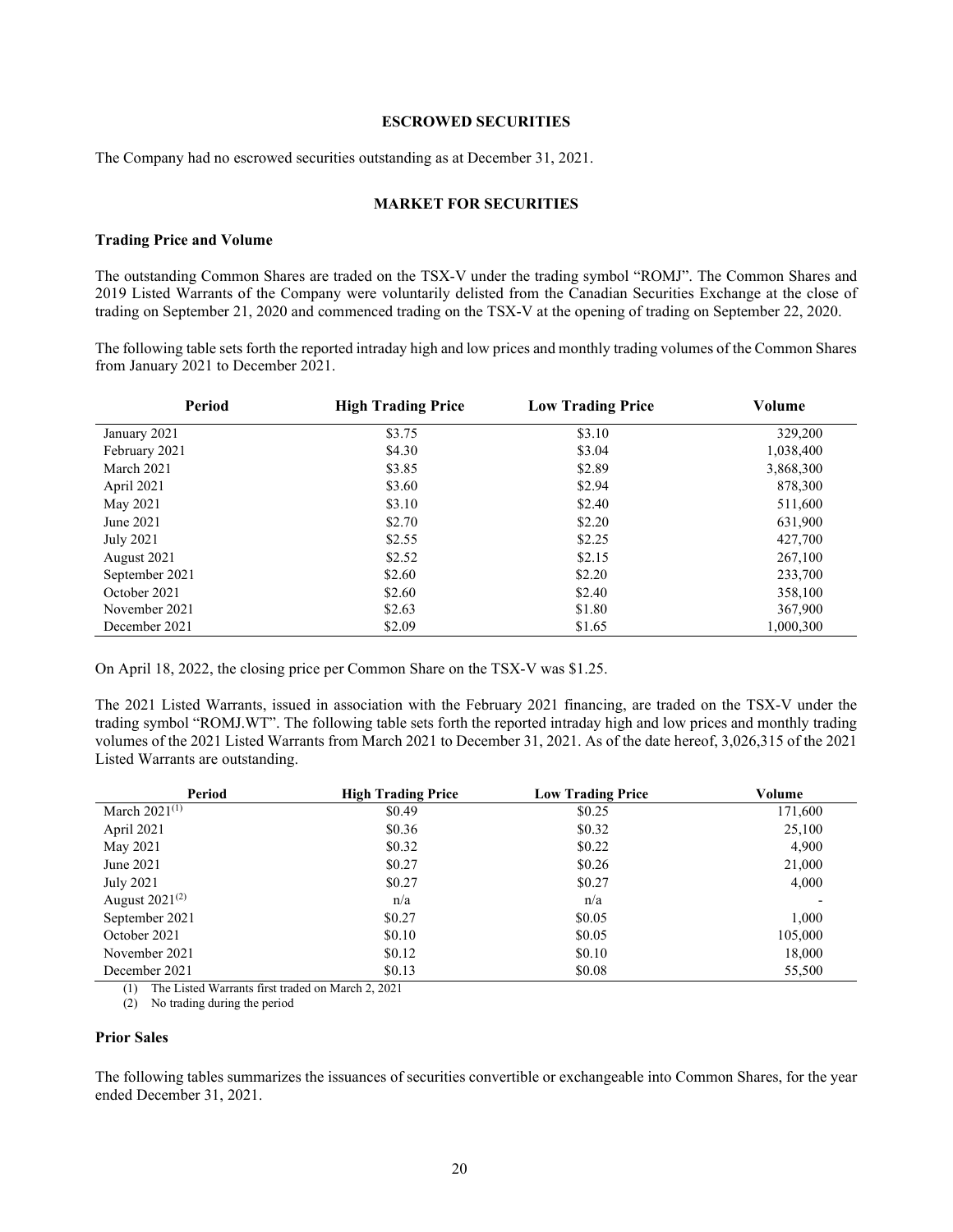#### *Stock Options*

| Date of Issuance  | <b>Description of Transaction</b>                   | <b>Price per Security</b> <sup>(1)</sup> | <b>Number of Securities</b> |
|-------------------|-----------------------------------------------------|------------------------------------------|-----------------------------|
| April 26, 2021    | Option Issuance                                     | \$3.25                                   | 77,500                      |
| November 16, 2021 | Option Issuance                                     | \$2.60                                   | 90,000                      |
|                   | Represents the exercise price of the stock options. |                                          |                             |

On November 16, 2021, the Company amended the terms of 660,000 stock options (the "Amended Options") for employees of the Company, pursuant to the Equity Plans. The Company amended the exercise price of the Amended Options to \$2.60.

#### *Warrants*

| Date of Issuance                                               | <b>Description of Transaction</b> | Price per Security <sup>(1)</sup> | <b>Number of Securities</b> |
|----------------------------------------------------------------|-----------------------------------|-----------------------------------|-----------------------------|
| February 26, 2021                                              | Prospectus Offering               | \$5.30                            | 3.026.315                   |
| June 29, 2021                                                  | Secured Debenture                 | \$4.00                            | 907,000                     |
| $(1)$ Denote the constantial and $\mathbf{f}$ and $\mathbf{W}$ |                                   |                                   |                             |

(1) Represents the exercise price of the Warrants.

#### *Share Based Awards*

| <b>Description of Award Type</b> | Price per Security <sup>(1)</sup> | <b>Number of Securities</b> |
|----------------------------------|-----------------------------------|-----------------------------|
| <b>Restricted Share Units</b>    | \$3.15                            | 2,540,000                   |
| Deferred Share Units             | \$2.60                            | 75,000                      |
| <b>Restricted Share Units</b>    | \$2.60                            | 200,000                     |
|                                  |                                   |                             |

<span id="page-22-0"></span>(1) Represents the closing share price of the Company on the date of issuance.

#### **DIRECTORS AND EXECUTIVE OFFICERS**

The following table sets out, for each of the Company's directors and executive officers, the person's name, province or state and country of residence, position with us, principal occupation, and the date on which the person became a director or executive officer. The Company's directors are expected to hold office until the Company's next annual general meeting of shareholders. The Company's directors are elected annually and, unless re-elected, retire from office at the end of the next annual general meeting of shareholders. As a group, the directors and executive officers beneficially own or control, directly or indirectly, a total of 13,614,051 Common Shares, representing 24.3% of the Common Shares outstanding as at the date of this AIF.

#### **Directors and Executive Officers at the date of this AIF**

| <b>Name and Province or</b>                                |                                                         |     |                  |                                                                                                                                                                                                                                                                                                                                                                                                                                        |
|------------------------------------------------------------|---------------------------------------------------------|-----|------------------|----------------------------------------------------------------------------------------------------------------------------------------------------------------------------------------------------------------------------------------------------------------------------------------------------------------------------------------------------------------------------------------------------------------------------------------|
| <b>State and Country of</b>                                | <b>Position with</b>                                    |     | Director/Officer |                                                                                                                                                                                                                                                                                                                                                                                                                                        |
| <b>Residence</b>                                           | the Company                                             | Age | <b>Since</b>     | <b>Principal Occupation</b>                                                                                                                                                                                                                                                                                                                                                                                                            |
| Jesse McConnell <sup>(4)</sup><br>British Columbia, Canada | Chief Executive<br>Officer<br>$("CEO")$ and<br>Director | 45  | May 15, 2015     | CEO of the Company since May 20, 2015, Mr.<br>McConnell has proven track record of developing and<br>producing premium consumer cannabis brands and<br>products, which spans over two decades of<br>experience. Previously the co-founder of Whistler<br>Medical Marijuana Corp., until its eventual sale to<br>Aurora Cannabis Inc. in 2019.                                                                                          |
| Margaret Brodie $(4)$<br>British Columbia, Canada          | Chief Financial<br>Officer<br>$("CFO")$ and<br>Director | 44  | May 24, 2018     | CFO of the Company since November 10, 2016. Ms.<br>Brodie also serves as Director of Plata Latina<br>Minerals Corp., a mining company, and formerly<br>$CFO (2012 – 2016)$ . In addition, Ms. Brodie has acted<br>as CFO for Riva Gold Corporation (TSX-V), a mining<br>company, until its purchase by Arizona Mining Inc. in<br>2013 (2010-2013) and Armor Minerals Corp (2015),<br>a mining company. Prior to that, Ms. Brodie was a |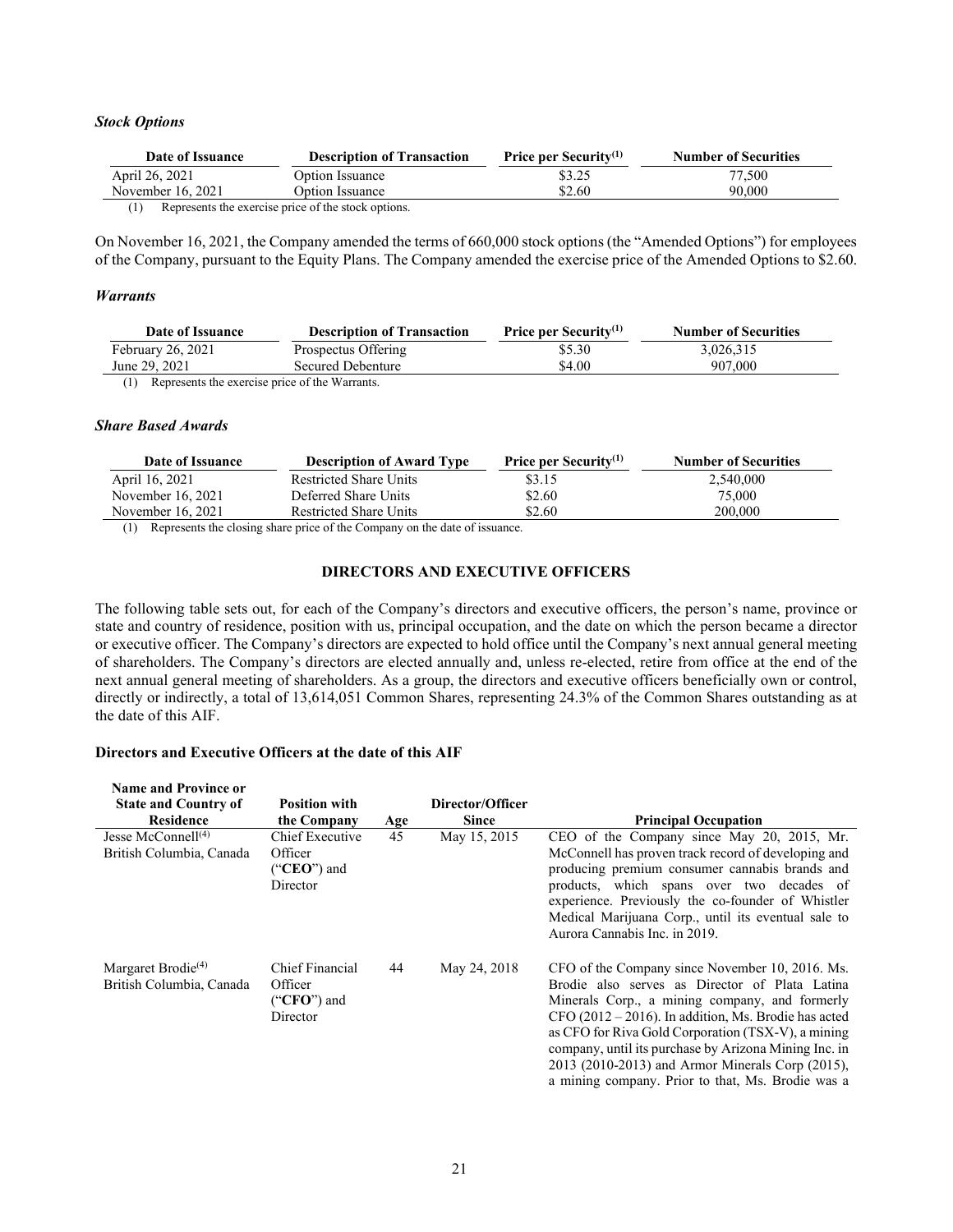Bryan Disher<sup>(1)(2)(3)</sup> British Columbia, Canada Director and Chairman of the Board 65 April 24, 2019(5) Director of Cypress Development Corporation, an advanced stage lithium company, since August 2021; Director of The Registered Plan Private Investments Inc., an investment company, since December 2016; and Director of Minds + Machines Group Limited, an internet domain company, since April 2019. Director at Balmoral Resources Ltd., a mining company, from March 2016 through May 2020. Previously, Managing Partner and Assurance Leader with PwC Ukraine from March 2011 to June 2015 and prior to that Partner with PwC in Canada. David Donnan<sup>(1)(3)(4)</sup> Illinois, United States Director 67 April 24, 2019<sup>(5)</sup> Partner Emeritus at Kearney, a management consulting company, in Chicago since April 2019 (formerly a Senior Partner since January 2010). Adjunct Professor, Faculty of Engineering Northwestern University Chicago (2020), Limited Partner at Spiral Sun Ventures, Director of the Academy of Nutrition and Dietetics, a non-profit organization, (2018-2021), and FamilyFarmed, a nonprofit organization, (2018). Has held senior leadership positions with Bridge Strategy Group LLC, a consulting firm, Checkpoint Systems North America, a retail technology provider, KPMG LLP, and Canada Packers, a food processing company. John Pigott $(1)(3)$ Ontario, Canada Director 65 May 24, 2018 Chief Executive Officer of Club Coffee Inc., a manufacturing company, in Etobicoke, Ontario since February 2007 and Chief Executive Officer of Morrison Lamothe Inc., since June 1989. Julie Lassonde<sup>(1)(4)</sup> Ontario, Canada Director<sup>(6)</sup> 50 January 7, 2022 Over 25 years of experience in the mining and finance sectors in senior executive and board roles. She also has an extensive philanthropic leadership background. Her current involvements include York University, where she serves on the executive committee of the Board of Governors, and as chair of the External Relations committee; Royal Ontario Museum, where she is a member of the Board of Governors; National Gallery of Canada Foundation, where she is on the Board of Directors, the Executive Committee and chairs the Investment Committee; Canadian Engineering Memorial Foundation, where she is President; and the Pierre Lassonde Family Foundation, where she is a Director. Ms. Lassonde holds a degree in Civil Engineering from Queen's University and an Executive MBA from Brown University and IE University.

Senior Manager with KPMG LLP in Vancouver, British Columbia and London, United Kingdom.

(1) Member of the Audit Committee.

(2) Chair of the Audit Committee.

(3) Member of the Compensation Committee.

(4) Member of the Nomination and Governance Committee

(5) Bryan Disher and David Donnan were members of the Board since May 24, 2018, but resigned on January 25, 2019, due to delays in obtaining security clearances necessary for Health Canada licensing. Bryan Disher and David Donnan were re-appointed to the Board on April 24, 2019.

(6) Ms. Lassonde was elected to the Board by the shareholders at the Annual General Meeting held on September 15, 2021 and was eligible to become a director of the Company subject to receiving security clearance from Health Canada. On December 22, 2021, Health Canada granted security clearance to Ms. Lassonde. On January 7, 2022, Ms. Lassonde was formally appointed to the Company's Board.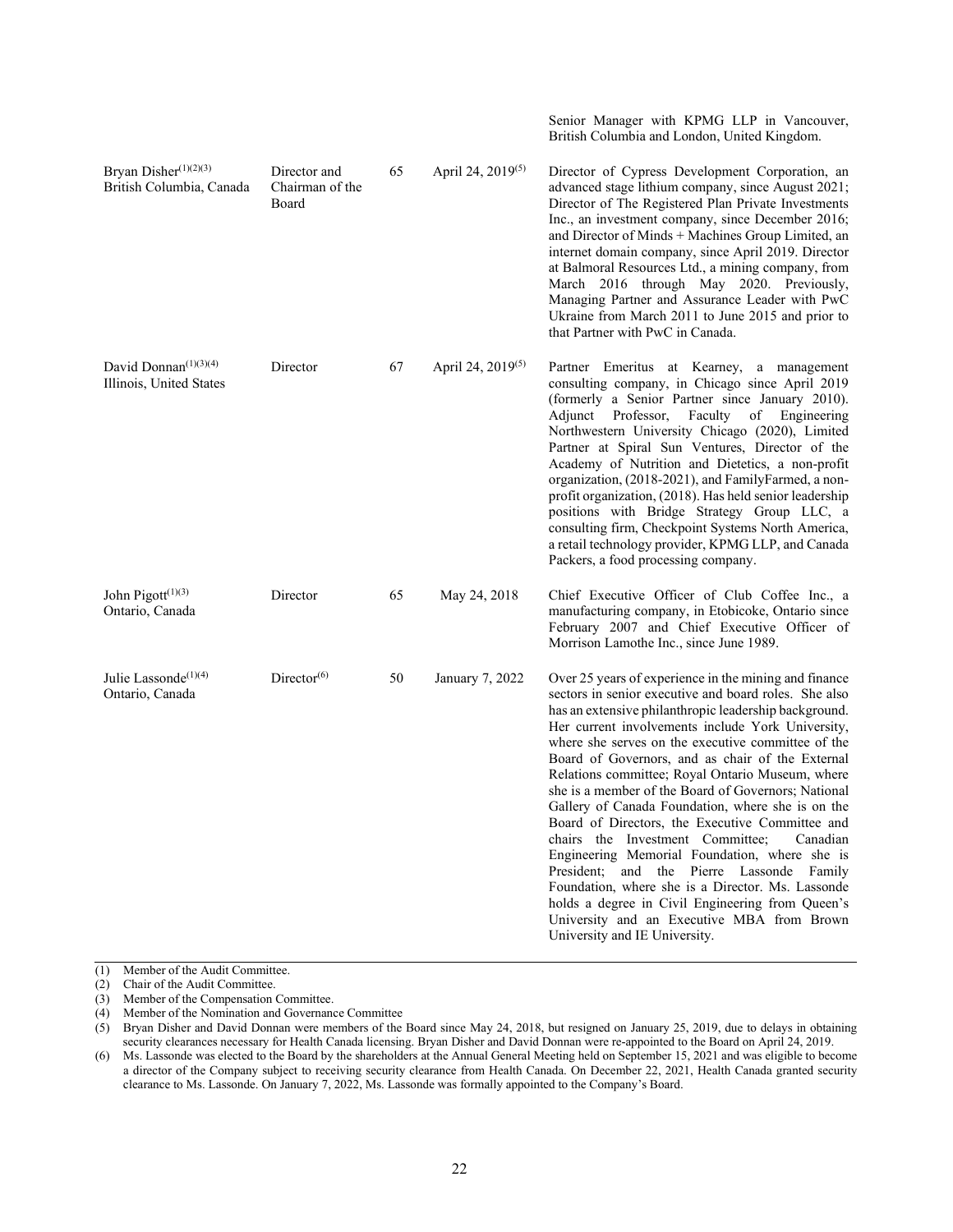#### **Cease Trade Orders or Bankruptcies**

None of the directors or executive officers has, within the 10 years prior to the date of this AIF, been a director, chief executive officer or chief financial officer of any company (including us) that, while such person was acting in that capacity (or after such person ceased to act in that capacity but resulting from an event that occurred while that person was acting in such capacity) was the subject of a cease trade order, an order similar to a cease trade order, or an order that denied the Company access to any exemption under securities legislation, in each case for a period of more than 30 consecutive days.

None of the Company's directors or executive officers has, within the 10 years prior to the date of this AIF, become bankrupt, made a proposal under any legislation relating to bankruptcy or insolvency or was subject to or instituted any proceedings, arrangement or comprise with creditors or had a receiver, receiver manager or trustee appointed to hold its assets, been a director or executive officer of any company, that, while that person was acting in that capacity, or within a year of that person ceasing to act in that capacity, became bankrupt, made a proposal under any legislation relating to bankruptcy or insolvency or was subject to or instituted any proceedings, arrangement or comprise with creditors or had a receiver, receiver manager or trustee appointed to hold its assets.

#### **Penalties or Sanctions**

None of the Company's directors or executive officers or any shareholder holding sufficient securities of the Company to affect materially the control of the Company has been subject to any penalties or sanctions imposed by a court relating to securities legislation or by a securities regulatory authority or has entered into a settlement agreement with a securities regulatory authority or been subject to any other penalties or sanctions imposed by a court or regulatory body that would likely be considered important to a reasonable investor making an investment decision.

#### **Conflicts of Interest**

To the best of the Company's knowledge, there are no known existing or potential material conflicts of interest among the Company and the Company's directors, officers or other members of management of the Company as a result of their outside business interests except that certain of the Company's directors and officers serve as directors, officers or advisors of other companies, and therefore it is possible that a conflict may arise between their duties to the Company and their duties as a director, officer or advisor of such other companies.

In addition, on April 3, 2020, the Company completed the sale of its 40,000 sq. ft. hybrid greenhouse in Ferndale, Washington for US\$8.5 million to a group of real estate investors (the "**Buyers**"). The Buyers are led by the cannabis license holder who has leased the facility from Rubicon Organics since November 2018 and includes Jesse McConnell, Rubicon Organics' CEO, who also holds a minority interest in the Buyer entity.

# **LEGAL PROCEEDINGS AND REGULATORY ACTIONS**

<span id="page-24-0"></span>The Company and its subsidiaries may from time to time be involved in legal proceedings of a nature considered normal to its business. The Company is not and was not, during the most recently completed financial year, party to, and its property is not and was not, during the most recently completed financial year, the subject of, any legal proceedings and no such proceedings are known by the Company to be contemplated.

There have been no: (i) penalties or sanctions imposed against the Company by a court relating to securities legislation or by a securities regulatory authority during the most recently completed financial year; (ii) penalties or sanctions imposed by a court or regulatory body against the Company that would likely be considered important to a reasonable investor in making an investment decision; and (iii) settlement agreements the Company entered into before a court relating to securities legislation or with a securities regulatory authority during the most recently completed financial year.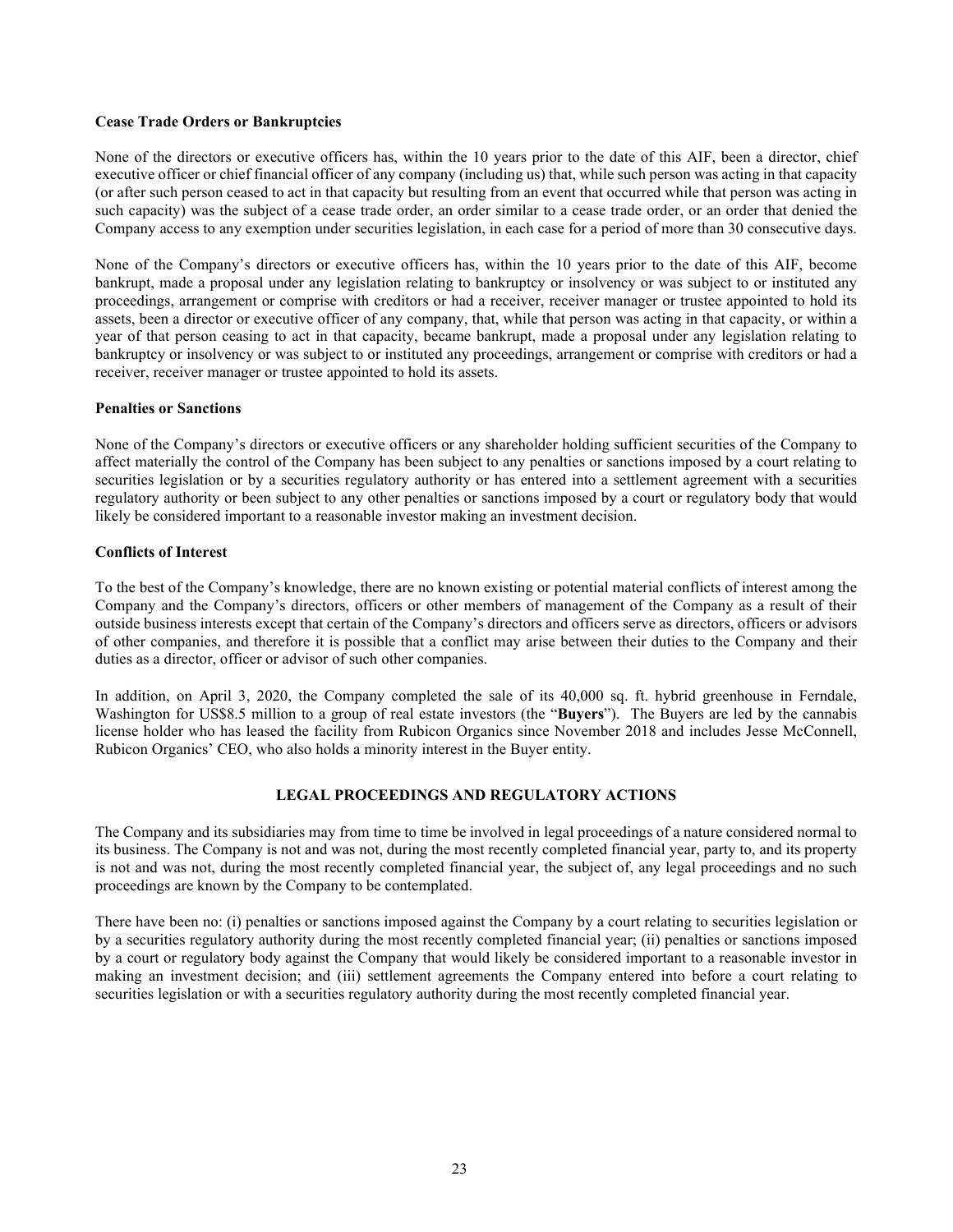# **INTEREST OF MANAGEMENT AND OTHERS IN MATERIAL TRANSACTIONS**

<span id="page-25-0"></span>To the best of the Company's knowledge, there are no known existing or potential material conflicts of interest, nor have there been any known existing or potential material conflicts of interest during the three most recently completed financial years, among the Company and the Company's directors, officers or other members of management of the Company as a result of their outside business interests except that certain of the Company's directors and officers serve as directors, officers or advisors of other companies, and therefore it is possible that a conflict may arise between their duties to the Company and their duties as a director, officer or advisor of such other companies.

# **TRANSFER AGENT AND REGISTRAR**

<span id="page-25-2"></span><span id="page-25-1"></span>The transfer agent and registrar for the Common Shares is Odyssey Trust Company in Vancouver, British Columbia.

#### **MATERIAL CONTRACTS**

Except for contracts entered into in the ordinary course of business, the only contracts entered into by the Company since the beginning of the last financial year, or before the beginning of the last financial year that is still in effect, which may be regarded as material, are the following:

- (a) 2021 Agency Agreement;
- (b) the board nomination agreement with Jesse McConnell (the "**Board Nomination Agreement**"); and
- (c) the warrant indenture governing the warrants issued pursuant to the 2021 Prospectus Offering between the Company and Odyssey Trust Company dated February 26, 2021.

Copies of each of the material contracts are available under the Company's profile on SEDAR at [www.sedar.com.](http://www.sedar.com/)

The Board Nomination Agreement provides that at any meeting of the shareholders of the Company at which the election or removal of directors to or from the Board is to be considered, Mr. McConnell is entitled, by providing more than 60 days written notice, to nominate one Board member for successive terms. Any nominee must be eligible to serve as a director of the Company pursuant to applicable corporate and securities laws, the rules, and policies of any exchange on which the Company's Common Shares are listed or quoted and other regulatory provisions to which the Company is subject.

If a nominee shall be disqualified, be removed, or resign or otherwise cease to be a director of the Company, Mr. McConnell will have the right to designate a further nominee to fill the vacancy so created. The Board Nomination Agreement will automatically terminate if Mr. McConnell's ownership of the Company's issued and outstanding Common Shares decreases to below 10%.

# **INTERESTS OF EXPERTS**

<span id="page-25-3"></span>Deloitte LLP is the auditor of the Company. Deloitte LLP is independent with respect to the Company within the meaning of the Rules of Professional Conduct of the Chartered Professional Accountants of British Columbia.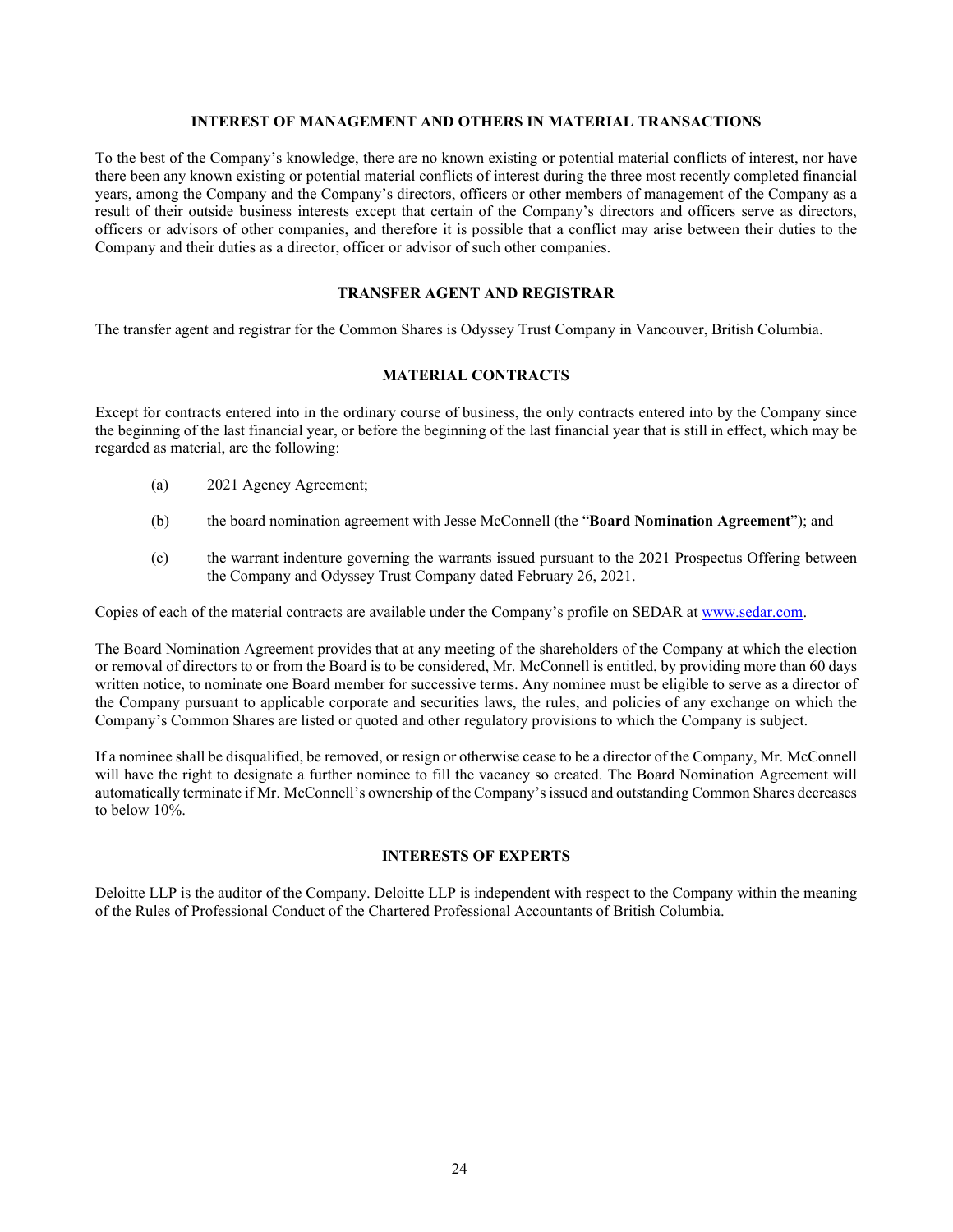#### **RISK FACTORS**

<span id="page-26-0"></span>The risks and uncertainties described below are those the Company currently believes to be material, but they are not the only ones the Company faces. If any of the following risks, or any other risks and uncertainties that the Company has not yet identified or that the Company currently considers not to be material, actually occur or become material risks, the Company's business, prospects, financial condition, results of operations and cash flows could be materially and adversely affected. In that event, the market price of the Company's securities could decline, and you could lose part or all of your investment.

#### **Risks Generally Related to the Company**

#### *Public Health Crises, Including COVID-19*

A local, regional, national, or international outbreak of a contagious disease, such as COVID-19, could have an adverse effect on local economies and potentially the global economy, which may adversely impact the price and demand for the Company's products. COVID-19 could affect the Company's ability to conduct its operations and may result in temporary shortages of staff to the extent its work force is impacted. Such an outbreak, if uncontrolled, could have a material adverse effect on our business, financial condition, results of operations and cash flows, including lost revenue and our ability to obtain financing on favourable terms (if at all).

The COVID-19 pandemic may also impact the opening of stores in Canada, purchases at existing stores, and provincial purchasing relationships. The Company's business is dependent on a number of key supply chains which could be adversely disrupted by a number of factors including, among others, major health issues or pandemics. The ultimate extent of the impact of COVID-19 or any epidemic, pandemic or other health crisis on the Company's business, financial condition and results of operations will depend on future developments, which are highly uncertain and cannot be predicted, including new information that may emerge concerning the severity of COVID-19 or any other such epidemic, pandemic or other health crisis and actions taken to contain or prevent their further spread. These factors are beyond our control, may adversely affect us, our customers and our suppliers or cause disruptions to their and our businesses and may impact their ability to supply us or our ability to supply them.

#### *The Company has a limited operating history, a history of losses and the Company cannot assure profitability*

The Company has been incurring operating losses and cash flow deficits since the inception of such operations, as it attempts to create an infrastructure to capitalize on the opportunity for value creation that is emerging from the legalization of recreational cannabis in Canada. The Company's lack of operating history makes it difficult for investors to evaluate the Company's prospects for success. Prospective investors should consider the risks and difficulties the Company might encounter, especially given the Company's lack of an operating history, there is no assurance that the Company will be successful, and the likelihood of success must be considered in light of its relatively early stage of operations.

#### *Uncertainty about the Company's ability to continue as a going concern*

The Company has not yet generated substantial revenue from its primary asset in British Columbia. The Company's ability to continue as a going concern is dependent upon its ability in the future to grow its revenue and achieve profitable operations and, in the meantime, to obtain the necessary financing to meet its obligations and repay its liabilities when they become due. External financing, predominantly by the issuance of equity and debt, will be sought to finance the operations of the Company; however, there can be no certainty that such funds will be available at terms acceptable to the Company, or at all.

#### *There is no assurance that the Company will turn profits or pay dividends*

There is no assurance as to whether the Company will be profitable or pay dividends. The Company has incurred and anticipates that it will continue to incur substantial expenses relating to the development and initial operations of its business.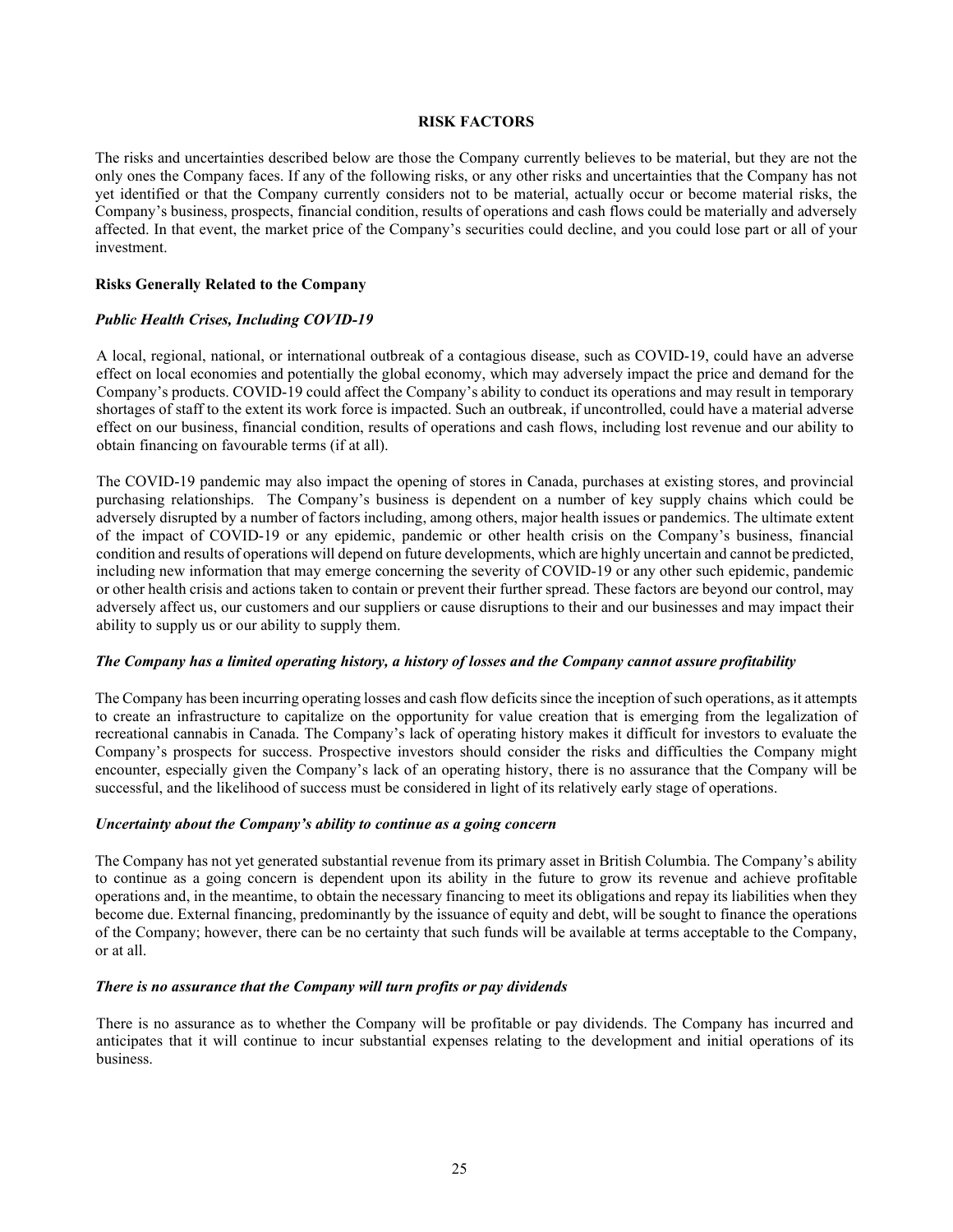The payment and amount of any future dividends will depend upon, among other things, the Company's results of operations, cash flow, financial condition, and operating and capital requirements. There is no assurance that future dividends will be paid, and, if dividends are paid, there is no assurance with respect to the amount of any such dividends.

In the event that any of the Company's historical investments or operations, or any proceeds thereof, any dividends or distributions therefrom, or any profits or revenues accruing from such historical investments or operations in the U.S. were found to be in violation of money laundering legislation or otherwise, such transactions may be viewed as proceeds of crime under applicable legislation. This could restrict or otherwise jeopardize the ability of the Company to declare or pay dividends, effect other distributions, or subsequently repatriate such funds back to Canada.

#### *The Company had negative operating cash flow for the financial years ended December 31, 2021 and December 31, 2020*

The Company had negative operating cash flow for the financial years ended December 31, 2021, and December 31, 2020. To the extent that the Company has negative operating cash flow in future periods, it may need to allocate a portion of its cash reserves to fund such negative cash flow. The Company may also be required to raise additional funds through the issuance of equity or debt securities. There can be no assurance that the Company will be able to generate a positive cash flow from its operations, that additional capital or other types of financing will be available when needed or that these financings will be on terms favourable to the Company.

#### *There are no assurances the Company's sales channels will remain accessible or that distributors will keep the Company's product listings, which if lost will impact the Company's ability to generate revenue*

The Company maintains supply agreement with each province in which it sells cannabis as well as with private distributors to deliver it products to retailers and consumers. These provincial entities and private distributors review and list the products they wish to sell in their market. While the Company maintains agreements in all major markets across Canada there are no guarantees these contracts are renewed or that these entities maintain or grow the number of product listings they currently have with the Company. Should any contract be cancelled, or any product be de-listed, there may be negative impacts on the Company's ability to sell and monetize its inventory.

# *The Company's actual financial position and results of operations may differ materially from the expectations of the Company's management*

The Company's actual financial position and results of operations may differ materially from management's expectations. The Company has experienced some changes in its operating plans and certain delays in the timing of its plans. As a result, the Company's revenue, net income, and cash flow may differ materially from the Company's projected revenue, net income, and cash flow. The process for estimating the Company's revenue, net income and cash flow requires the use of judgment in determining the appropriate assumptions and estimates. These estimates and assumptions may be revised as additional information becomes available and as additional analyses are performed. In addition, the assumptions used in planning may not prove to be accurate, and other factors may affect the Company's financial condition or results of operations.

#### *The Company expects to incur significant ongoing costs and obligations related to its investment in infrastructure, growth, regulatory compliance, and operations*

The Company expects to incur significant ongoing costs and obligations related to its investment in infrastructure and growth and for regulatory compliance, which could have a material adverse impact on the Company's results of operations, financial condition, and cash flows. In addition, future changes in regulations, more vigorous enforcement thereof or other unanticipated events could require extensive changes to the Company's operations, increased compliance costs or give rise to material liabilities, which could have a material adverse effect on the business, results of operations and financial condition of the Company. The Company's efforts to grow its business may be more costly than expected, and the Company may not be able to increase its revenue enough to offset its higher operating expenses. The Company may incur significant losses in the future for a number of reasons, including unforeseen expenses, difficulties, complications and delays, and other unknown events. If the Company is unable to achieve and sustain profitability, the market price of the Common Shares may significantly decrease.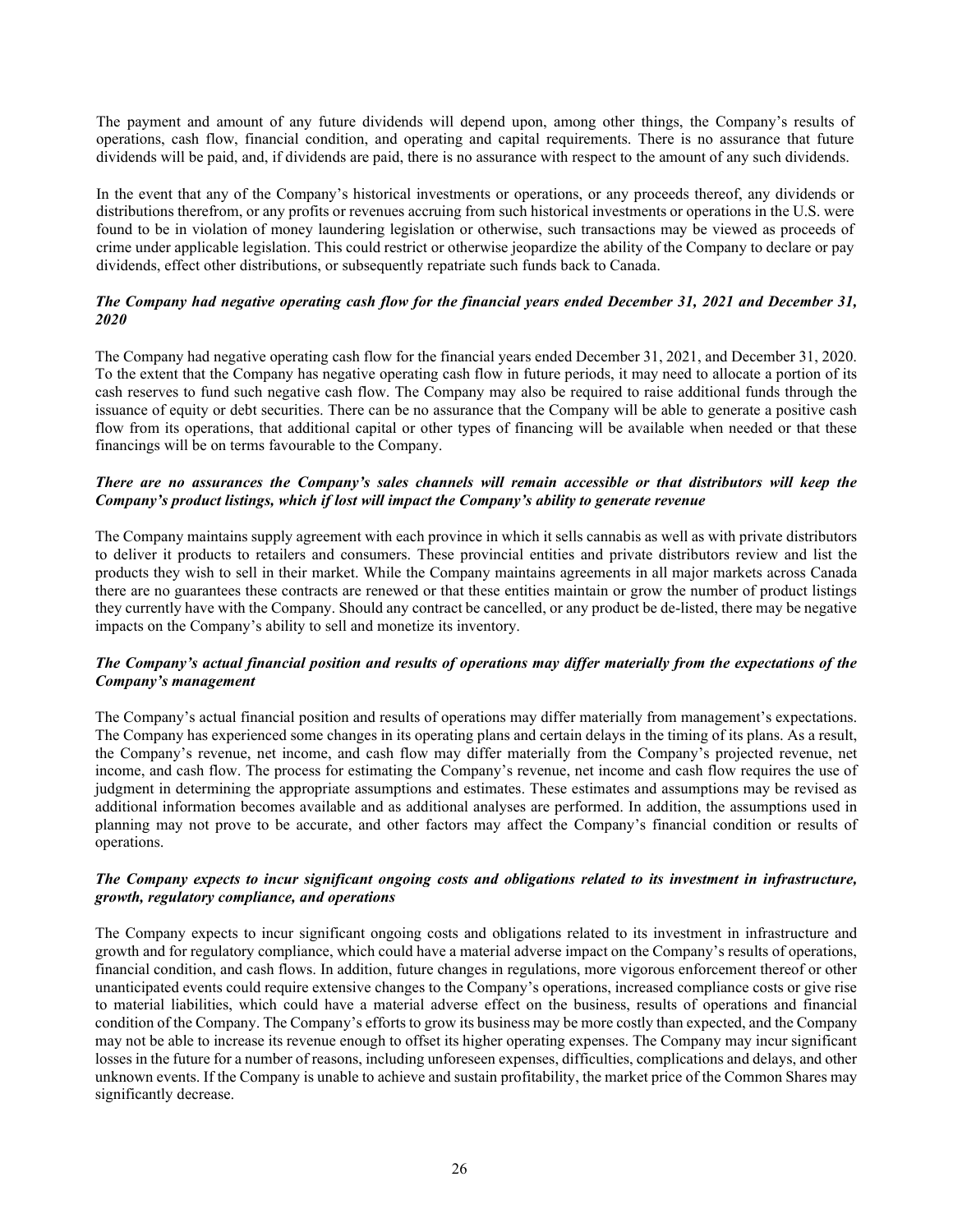#### *Refinancing debt on the Delta Facility*

The Company currently has US\$8,000,000 of debt outstanding secured against the Delta Facility which matures June 29, 2023. The Company is working with the lender to extend the debt facility, but there is no assurance that this can be achieved at reasonable terms. In addition, Canacur had \$460,966 outstanding at December 31, 2021 as an advance payment for product, which is secured against the Delta Facility, behind the Debenture. The outstanding Canacur debt must be repaid by delivery of product, or failing such method, by repayment in cash. Rubicon repaid \$230,390 in the form of cash to Canacur GmbH on February 25, 2022. Upon maturity of the debt, there can be no certainty that such refinancing will be available at terms acceptable to the Company, or at all.

#### *Facility Optimization and Expansion*

The optimization of the Delta Facility is subject to various potential problems and uncertainties and such optimization may be delayed or adversely affected by a number of factors beyond Rubicon Organics' control. These uncertainties include the failure to obtain regulatory approvals, permits, delays in the delivery or installation of equipment by suppliers, difficulties in integrating new equipment with existing facilities, shortages in materials or labor, defects in design, diversion of management resources, and insufficient funding or other resource constraints. The actual cost of the optimization may exceed the amount budgeted. As the result of delays, cost overruns, changes in market circumstances or other factors, Rubicon Organics may not be able to achieve the intended economic benefits from the optimization of the Delta Facility, which in turn may affect Rubicon Organics' business, prospects, financial condition, and results of operations. In addition, any future expansion of the Delta Facility is subject to Health Canada regulatory approvals. The delay or denial of such approvals may have a material adverse impact on the business of Rubicon Organics and may result in Rubicon Organics not meeting anticipated or future demand when it arises.

#### *There are factors which may prevent the Company from the realization of growth targets*

The Company is currently in the stage of expansion from early development. There is a risk that business objectives will not be achieved on time, on budget, or at all, as they can be adversely affected by a variety of factors, including some that are discussed elsewhere in these "*Risk Factors*" and the following:

- reliance on the Delta Facility as the sole facility for its Canadian operations;
- delays in obtaining, or conditions imposed by, regulatory approvals;
- facility design errors;
- the Company's ability to successfully withstand the economic impact of COVID-19, including staffing of the Delta Facility and the launch of the Company's new brands and products into new provinces and associated revenue;
- environmental pollution;
- non-performance by third party contractors;
- increases in materials or labour costs;
- construction performance falling below expected levels of output or efficiency;
- breakdown, aging or failure of equipment or processes;
- contractor or operator errors;
- operational inefficiencies;
- labour disputes, disruptions or declines in productivity;
- inability to attract sufficient numbers of qualified workers;
- disruption in the supply of energy and utilities;
- major incidents and/or catastrophic events such as fires, explosions, pandemics, or storms; and
- labour shortages and supply chain disruptions caused by global geopolitical events or pandemics.

#### *Reliance on Licenses*

The continuation of Rubicon Organics' business of growing, storing, and distributing medical and recreational cannabis is dependent on the good standing of all licenses required to engage in such activities and upon adhering to all regulatory requirements related to such activities. Effective January 26, 2022, the Company renewed its Health Canada licenses. The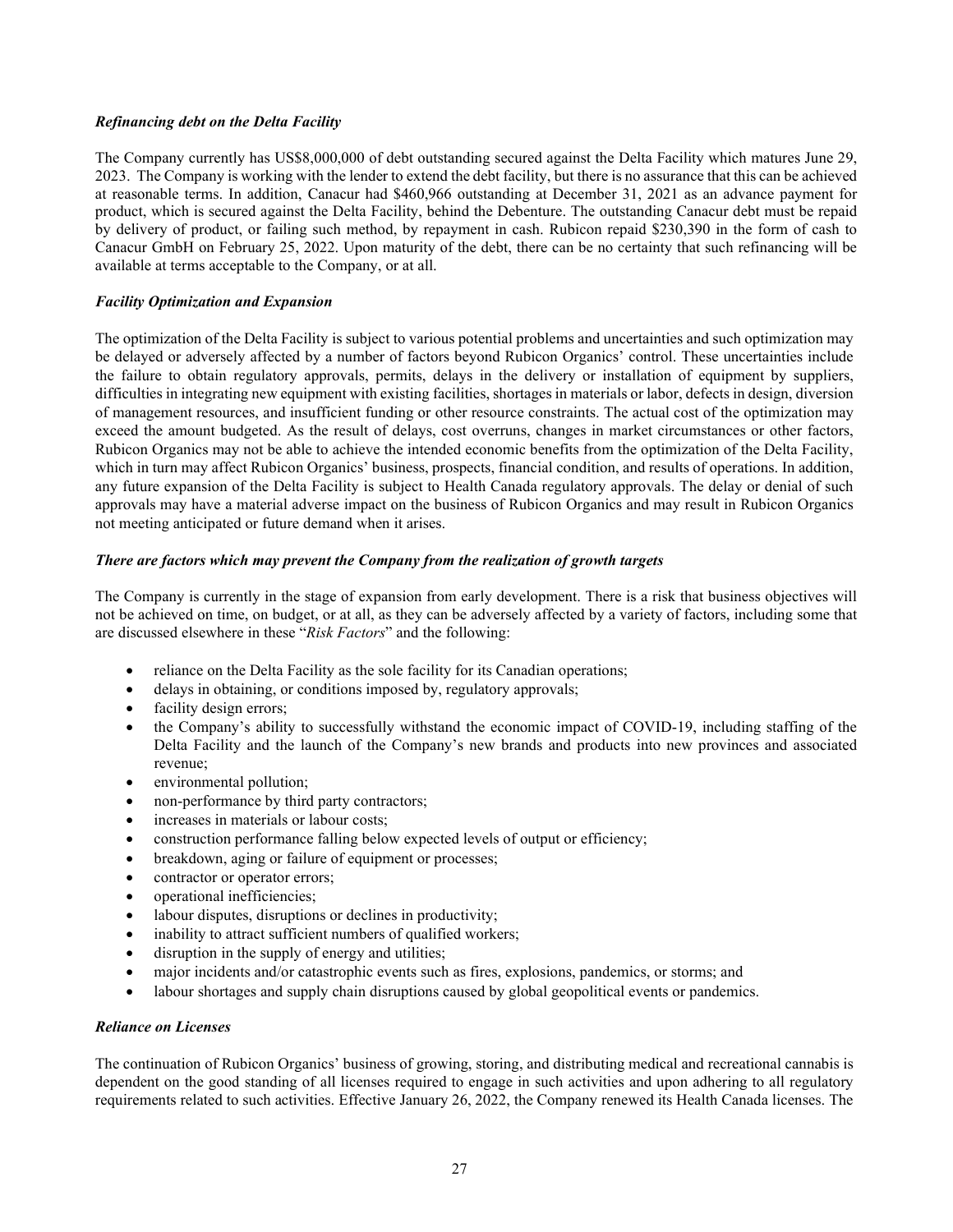Health Canada licenses are valid until January 26, 2027, at which point, RHC must apply to Health Canada for renewal. Failure to comply with the requirements of the licenses or any failure to maintain the licenses would have a material adverse impact on the business, financial condition, and operating results of Rubicon Organics. Although Rubicon Organics believes it will meet the requirements of the Cannabis Act for future extensions or renewal of the licenses, there can be no guarantee that Health Canada will extend or renew the licenses or that, if extended or renewed, the licenses will be extended or renewed on the same or similar terms. Should Health Canada not extend or renew the licenses, or should it renew the licenses on different terms, the business, financial condition, and results of operations of Rubicon Organics could be materially and adversely affected.

# *The Company is subject to changes in Canadian laws, regulations and guidelines which could adversely affect the Company's future business, financial condition, and results of operations*

The Cannabis Act, and related ancillary amendments to other legislation, came into effect October 17, 2018. As a result, the Company's operations are subject to various laws, regulations and guidelines relating to the manufacture, management, packaging/labelling, advertising, sale, transportation, storage, and disposal of cannabis but also including laws and regulations relating to drugs, controlled substances, health and safety, the conduct of operations and the protection of the environment. Changes to such laws, regulations, and guidelines due to matters beyond the control of the Company may cause adverse effects to its operations. The Company endeavours to comply with all relevant laws, regulations, and guidelines.

The Cannabis Act may also materially and adversely affect the future business, financial condition, and results of operations of the Company, as, among other things, the legislation permits home cultivation, and implements restrictions on advertising and branding. It is possible that such developments could significantly adversely affect the future business, financial condition, and results of operations of the Company.

#### *Valuation of cannabis plants*

Pursuant to IFRS, the Company measures the value of its cannabis plants using the income approach at fair value less costs to sell up to the point of harvest. As market prices are generally not available for cannabis plants while they are growing, the Company is required to make assumptions and estimates relating to, among other things, future plant yields, cannabis prices and production costs. The assumptions and estimates used to determine the fair value of the cannabis plants, and any changes to such prior estimates, directly affect the Company's reported results of operations. If actual yields, prices, costs, market conditions or other results differ from the Company's estimates and assumptions, there could be material adjustments to the Company's results of operations.

#### *The Company may not be able to develop its products, which could prevent it from ever becoming profitable*

If the Company cannot successfully develop, manufacture, and distribute its products, or if the Company experiences difficulties in the development process, such as capacity constraints, quality control problems or other disruptions, the Company may not be able to develop market-ready commercial products at acceptable costs, which would adversely affect the Company's ability to effectively enter the market. A failure by the Company to achieve a low-cost structure through economies of scale or improvements in cultivation and manufacturing processes would have a material adverse effect on the Company's commercialization plans and the Company's business, prospects, results of operations and financial condition.

#### *Organic Certification and Products*

The Company believes that organic products will command a higher price in the marketplace and has completed an organic certification process with FVOPA, a leading organization in organic certification in Canada. FVOPA provides inspection and certification for sustainable development and maintains organic standards on products, systems, and services. The certification process generally includes validation of inputs, production methods and preparation procedures in accordance with Canadian organic product regulation. Organic certification aims to guarantee the organic integrity of products throughout the entire production chain. Failure to maintain the organic standards may have an adverse effect on the market price of the Company's products.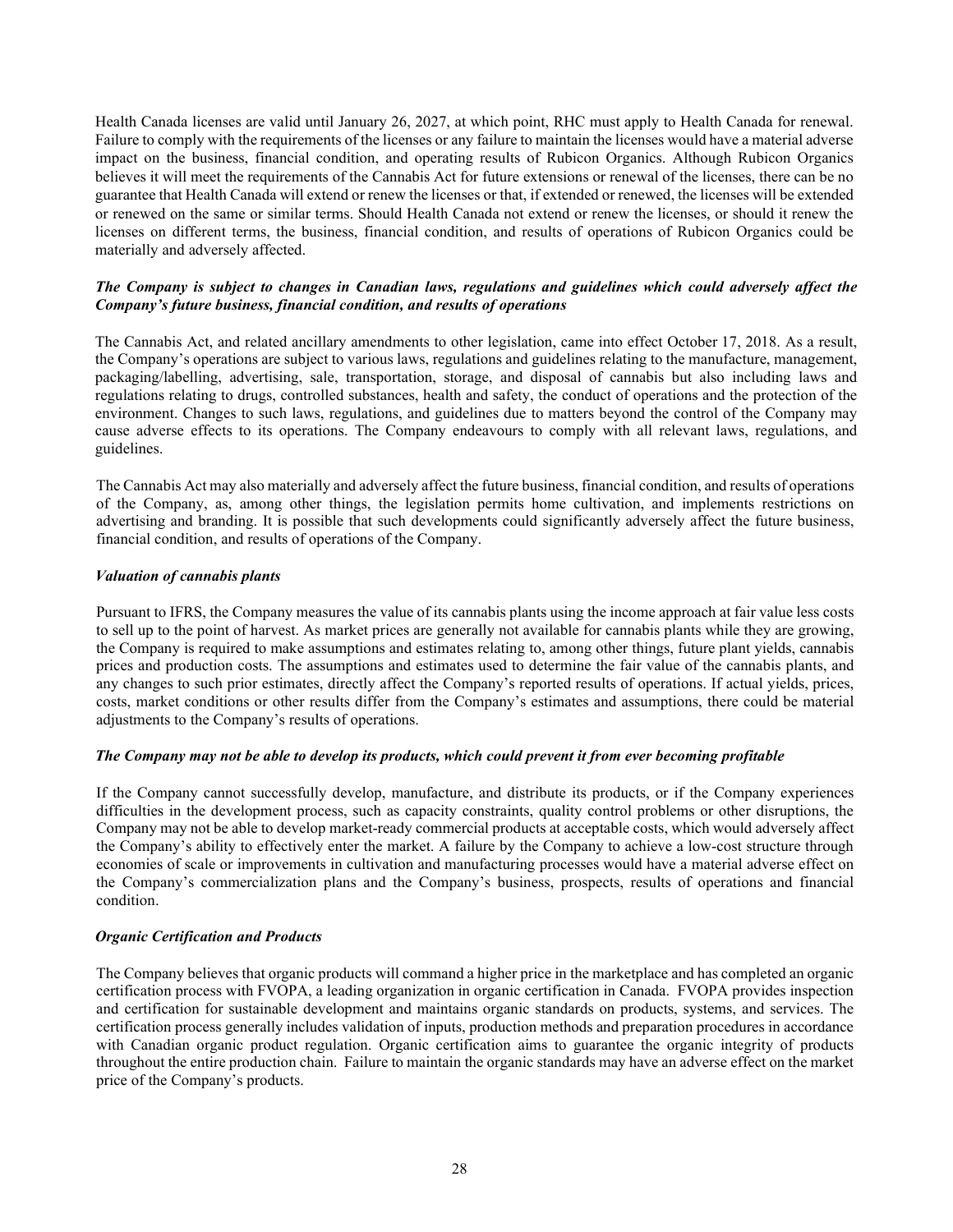#### *International Sales Channels and Certification*

If the Company cannot successfully meet and maintain its EU-GMP certification, or other similar required certifications for export, and its export permit obligations with regulators, the Company would not be able to export its products internationally, which may have a material adverse effect on the Company's commercialization plans and the Company's business, prospects, results of operations and financial condition. Exported product may not be accepted by the receiving country due to various reasons including a failure to adhere to import regulations or unacceptable product specifications unique to that jurisdiction. The rejection and return of the Company's product from a foreign jurisdiction may impact the results of operations and financial condition of the Company.

#### *The Company may not be able to maintain its TSX-V listing requirements*

The Company must maintain the listing requirements of the TSX-V to continue being listed. The inability to meet or maintain these listing requirements could adversely affect the results of the Company's operations or its financial condition.

#### *The Company may be unable to adequately protect its proprietary and intellectual property rights*

The Company's ability to compete may depend on the superiority, uniqueness, and value of any intellectual property and technology that it may develop. To the extent the Company is able to do so, to protect any proprietary rights of the Company, the Company intends to rely on a combination of patent, trademark, copyright and trade secret laws, confidentiality agreements with its employees and third parties, and protective contractual provisions. Despite these efforts, any of the following occurrences may reduce the value of any of the Company's intellectual property:

- the market for the Company's products and services may depend to a significant extent upon the goodwill associated with its trademarks and trade names;
- patents in the cannabis industry involve complex legal and scientific questions and patent protection may not be available for some or any products;
- the Company's applications for trademarks and copyrights relating to its business may not be granted and, if granted, may be challenged or invalidated;
- issued patents, trademarks and registered copyrights may not provide the Company with competitive advantages;
- the Company's efforts to protect its intellectual property rights may not be effective in preventing misappropriation of any of its products or intellectual property;
- the Company's efforts may not prevent the development and design by others of products similar to or competitive with, or superior to those the Company develops;
- another party may obtain a blocking patent and the Company would need to either obtain a license or design around the patent in order to continue to offer the contested feature or service in its products; or
- the expiration of patent or other intellectual property protections for any assets owned by the Company could result in significant competition, potentially at any time and without notice, resulting in a significant reduction in sales. The effect of the loss of these protections on the Company and its financial results will depend, among other things, upon the nature of the market and the position of the Company's products in the market from time to time, the growth of the market, the complexities, and economics of manufacturing a competitive product and regulatory approval requirements but the impact could be material and adverse.

#### *The Company may be forced to litigate to defend its intellectual property rights, or to defend against claims by third parties against the Company relating to intellectual property rights*

The Company may be forced to litigate to enforce or defend its intellectual property rights, to protect its trade secrets or to determine the validity and scope of other parties' proprietary rights. Any such litigation could be very costly and could distract its management from focusing on operating the Company's business. The existence and/or outcome of any such litigation could harm the Company's business. Further, because the content of much of the Company's intellectual property concerns cannabis and other activities that may not be legal in some foreign jurisdictions and the specifics of which may be unfamiliar to or misunderstood by courts, the Company may face additional difficulties in defending its intellectual property rights.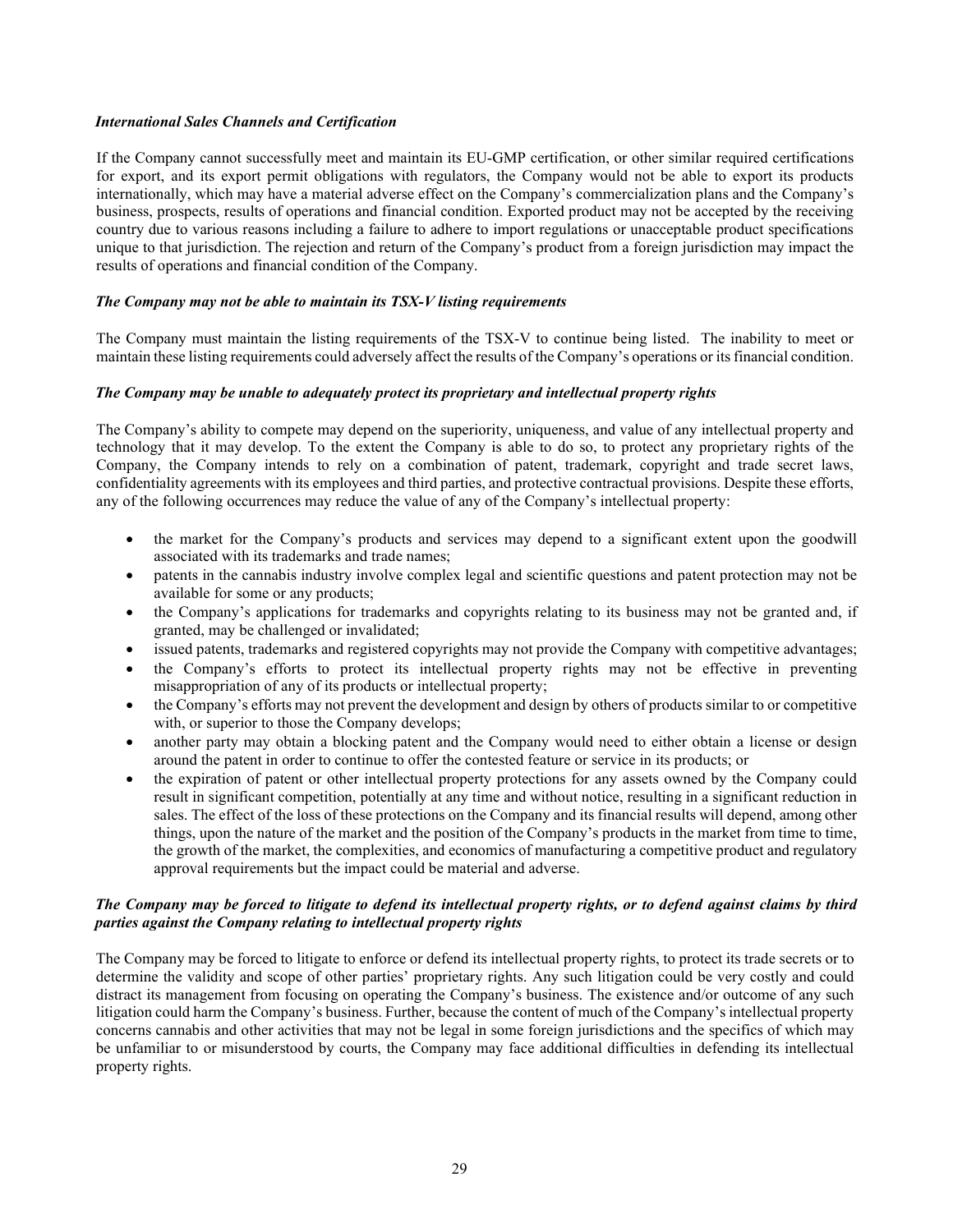#### *The Company may become subject to litigation, including for possible product liability claims, which may have a material adverse effect on the Company's reputation, business, results from operations, and financial condition*

The Company may be named as a defendant in a lawsuit or regulatory action. The Company may also incur uninsured losses for liabilities which arise in the ordinary course of business, or which are unforeseen, including, but not limited to, employment liability and business loss claims. Any such losses could have a material adverse effect on the Company's business, results of operations, sales, cash flow or financial condition.

Further, the production of substances for use or consumption by humans can result in product liability claims by consumers. Product liability claims can be expensive, difficult to defend and may result in large judgments or settlements against the Company. The Company may not be able to obtain or maintain adequate insurance or other protection against potential liabilities arising from product sales. Product liability claims could also result in negative perception of the Company's products or other reputational damage which could have a material adverse effect on the Company's business, results of operations, sales, cash flow or financial condition.

#### *The Company's operations are subject to environmental regulation in the jurisdictions in which it operates*

These regulations mandate, among other things, the maintenance of air and water quality standards and land reclamation. They also set forth limitations on the generation, transportation, storage, and disposal of solid and hazardous waste. Environmental legislation is evolving in a manner which will require more strict standards and enforcement, increased fines and penalties for non-compliance, more stringent environmental assessments of proposed projects and a heightened degree of responsibility for companies and their officers, directors, and employees. There is no assurance that future changes in environmental regulation, if any, will not adversely affect the Company's operations.

Government environmental approvals and permits are currently, and may in the future be, required in connection with the Company's operations. To the extent such approvals are required and not obtained, the Company may be curtailed or prohibited from its proposed business activities or from proceeding with the development of its operations as currently proposed.

Failure to comply with applicable environmental laws, regulations and permitting requirements may result in enforcement actions thereunder, including orders issued by regulatory or judicial authorities causing operations to cease or be curtailed, and may include corrective measures requiring capital expenditures, installation of additional equipment, or remedial actions. The Company may be required to compensate those suffering loss or damage due to its operations and may have civil or criminal fines or penalties imposed for violations of applicable laws or regulations.

## *The Company faces competition from other companies where it will conduct business that have higher capitalization, and may have more experienced management or be more mature as a business*

An increase in the companies competing in this industry could limit the ability of the Company to expand its operations. Current and new competitors may be better capitalized, have a longer operating history, have more expertise and may be able to develop higher quality equipment or products, at the same or a lower cost. The Company cannot provide assurances that it will be able to compete successfully against current and future competitors. Competitive pressures faced by the Company could have a material adverse effect on its business, operating results, and financial condition. In addition, despite Canadian federal legalization of marijuana, illicit or "black-market" operations remain abundant and present substantial competition to the Company. In particular, illicit operations, despite being largely clandestine, are not required to comply with the extensive regulations that the Company must comply with to conduct business, and accordingly may have significantly lower costs of operation.

#### *If the Company is unable to attract and retain key personnel, it may not be able to compete effectively in the cannabis market*

The Company's success has depended and continues to depend upon its ability to attract and retain key management, including the Company's CEO, technical experts, and sales personnel. The Company will attempt to enhance its management and technical expertise by continuing to recruit qualified individuals who possess desired skills and experience in certain targeted areas. The Company's inability to retain employees and attract and retain sufficient additional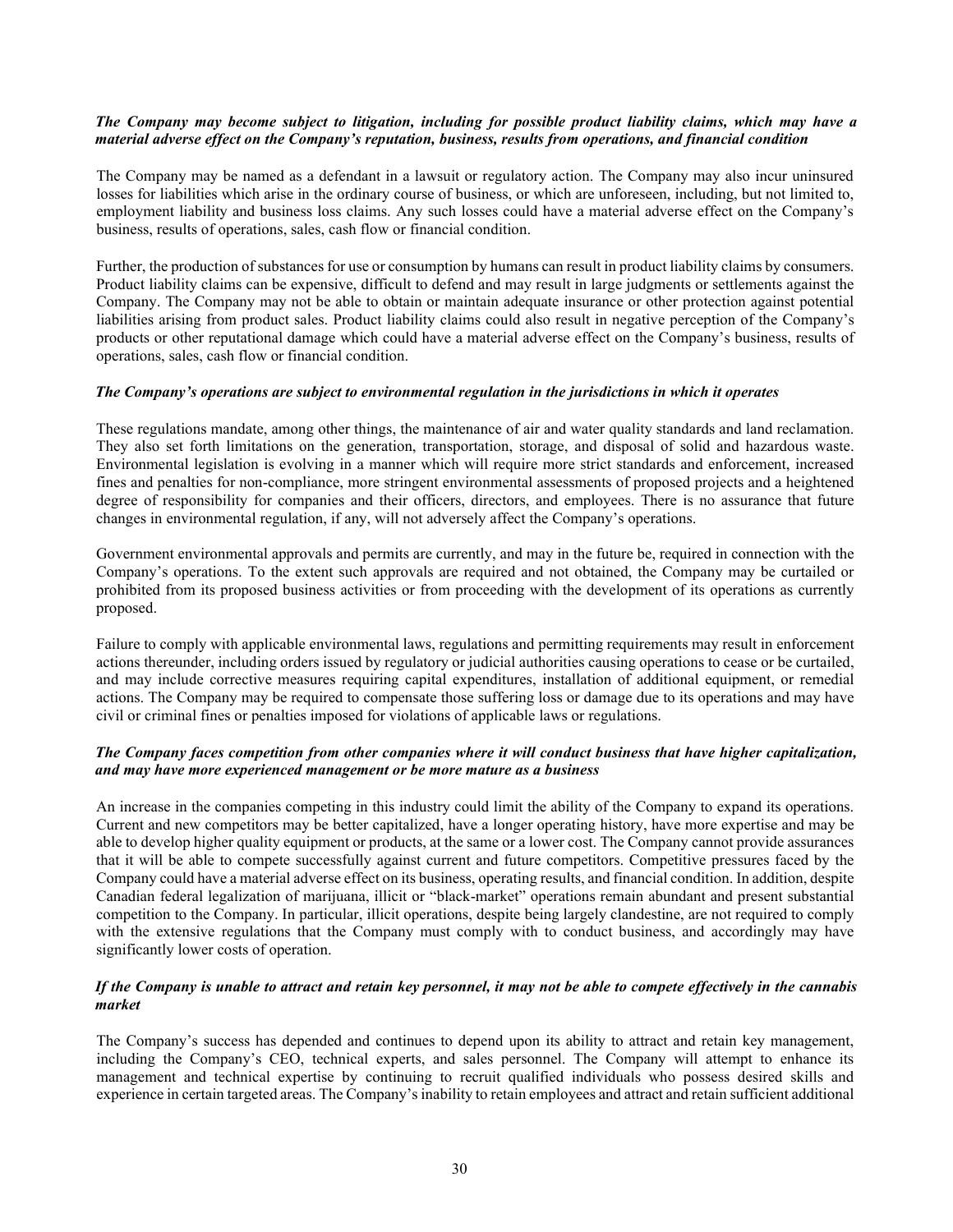employees or engineering and technical support resources could have a material adverse effect on the Company's business, results of operations, sales, cash flow or financial condition.

Shortages in qualified personnel or the loss of key personnel could adversely affect the financial condition of the Company, results of operations of the business and could limit the Company's ability to develop and market its cannabis-related products. The loss of any of the Company's senior management or key employees could materially adversely affect the Company's ability to execute its business plan and strategy, and the Company may not be able to find adequate replacements on a timely basis, or at all. The Company does not maintain key person life insurance policies on any of our employees.

#### *The size of the Company's target market is difficult to quantify and investors will be reliant on their own estimates on the accuracy of market data*

Because the cannabis industry is in a nascent stage with uncertain boundaries, there is a lack of information about comparable companies available for potential investors to review in deciding about whether to invest in the Company and, few, if any, established companies whose business model the Company can follow or upon whose success the Company can build. Accordingly, investors will have to rely on their own estimates in deciding about whether to invest in the Company. There can be no assurance that the Company's estimates are accurate or that the market size is sufficiently large for its business to grow as projected, which may negatively impact its financial results.

#### *The Company's industry is experiencing rapid growth and consolidation that may cause the Company to lose key relationships and intensify competition*

The cannabis industry is undergoing rapid growth and substantial change, which has resulted in an increase in competitors, consolidation, and formation of strategic relationships. Acquisitions or other consolidating transactions could harm the Company in a number of ways, including by losing strategic partners if they are acquired by or enter into relationships with a competitor, losing customers, revenue and market share, or forcing the Company to expend greater resources to meet new or additional competitive threats, all of which could harm the Company's operating results. As competitors enter the market and become increasingly sophisticated, competition in the Company's industry may intensify and place downward pressure on retail prices for its products and services, which could negatively impact its profitability.

#### *The Company may continue to sell securities for cash to fund operations, capital expansion, mergers and acquisitions that will dilute the current shareholders*

The continued development of the Company will require additional financing. The failure to raise such capital could result in the delay or indefinite postponement of current business objectives or the Company going out of business. There can be no assurance that additional capital or other types of financing will be available if needed or that, if available, the terms of such financing will be favourable to the Company.

If additional funds are raised through issuances of equity or convertible debt securities, existing shareholders could suffer significant dilution, and any new equity securities issued could have rights, preferences, and privileges superior to those of holders of Common Shares. The Company's articles permit the issuance of an unlimited number of Common Shares, and shareholders will have no pre-emptive rights in connection with such further issuance. The directors of the Company have discretion to determine the price and the terms of issue of further issuances. Moreover, additional Common Shares will be issued by the Company on the exercise of options under the Company's stock option plan and upon the exercise of outstanding warrants. In addition, from time to time, the Company may enter into transactions to acquire assets or the shares of other companies. These transactions may be financed wholly or partially with debt, which may temporarily increase the Company's debt levels above industry standards. Any debt financing secured in the future could involve restrictive covenants relating to capital raising activities and other financial and operational matters, which may make it more difficult for the Company to obtain additional capital and to pursue business opportunities, including potential acquisitions. The Company may require additional financing to fund its operations to the point where it is generating positive cash flows. Negative cash flow may restrict the Company's ability to pursue its business objectives.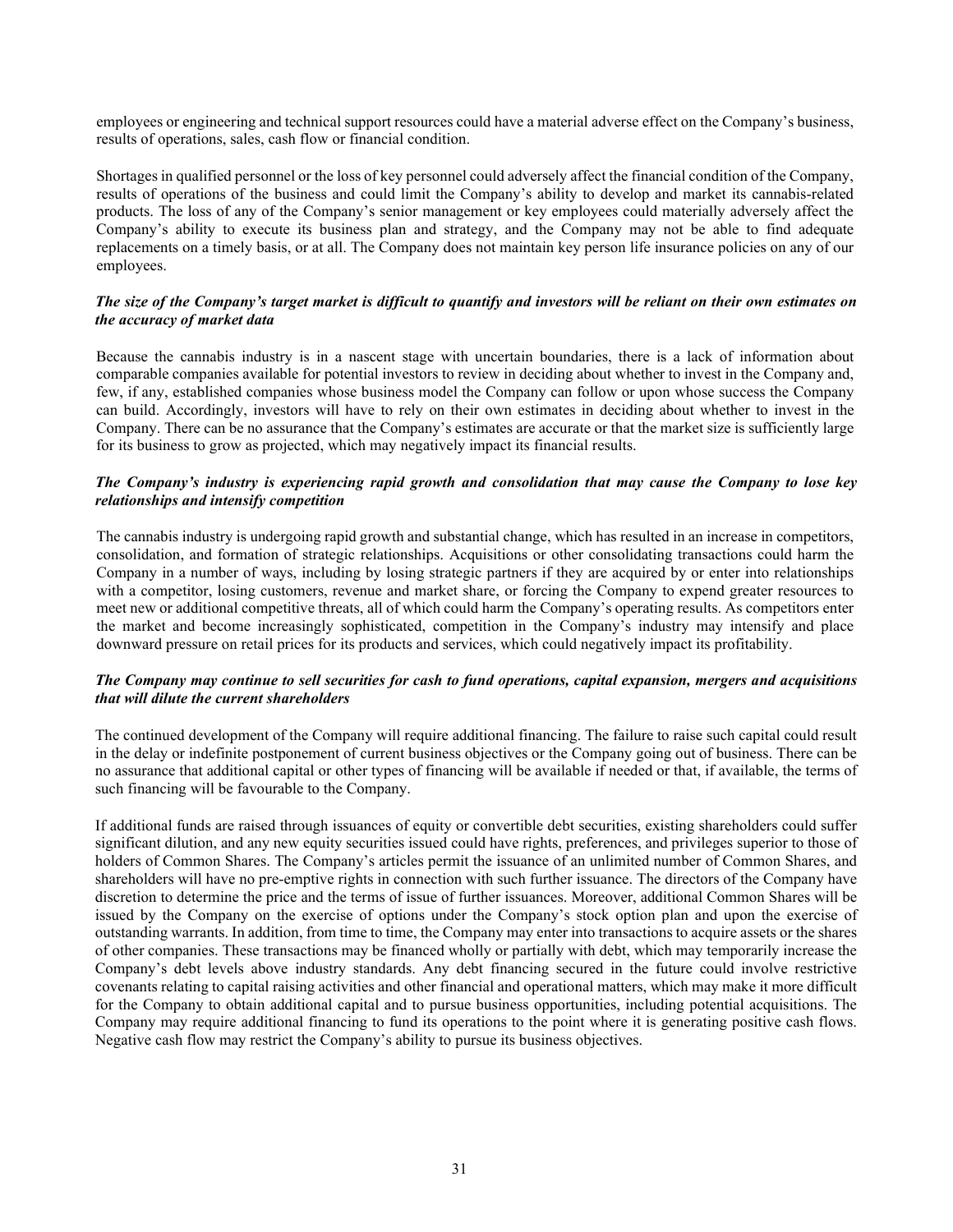#### *The Company currently has insurance coverage; however, because the Company operates within the cannabis industry, there are additional difficulties, complexities, and costs associated with such insurance coverage*

The Company believes that it and its subsidiaries currently have insurance coverage with respect to workers' compensation, general liability, directors' and officers' insurance, fire and other similar policies customarily obtained for businesses to the extent commercially appropriate; however, because the Company is engaged in and operates within the cannabis industry, there are exclusions and additional difficulties and complexities associated with such insurance coverage that could cause the Company to suffer uninsured losses, which could adversely affect the Company's business, results of operations, and profitability. There is no assurance that the Company will be able to obtain insurance coverage at a reasonable cost or fully utilize such insurance coverage, if necessary. Additionally, the Company may experience losses that our insurance policies have specific exclusions for or events that the Company is unable obtain insurance at reasonable pricing, such as flood insurance for the Delta Facility, for resulting in losses having material adverse effects.

#### *Obtaining new strains and developing new product offerings may not be successful or aligned to consumer demands*

While the Company has proven to be successful at acquiring and growing new strains, there is no guarantee the Company will continue to be able to acquire and cultivate new strains in the future. Furthermore, there is no certainty that the selected strains and new products offerings will have sufficient consumer demand to be sold for a profit, if at all. An inability to access new strains or innovate new products, which delight consumers may results in depressed sales, product returns, inventory write-offs, and other adverse impacts on the Company's operations.

#### *The cultivation of cannabis includes risks inherent in an agricultural business including the risk of crop loss, sudden changes in environmental conditions, equipment failure, product recalls and others*

The Company's future business involves the growing of marijuana, an agricultural product. Such business will be subject to the risks inherent in the agricultural business, such as insects, plant diseases and similar agricultural risks. Although the Company expects that any such growing will be completed indoors under climate-controlled conditions, there can be no assurance that natural elements will not have a material adverse effect on any such future production. There is also no guarantee that natural elements will not impact the health, yield, consistency, or consumer appeal of product.

#### *The cultivation of cannabis involves a reliance on third party transportation which could result in supply delays, reliability of delivery and other related risks*

In order for customers of the Company to receive their product, the Company will rely on third party transportation services. This can cause logistical problems with and delays in patients obtaining their orders and cannot be directly controlled by the Company. Any delay by third party transportation services may adversely affect the Company's reputation and financial performance.

Moreover, security of the product during transportation to and from the Company's facilities is critical due to the nature of the product. A breach of security during transport could have material adverse effects on the Company's business, financials, and prospects. Any such breach could impact the Company's future ability to continue operating under its licenses or the prospect of renewing its licenses.

#### *The Company may be subject to product recalls for product defects self-imposed or imposed by regulators*

Manufacturers and distributors of products are sometimes subject to the recall or return of their products for a variety of reasons, including product defects, such as contamination, unintended harmful side effects or interactions with other substances, packaging safety and inadequate or inaccurate labelling disclosure. If any of the Company's products are recalled due to an alleged product defect or for any other reason, the Company could be required to incur the unexpected expense of the recall and any legal proceedings that might arise in connection with the recall. The Company may lose a significant number of sales and may not be able to replace those sales at an acceptable margin or at all. In addition, a product recall may require significant management attention. Although the Company has detailed procedures in place for testing its products, there can be no assurance that any quality, potency, or contamination problems will be detected in time to avoid unforeseen product recalls, regulatory action, or lawsuits. Additionally, if one of the Company's significant brands were subject to recall, the image of that brand and the Company could be harmed. A recall for any of the foregoing reasons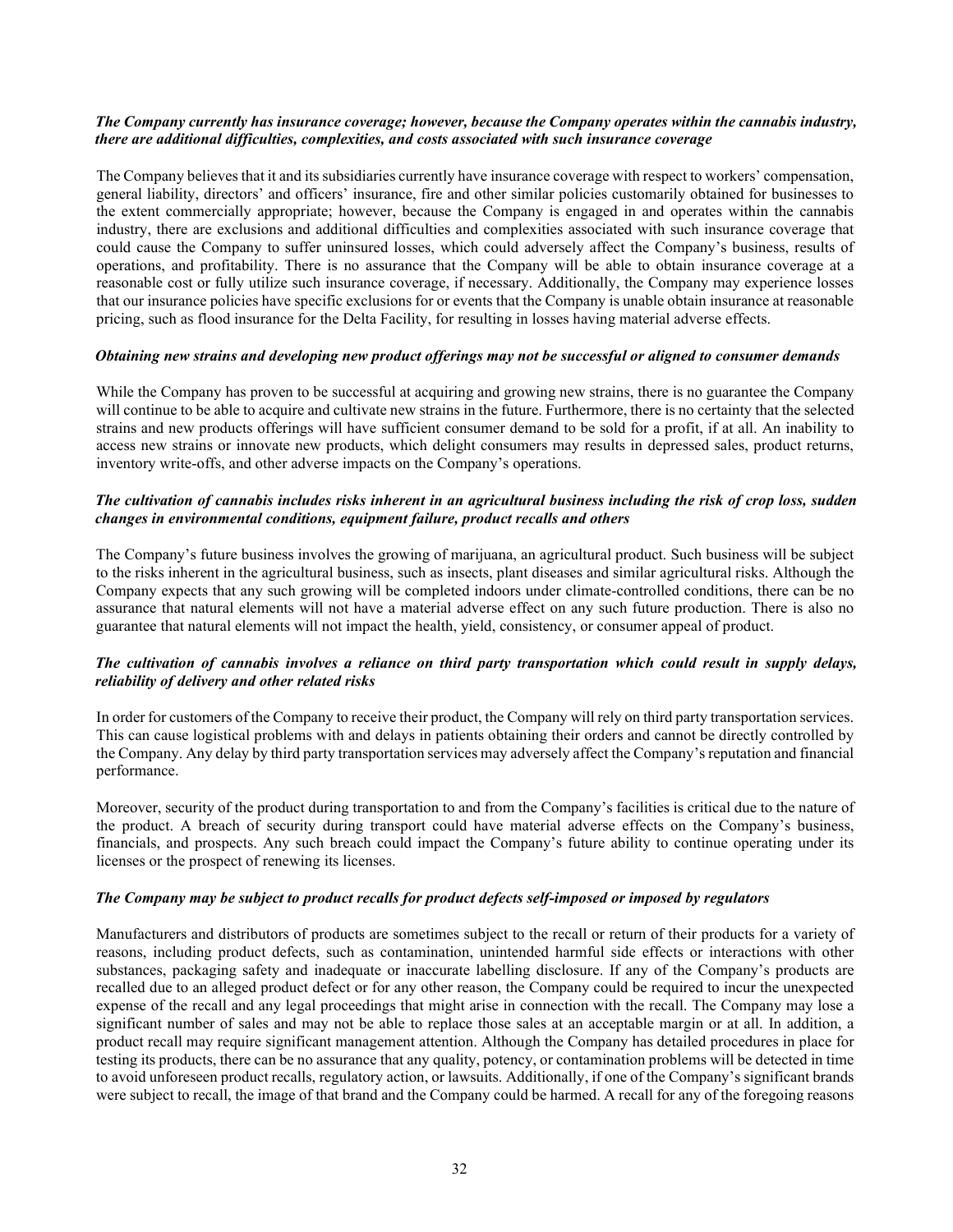could lead to decreased demand for the Company's products and could have a material adverse effect on the results of operations and financial condition of the Company. Additionally, product recalls may lead to increased scrutiny of the Company's operations by Health Canada or other regulatory agencies, requiring further management attention and potential legal fees and other expenses.

#### *The Company is reliant on key inputs, such as water and utilities, and any interruption of these services could have a material adverse effect on the Company's finances and operational results*

The Company's business is dependent on a number of key inputs and their related costs including raw materials and supplies related to its growing operations, as well as electricity, water and other local utilities. Any significant interruption or negative change in the availability or economics of the supply chain for key inputs could materially impact the business, financial condition, and operating results of the Company. Any inability to secure required supplies and services or to do so on appropriate terms could have a materially adverse impact on the business, financial condition, and operating results of the Company.

#### *The expansion of the medical cannabis industry may require new clinical research into effective medical therapies, when such research is new to Canada and has been restricted in some international jurisdictions*

Research in Canada and internationally regarding the medical benefits, viability, safety, efficacy, dosing and social acceptance of cannabis or isolated cannabinoids (such as CBD and THC) remains in its early stages. There have been relatively few clinical trials on the benefits of cannabis or isolated cannabinoids (such as CBD and THC). Although the Company believes that the articles, reports, and studies support its beliefs regarding the medical benefits, viability, safety, efficacy, dosing and social acceptance of cannabis, future research and clinical trials may prove such statements to be incorrect, or could raise concerns regarding, and perceptions relating to, cannabis. Given these risks, uncertainties and assumptions, investors should not place undue reliance on such articles and reports. Future research studies and clinical trials may draw opposing conclusions or reach negative conclusions regarding the medical benefits, viability, safety, efficacy, dosing, social acceptance or other facts and perceptions related to medical cannabis, which could have a material adverse effect on the demand for the Company's products with the potential to lead to a material adverse effect on the Company's business, financial condition, and results of operations.

#### *Under Canadian regulations, a licensed producer of cannabis has restrictions on the type and form of marketing it can undertake which could materially impact sales performance*

The development of the Company's future business and operating results may be hindered by applicable restrictions on sales and marketing activities imposed by Health Canada. The regulatory environment in Canada limits the Company's ability to compete for market share in a manner similar to other highly regulated industries, including significant limitations on promotion. If the Company is unable to effectively market its products and compete for market share, or if the costs of compliance with government legislation and regulation cannot be absorbed through increased selling prices for its products, the Company's sales and operating results could be adversely affected.

#### *The Company could be liable for fraudulent or illegal activity by its employees, contractors and consultants resulting in significant financial losses to claims against the Company*

The Company is exposed to the risk that its employees, independent contractors and consultants may engage in fraudulent or other illegal activity. Misconduct by these parties could include intentional, reckless and/or negligent conduct or disclosure of unauthorized activities to the Company that violates: (i) government regulations; (ii) manufacturing standards; (iii) federal and provincial healthcare fraud and abuse laws and regulations; or (iv) laws that require the true, complete, and accurate reporting of financial information or data. It is not always possible for the Company to identify and deter misconduct by its employees and other third parties, and the precautions taken by the Company to detect and prevent this activity may not be effective in controlling unknown or unmanaged risks or losses or in protecting the Company from governmental investigations or other actions or lawsuits stemming from a failure to be in compliance with such laws or regulations. If any such actions are instituted against the Company, and it is not successful in defending itself or asserting its rights, those actions could have a significant impact on the business, including the imposition of civil, criminal and administrative penalties, damages, monetary fines, contractual damages, reputational harm, diminished profits and future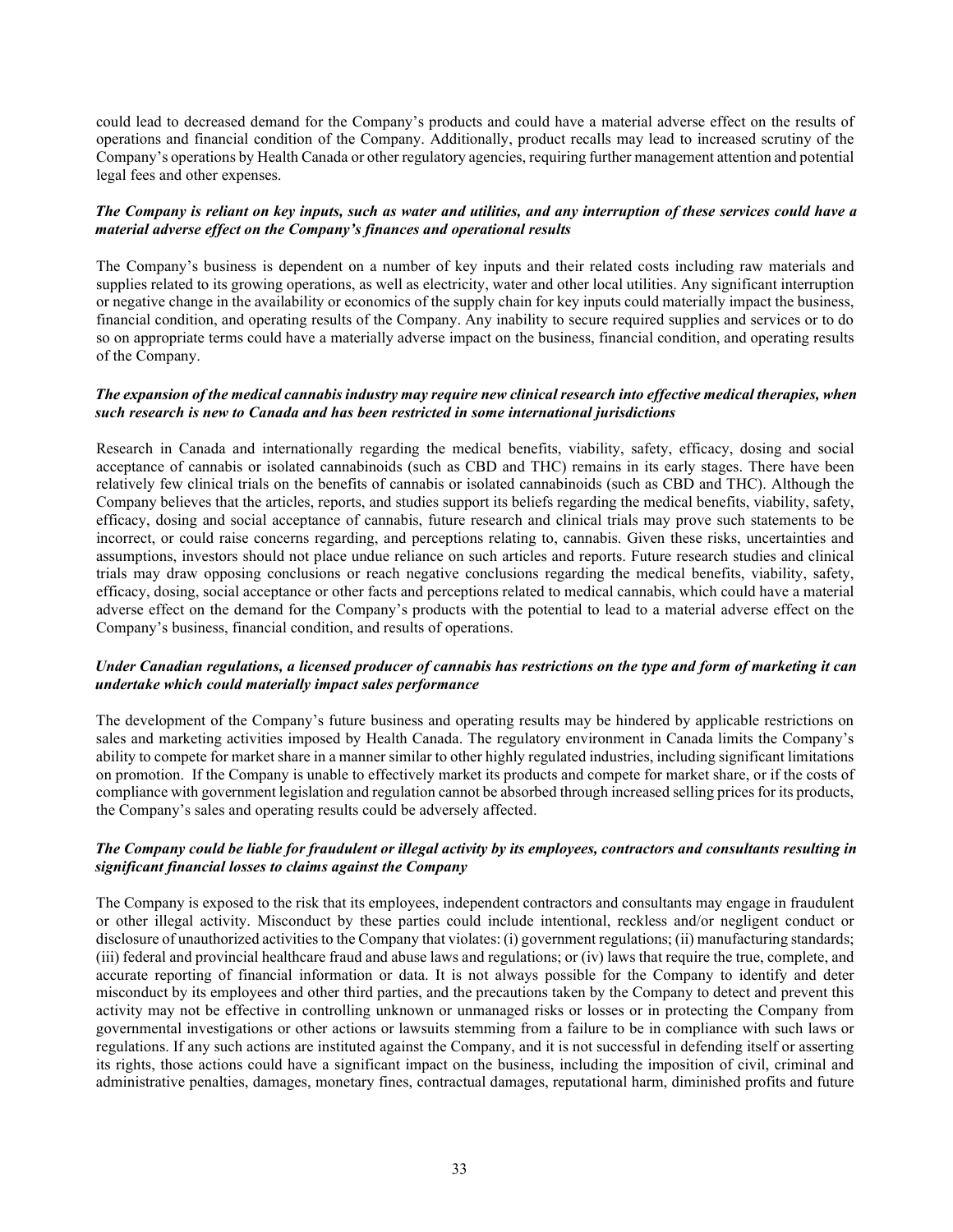earnings, and curtailment of the Company's operations, any of which could have a material adverse effect on the Company's business, financial condition and results of operations.

#### *The Company will be reliant on information technology systems and may be subject to damaging cyber-attacks*

The Company has entered into agreements with third parties for hardware, software, telecommunications, and other information technology ("**IT**") services in connection with its operations. The Company's operations depend, in part, on how well it and its suppliers protect networks, equipment, IT systems and software against damage from a number of threats, including, but not limited to, cable cuts, damage to physical plants, natural disasters, pandemics, intentional damage and destruction, fire, power loss, hacking, computer viruses, vandalism and theft. The Company's operations also depend on the timely maintenance, upgrade and replacement of networks, equipment, IT systems and software, as well as preemptive expenses to mitigate the risks of failures. Any of these and other events could result in information system failures, delays and/or increase in capital expenses. The failure of information systems or a component of information systems could, depending on the nature of any such failure, adversely impact the Company's reputation and results of operations.

The Company has not experienced any material losses to date relating to cyber-attacks or other information security breaches, but there can be no assurance that the Company will not incur such losses in the future. The Company's risk and exposure to these matters cannot be fully mitigated because of, among other things, the evolving nature of these threats. As a result, cyber security and the continued development and enhancement of controls, processes and practices designed to protect systems, computers, software, data and networks from attack, damage or unauthorized access is a priority. As cyber threats continue to evolve, the Company may be required to expend additional resources to continue to modify or enhance protective measures or to investigate and remediate any security vulnerabilities.

#### *The Company may be subject to breaches of security at its facilities, or in respect of electronic documents and data storage and may face risks related to breaches of applicable privacy laws*

Given the nature of the Company's product and its lack of legal availability outside of appropriately licensed channels, as well as the concentration of inventory in its facilities, despite meeting or exceeding Health Canada's security requirements, there remains a risk of shrinkage as well as theft. A security breach at one of the Company's facilities could expose the Company to additional liability and to potentially costly litigation, increase expenses relating to the resolution and future prevention of these breaches and may deter potential patients from choosing the Company's products.

#### *The Company's officers and directors may be engaged in a range of business activities resulting in conflicts of interest*

The Company may be subject to various potential conflicts of interest because some of its officers and directors may be engaged in a range of business activities. In addition, the Company's executive officers and directors may devote time to their outside business interests, so long as such activities do not materially or adversely interfere with their duties to the Company. In some cases, the Company's executive officers and directors may have fiduciary obligations associated with these business interests that interfere with their ability to devote time to the Company's business and affairs and that could adversely affect the Company's operations. These business interests could require significant time and attention of the Company's executive officers and directors.

In addition, the Company may also become involved in other transactions which conflict with the interests of its directors and the officers who may from time-to-time deal with persons, firms, institutions or companies with which the Company may be dealing, or which may be seeking investments similar to those desired by it. The interests of these persons could conflict with those of the Company. In addition, from time to time, these persons may be competing with the Company for available investment opportunities. Conflicts of interest, if any, will be subject to the procedures and remedies provided under applicable laws. In particular, if such a conflict of interest arises at a meeting of the Company's directors, a director who has such a conflict will abstain from voting for or against the approval of such participation or such terms. In accordance with applicable laws, the directors of the Company are required to act honestly, in good faith and in the best interests of the Company.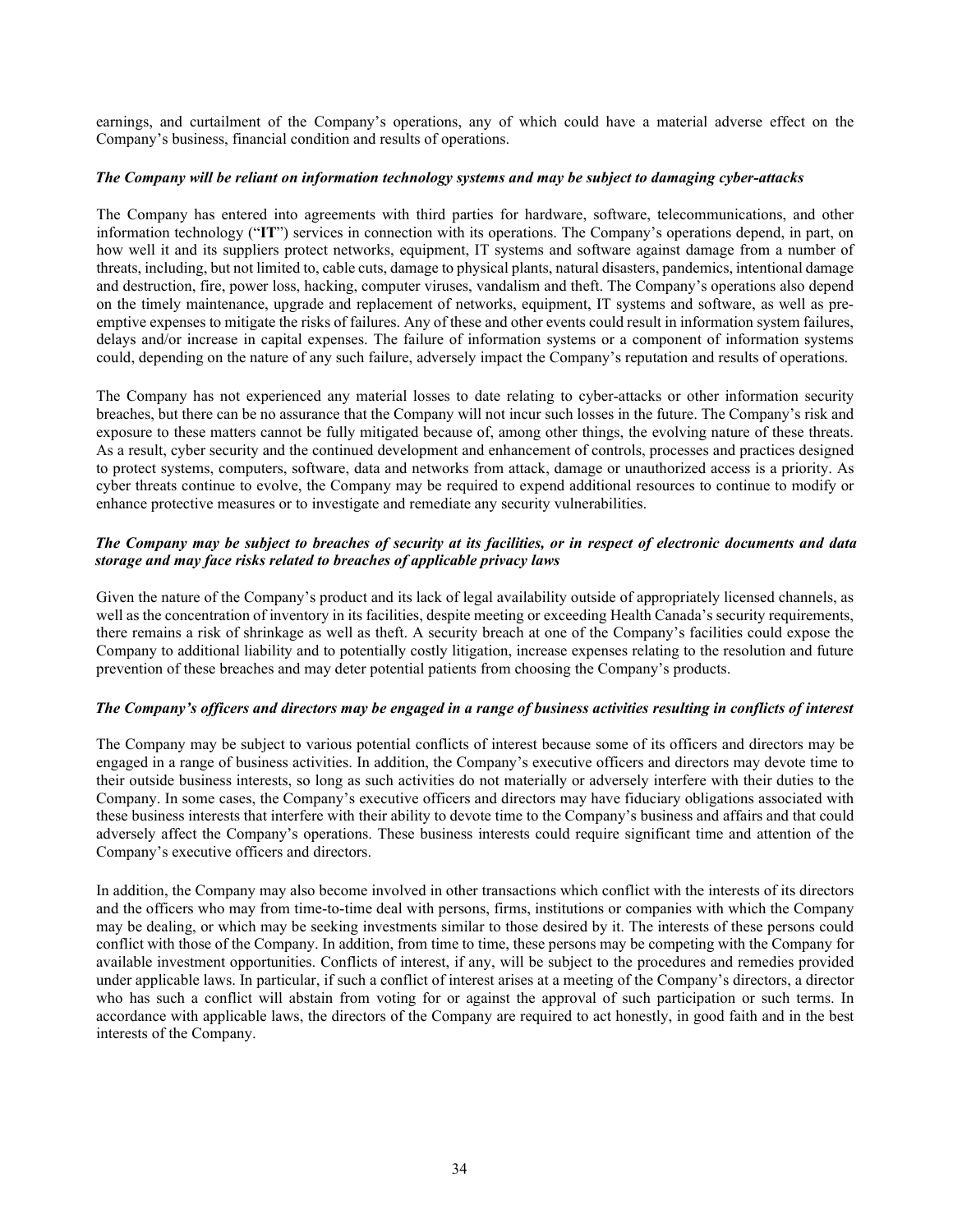#### *We have expanded and intend to further expand our business and operations into jurisdictions outside of Canada, and there are risks associated with doing so*

We are expanding our operations and business into jurisdictions outside of Canada, some of which are emerging markets, but there can be no assurance that any market for our products will develop in any such foreign jurisdiction. The continuation or expansion of our operations internationally will depend on our ability to renew or secure the necessary permits, licenses, or other approvals in those jurisdictions. An agency's denial of or delay in issuing or renewing a permit, license, or other approval, or revocation or substantial modification of an existing permit or approval, could prevent us from continuing our operations in or exports to other countries.

Operations in non-Canadian markets may expose us to new or unexpected risks or significantly increase our exposure to one or more existing risk factors. In addition, we are subject to a wide variety of laws and regulations domestically and internationally with respect to the flow of funds and product across international borders and the amount of medical cannabis we export may be limited by the various drug control conventions to which Canada is a signatory.

While we continue to monitor developments and policies in the emerging markets in which we operate and assess the impact thereof to our operations, such developments cannot be accurately predicted and could have an adverse effect on the Corporation's business, operations, or profitability.

#### *Changes in the public's perception of medical and/or adult-use cannabis could increase future regulation*

Government policy changes or public opinion may also result in a significant influence over the regulation of the cannabis industry in Canada, or elsewhere. A negative shift in the public's perception of cannabis in any applicable jurisdiction could affect future legislation or regulation. Any inability to fully implement the Company's expansion and sales strategies may have a material adverse effect on the Company's business, financial condition, and results of operations.

#### *In certain circumstances, the Company's reputation could be damaged*

Damage to the Company's reputation can be the result of the actual or perceived occurrence of any number of events, and could include any negative publicity, whether true or not. The increased usage of social media and other web-based tools used to generate, publish, and discuss user-generated content and to connect with other users has made it increasingly easier for individuals and groups to communicate and share opinions and views regarding the Company and its activities, whether true or not. Although the Company believes that it operates in a manner that is respectful to all stakeholders and that it takes care in protecting its image and reputation, the Company does not ultimately have direct control over how it is perceived by others. Reputation loss may result in decreased investor confidence, increased challenges in developing and maintaining community relations and an impediment to the Company's overall ability to advance its projects, thereby having a material adverse impact on financial performance, financial condition, cash flows and growth prospects.

#### *The Company targets, among other segments, the premium adult-use cannabis market, which may not materialize, or in which the Company may not be able to develop or maintain a brand that attracts or retains customers*

The Company targets users of cannabis in the Canadian adult-use cannabis market who are looking for premium products; however, such a market may not materialize or be sustainable. If this premium market does materialize, the Company may not be successful in creating and maintaining consumer perceptions of the value of premium products. The promotion of cannabis is strictly regulated in Canada. For example, promotion is largely restricted to the place of sale and subject to prescribed conditions set out in the Cannabis Act, the Cannabis Regulations and Further Regulations. Among other restrictions, the Cannabis Act prohibits testimonials and endorsements, lifestyle branding and promotion that is appealing to young persons. Such restrictions on advertising, marketing and the use of logos and brand names, and other restrictions on advertising imposed by Canadian federal or provincial laws or regulations, or similar regulations imposed in other jurisdictions, may prevent the Company from creating and maintaining consumer perceptions in the value of its premium products and establishing itself as a premium producer. If the Company cannot successfully compete in the premium market, the Company may face significant challenges in gaining or maintaining a market share in Canada or in other cannabis markets in which it operates, or it may be forced to sell products at a lower price, which may materially adversely affect results of operations.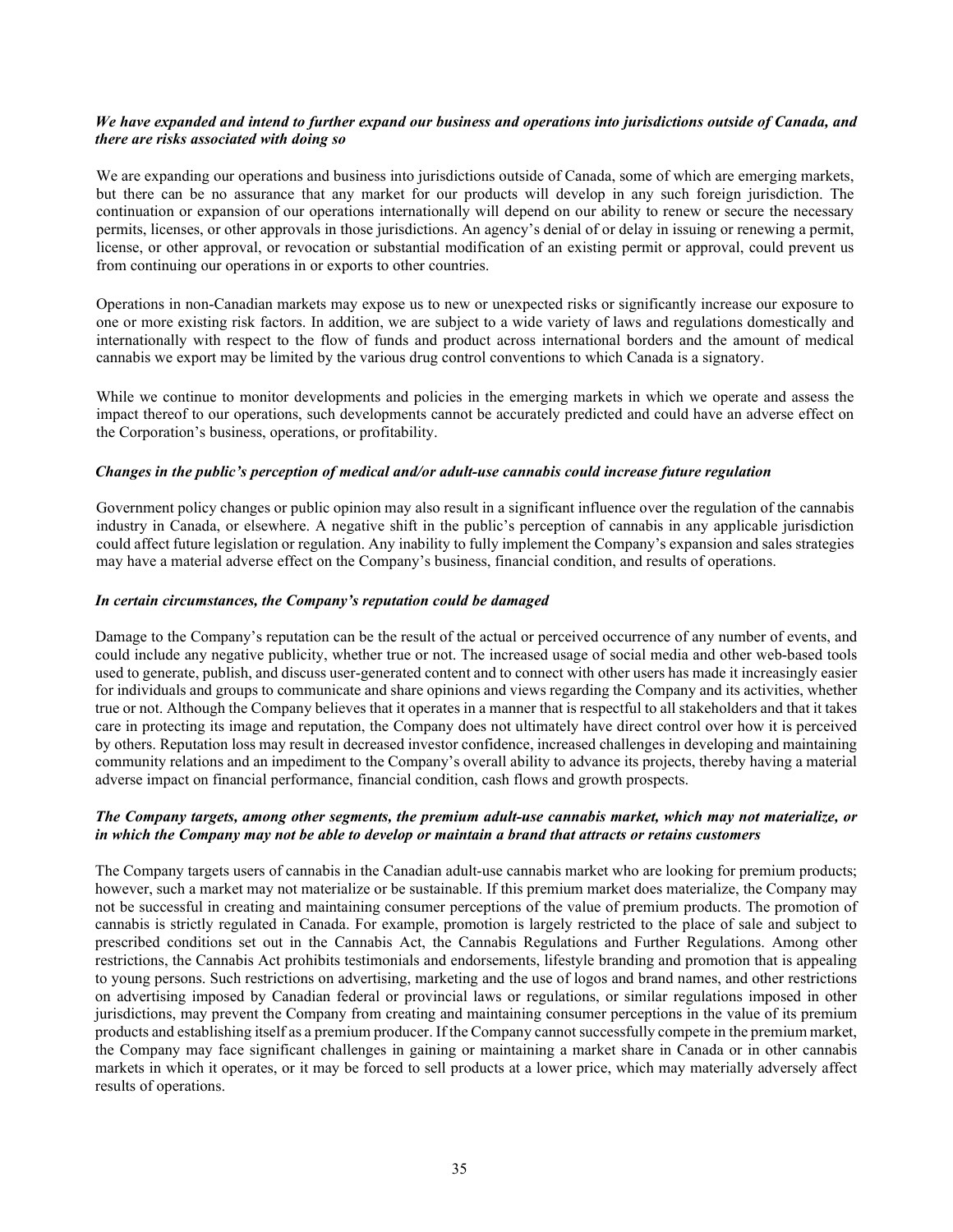#### *Necessary security clearances take time to obtain and may impact the Company's ability to attract and retain board members and officers*

The Cannabis Act and Cannabis Regulations require several individuals to obtain and maintain a valid security clearance, including directors, officers, and large shareholders of the Company. A security clearance cannot be valid for more than five years and must be renewed before the expiry of a current security clearance. There is no assurance that any of the Company's existing directors and officers who presently or may in the future require a security clearance will be able to obtain or renew such clearances or that new personnel who require a security clearance will be able to obtain one. Prospective qualified directors or officers may be deterred from accepting appointments to positions in the cannabis industry that require security clearances due to the onus of the lengthy application process and uncertainty that a security clearance will be granted at all. Inability to attract and retain such qualified directors and officers may result in a material adverse effect on the Company's business, operating results, financial condition, or prospects.

#### *The Company may not be able to enforce its legal rights*

One director of the Company, David Donnan, resides outside of Canada, in the US. Although he has appointed Borden Ladner Gervais LLP as his agent for service of process in Canada, it may not be possible for investors to enforce judgments in Canada against him. The Company has subsidiaries which are organized under the laws of foreign jurisdictions. Given that the Company has and plans to own certain assets that are or will be located outside of Canada, investors may have difficulty in enforcing against foreign assets of the Company, any judgments obtained by the Canadian courts or Canadian securities regulatory authorities and predicated on the civil liability provisions of Canadian securities legislation or otherwise. Similarly, in the event a dispute arises from the Company's foreign operations, the Company may be subject to the exclusive jurisdiction of foreign courts or may not be successful in subjecting foreign persons to the jurisdictions of courts in Canada.

#### *There is no certainty the Company will be able to achieve its Environmental, Social and Governance ("ESG") targets*

While the Company has incorporated certain ESG objectives into its strategic plan it may not be economically feasible to execute the desired changes to the business. The Company's inability to achieve its ESG objects may have effects on its social license to operate, brand equity, and corporate identity, which could have knock on impacts to operations, hiring, and the sale of product.

#### *Price Compression in the Cannabis Industry*

The cannabis industry has experienced, and continues to experience, price compression, which may adversely impact the Company's profitability. In addition, such price compression, as well as, or together with, the oversupply of certain types of inventory in the industry, may result in the Company incurring additional impairment losses on inventory in the event the cost of our inventory exceeds its net realizable value. The continuing evolution of these market conditions represent ongoing uncertainties that may affect the Company's future financial results.

#### *The adult-use recreational cannabis market in Canada may become oversupplied*

The Company and other cannabis producers in Canada may produce more cannabis than is needed to satisfy the collective demand of the Canadian market, and the Company may be unable to export that oversupply into other jurisdictions where cannabis use is fully legal under all applicable laws of such jurisdictions. As a result, the available supply of cannabis could exceed demand, resulting in a significant decline in the market price for cannabis. If this were to occur, there is no assurance that the Company would be able to generate sufficient revenue from the sale of adult-use recreational cannabis to result in profitability.

#### *Macroeconomic and other geo-political risks*

The Company's business is subject to risks associated with adverse economic conditions in Canada and globally, including economic slowdown, inflation and the disruption, volatility and tightening of credit and capital markets. Increases in unemployment rates, tax increases, governmental spending cuts or a return of high levels of inflation could adversely affect consumer spending patterns and result in a reduction in consumption of cannabis products in Canada and elsewhere in the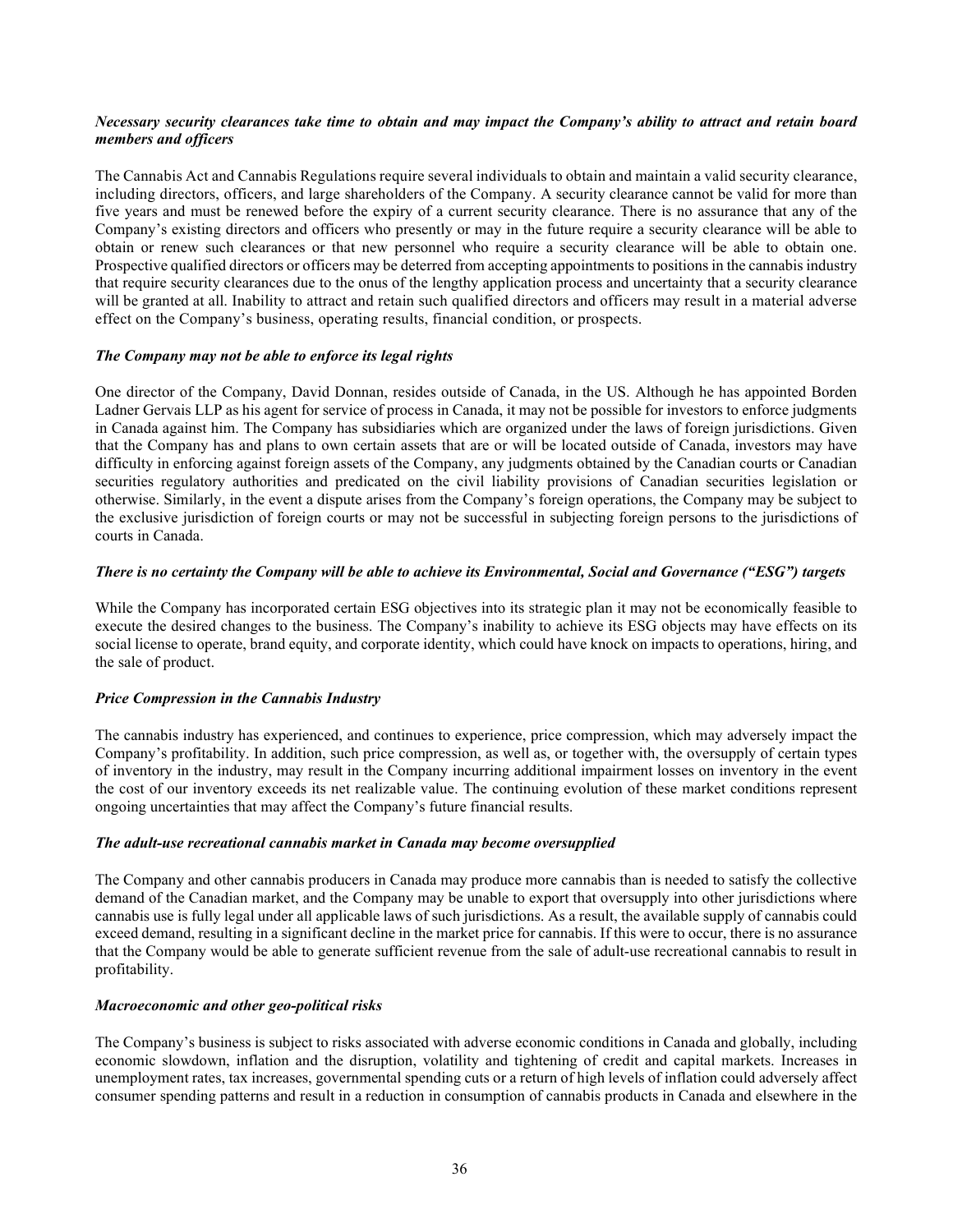world, including the Company's products. The Company's business, prospects, financial condition, results of operations and prospects may suffer as a result. These conditions could also worsen cash flows, liquidity, and access to capital for the Company and cause other financial hardships for the Company and its suppliers, distributors, retailers, and clients, thereby adversely impacting the Company's ability to produce and distribute its products. In addition, natural disasters, pandemic outbreaks, boycotts, civil unrest (including recent protests in Canada, the U.S. and abroad) and other geo-political disruptions could adversely affect the Company. These events may damage the Company's properties, deny the Company access to an adequate workforce, increase the cost of energy and other raw materials, temporarily or permanently close the Company's facilities, disrupt the production, supply and distribution of the Company's products, and disrupt the Company's information systems.

# *The cost of compliance and ability to working with unsophisticated individuals and entities may adversely impact the Company*

The market for cannabis products is highly volatile. Many entities and persons operating in the industry were formerly involved in the illegal market. Some still are, and many operate in unconventional ways. Some of these unconventional ways, which represent challenges to the Company, include not keeping appropriate financial records, inexperience with business contracts, not having access to customary business banking relationships, not having quality manufacturing relationships, and not having customary distribution arrangements. They may not be accustomed to entering into written agreements or keeping financial records according to Generally Accepted Accounting Principles. These entities and persons may not pay attention to obligations to which they have agreed in written contracts. Therefore, it may become challenging for the Company to enter into more complex commercial transactions, which could limit the Company's growth or otherwise adversely affect the Company. Any one of these challenges, if not managed, could adversely impact the Company. These challenges may also increase the cost of the Company's operations in the near-term.

#### *Risks regarding vaping products*

During the second quarter of 2021 the Company made Simply Bare™ Organic branded PAX® pods available for distribution in Canada. The Company also intends to launch other vaping related products in the future. In Canada and the US there have been public warnings to stop using certain vaping liquids containing cannabis derivatives and ingredients, such as CBD and THC, in light of a potential but unconfirmed link to lung injuries such as severe pulmonary illness. Reported lung injuries associated with the use of cannabis derivative containing vaping liquids have resulting in certain provinces either banning or delaying the sale of vaping liquids and vaping products to consumers. In response, Health Canada issued an information update advising Canadians who use cannabis derivative containing vaping liquids to monitor themselves for symptoms of pulmonary illness. There may be further governmental and private sector actions aimed at reducing the sale of or prohibiting cannabis containing vaping liquids and/or seeking to hold manufacturers of cannabis containing vaping liquids responsible for the adverse health effects associated with the use of these vaping products. These actions, combined with potential deterioration in the public's perception of cannabis containing vaping liquids, may result in a reduced market for the Company's vaporizer products. Federal, provincial, and local regulations or actions that prohibit or restrict the sale of the Company's vaporizer products including cannabis derivative vaping liquids, or that decrease consumer demand for the Company's products by prohibiting their use, raising the minimum age for their purchase, raising the purchase prices to unattractive levels via taxation, or banning their sale, could adversely impact the Company's business, financial condition, results of operations and prospects.

#### *Environmental and employee health and safety regulations*

The Company's operations are subject to environmental and safety laws and regulations concerning, among other things, emissions and discharges to water, air and land, the handling and disposal of hazardous and non-hazardous materials and wastes, and employee health and safety. The Company will incur ongoing costs and obligations related to compliance with environmental and employee health and safety matters. Failure to comply with environmental and safety laws and regulations may result in additional costs for corrective measures, penalties or in restrictions on our manufacturing operations. In addition, changes in environmental, employee health and safety or other laws, more vigorous enforcement thereof or other unanticipated events could require extensive changes to the Company's operations or give rise to material liabilities, which could have a material adverse effect on the business, results of operations and financial condition of the Company.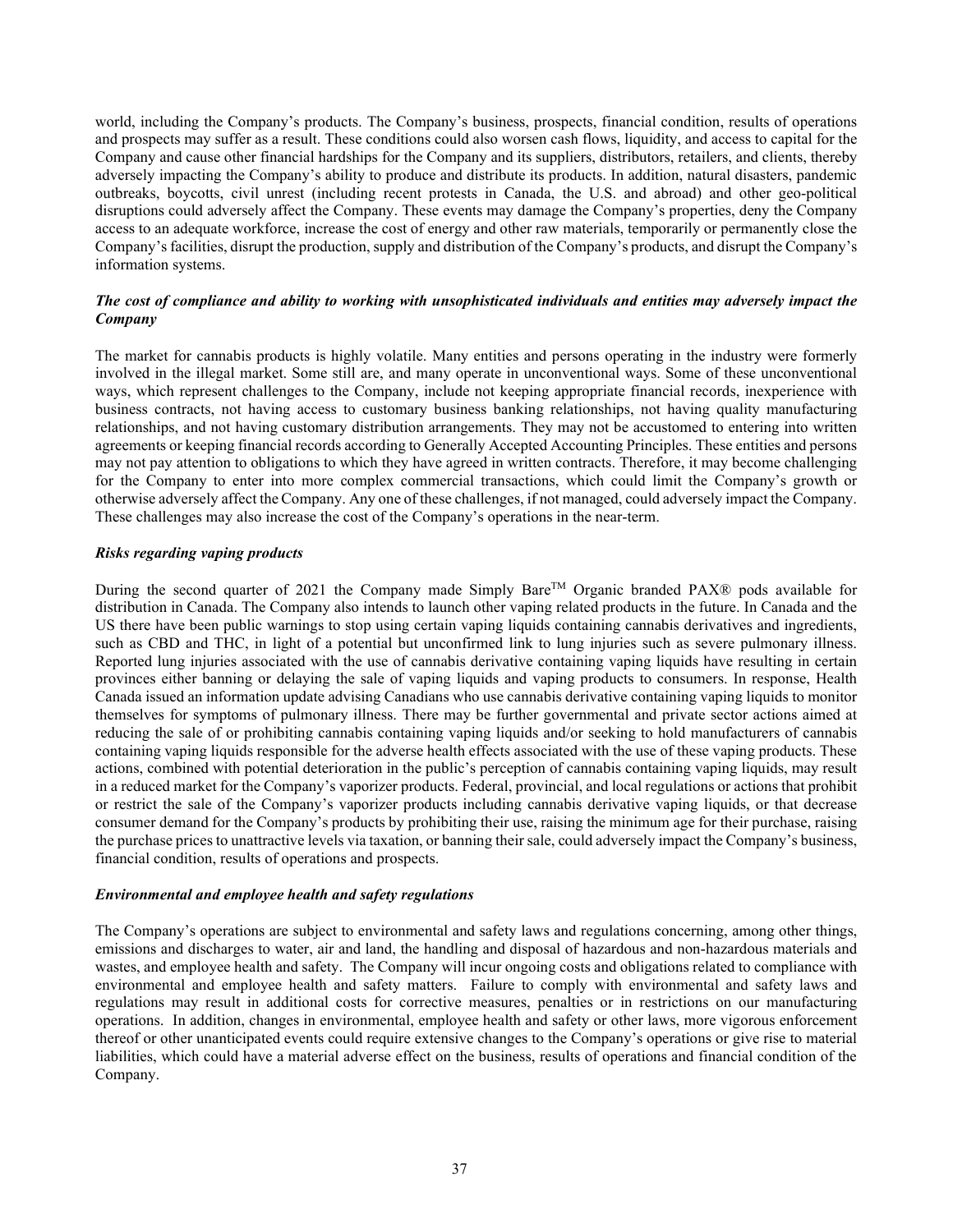# *Failure to develop and maintain an effective system of internal controls increases the risk that we may not be able to accurately and reliably report our financial results or prevent fraud, which may harm our business, the trading price of our Common Shares and market value of other securities*

The Company maintains a system of internal controls over financial reporting ("ICFR") to ensure the Company's financial reporting is reliable and that its financial statements have been prepared in accordance with IFRS. Regardless of how well controls are designed, internal controls have inherent limitations and can only provide reasonable assurance that the controls are meeting the Company's objectives in providing reliable financial reporting information in accordance with IFRS. Effective internal controls are required for us to provide reasonable assurance that our financial results and other financial information are accurate and reliable. Any failure to design, develop or maintain effective controls, or difficulties encountered in implementing, improving or remediation lapses in internal controls may affect our ability to prevent fraud, detect material misstatements, and fulfill our reporting obligations. As a result, investors may lose confidence in our ability to report timely, accurate and reliable financial and other information, which may expose us to certain legal or regulatory actions, thus negatively impacting our business, the trading process of our Common Shares and market value of other securities.

#### *Participants in the cannabis industry may have difficulty accessing the service of banks and financial institutions, which may make it difficult for us to operate*

Because cannabis remains illegal federally in the United States, Canadian banks and financial institutions with U.S. affiliations remain wary of providing services to businesses in the cannabis industry, as the associated funds may technically be considered proceeds of crime in the U.S. Consequently, businesses involved in the cannabis industry continue to have trouble establishing banking infrastructure and relationships. The inability or limitation on our ability to open or maintain a bank account, obtain other banking services, or obtain business services may make it difficult to operate and conduct business.

#### **Risk Factors Specifically Related to the U.S. Regulatory System**

The Company no longer performs any ancillary services to the cannabis industry in the U.S and is currently in the process of exiting the U.S. entirely, therefore the Company expects to have reduced the risks associated with cannabis in the U.S. described below.

# *Cannabis is Illegal under U.S. Federal Law*

The Company previously had agreements for brand licensing, consulting services and facilities leasing with licensed processors and producers in Washington (and previously in California). Although these activities are permitted by state law in the states where the Company was engaged in business, directly or with agreements with licensed entities, these activities remain illegal under federal law. Marijuana remains a Schedule I controlled substance under the federal CSA, and the penalties for violating the federal CSA are very serious and, depending on the quantity of marijuana involved, may include criminal penalties of up to life in prison and a fine of up to U.S.\$50,000,000 on a first offense<sup>[1](#page-39-0)</sup>. In addition, the federal government can seize and seek the civil forfeiture of the real or personal property used to facilitate the sale of marijuana as well as the money or other proceeds received in connection with such sale.

#### *Some of the Company's historical business activities are illegal under U.S. federal law*

Although certain states and territories of the U.S. authorize medical or recreational cannabis production and distribution by licensed or registered entities, under U.S. federal law, the possession, use, cultivation, and transfer of cannabis and drug paraphernalia is illegal. An investor's contribution to and involvement in such activities may result in federal civil and/or criminal prosecution, including forfeiture of his, her or its entire investment.

Because the possession and use of cannabis and drug paraphernalia is illegal under U.S. federal law, the Company may be deemed to have historically been aiding and abetting illegal activities through the contracts it entered into and the products

<span id="page-39-0"></span>**<sup>1</sup>** [Title 21 United States Code \(USC\) Controlled Substances Act; Part D of Subchapter I](https://www.deadiversion.usdoj.gov/21cfr/21usc/841.htm)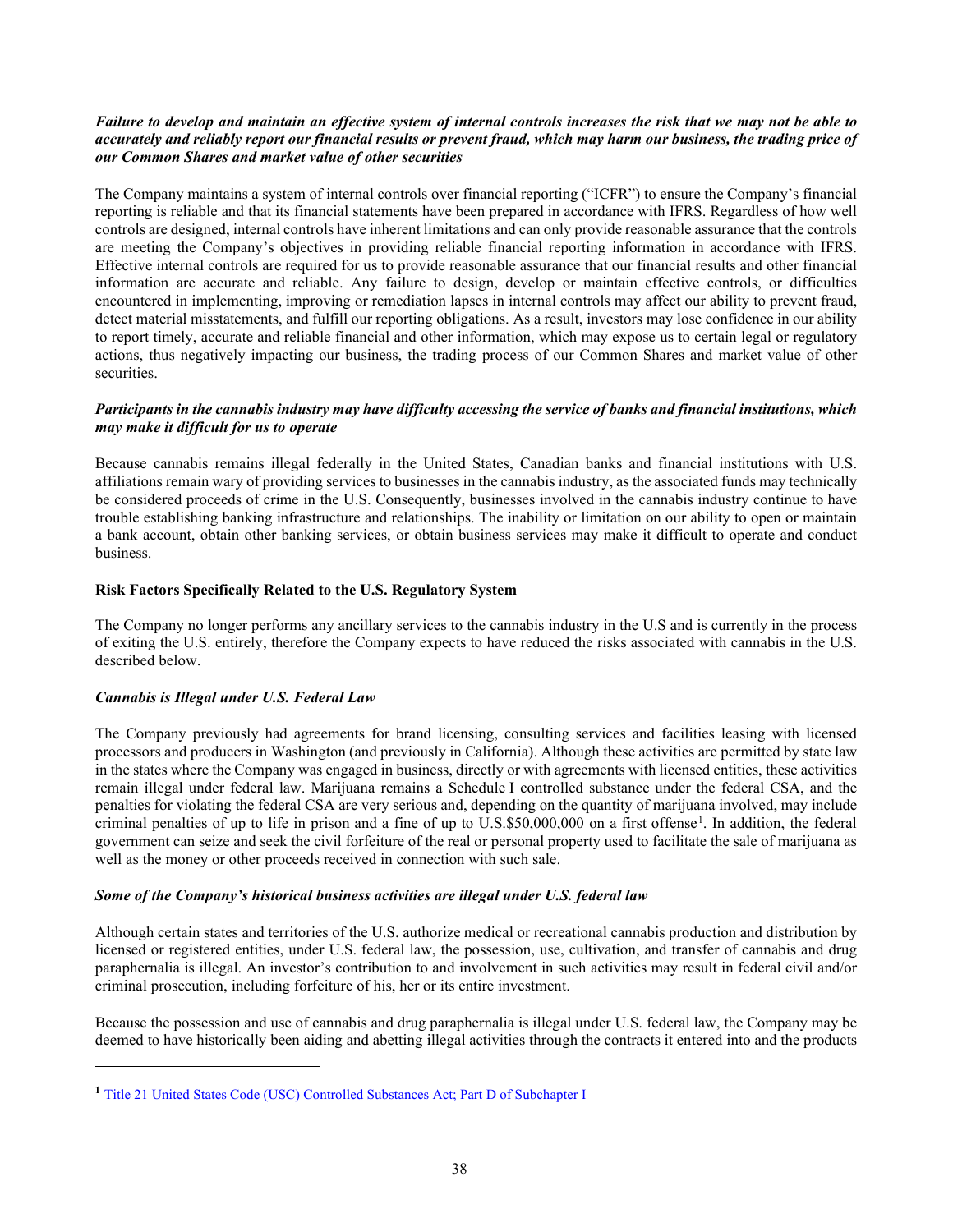and services that it provided. As a result, U.S. law enforcement authorities, in their attempt to regulate the illegal use of cannabis and drug paraphernalia, may seek to bring an action or actions against the Company, including, but not limited to, a claim regarding the Company aiding and abetting another's criminal activities. The federal aiding and abetting statutes provide that anyone who "commits an offense against the U.S. or aids, abets, counsels, commands, induces or procures its commission, is punishable as a principal." Prosecution under U.S. Federal law would have a material negative effect on the Company's business and operations. The enforcement of relevant U.S. federal laws is a significant risk.

#### *Investors in the Company and the Company's directors, officers and employees may be subject to entry bans into the U.S.*

Because cannabis remains illegal under U.S. federal law, those employed at or investing in state licensed U.S. cannabis companies could face detention, denial of entry or lifetime bans from the U.S. for their business associations with cannabis U.S. businesses. Given the Company no longer has any ancillary cannabis business in the US this risk is expected to be low. Entry happens at the sole discretion of U.S. Customs and Board Protection ("**CBP**") officers on duty, and these officers have wide latitude to ask questions to determine the admissibility of a foreign national. The government of Canada has started warning travelers on its website that previous use of cannabis, or any substance prohibited by U.S. federal laws, could mean denial of entry to the US. Business or financial involvement in the legal cannabis industry in Canada or in the U.S. could also be reason enough for U.S. border guards to deny entry. On September 21, 2018, CBP released a statement outlining its current position with respect to enforcement of the laws of the US. It stated that Canada's legalization of cannabis will not change CBP enforcement of U.S. laws regarding controlled substances and because cannabis continues to be a controlled substance under U.S. law, working in or facilitating the proliferation of the legal marijuana industry in U.S. states where it is deemed legal, or Canada may affect admissibility to the US. As a result, CBP has affirmed that, employees, directors, officers, managers, and investors of companies involved in business activities related to cannabis in the U.S. or Canada (as the Company historically has been), who are not U.S. citizens face the risk of being barred from entry into the U.S. for life. On October 9, 2018, CBP released an additional statement regarding the admissibility of Canadian citizens working in the legal cannabis industry. CBP stated that a Canadian citizen working in or facilitating the proliferation of the legal cannabis industry in Canada coming into the U.S. for reasons unrelated to the cannabis industry will generally be admissible to the US; however, if such person is found to be coming into the U.S. for reasons related to the cannabis industry, such person may be deemed inadmissible.

#### **Risks Related to the Company's Securities**

#### *The Company's securities have not been registered under the U.S. Securities Act*

The Common Shares have not been, and may never be, registered under the U.S. Securities Act or under applicable state or foreign securities laws. In addition, subscribers may be unable to deposit Rubicon Organics securities with a U.S. brokerage house.

#### *The market price for Common Shares may be volatile and subject to wide fluctuations in response to numerous factors, many of which are beyond the Company's control*

The market price for Common Shares may be volatile and subject to wide fluctuations in response to numerous factors, many of which are beyond the Company's control, including the following:

- actual or anticipated fluctuations in the Company's quarterly results of operations;
- recommendations by securities research analysts;
- changes in the economic performance or market valuations of companies in the industry in which the Company operates;
- addition or departure of the Company's executive officers and other key personnel;
- release or expiration of lock-up or other transfer restrictions on outstanding Common Shares;
- sales or perceived sales of additional Common Shares;
- significant acquisitions or business combinations, strategic partnerships, joint ventures or capital commitments by, or involving, U.S. entities or the Company's competitors;
- fluctuations to the costs of vital production materials and services;